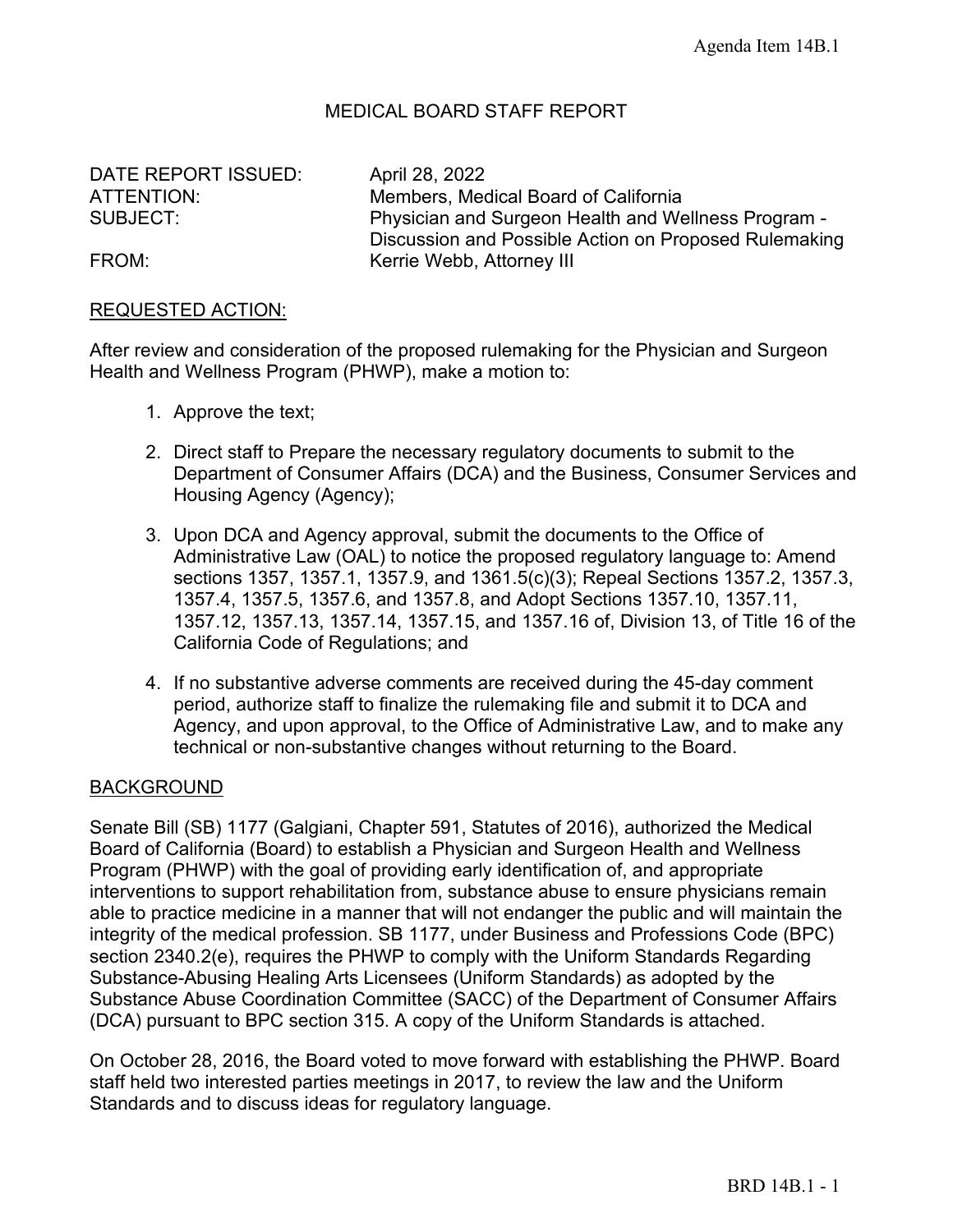Staff prepared draft regulations, which were approved by the Board and submitted to DCA for review in April 2018. The first draft of regulations set forth in detail the requirements for the PHWP without requiring interested parties to refer to sections of the Board's Uniform Standards under Title 16 CCR sections 1361.5 through 1361.54. However, after the PHWP regulations were submitted to DCA, the SACC met and approved some changes to the Uniform Standards. In light of these changes and the possibility of further amendments, staff redrafted the proposed PHWP regulations to be more efficient and flexible to future modifications to the Uniform Standards. The modified proposal also formally repealed the inoperable sections relating to the Board's defunct diversion program. The Board approved the new rulemaking language on November 8, 2019.

Staff submitted the proposed rulemaking file to the Department of Consumer Affairs (DCA) on May 6, 2021, and have worked with DCA's Regulation Unit to further revise the proposed language, which is attached for review and consideration.

Once the rulemaking file is approved by DCA and Agency, it will be submitted to OAL to be noticed for a 45-day comment period.

Upon approval by OAL and filing with the Secretary of State, Board staff will seek bids for the vendor. After the contract with the vendor is in place, Board staff will then draft regulations to set the fees for participants in the PHWP.

#### STAFF RECOMMENDATION:

Make and approve the motion indicated above under Requested Action in support of the proposed rulemaking language for the PHWP or provide alternative instructions to staff.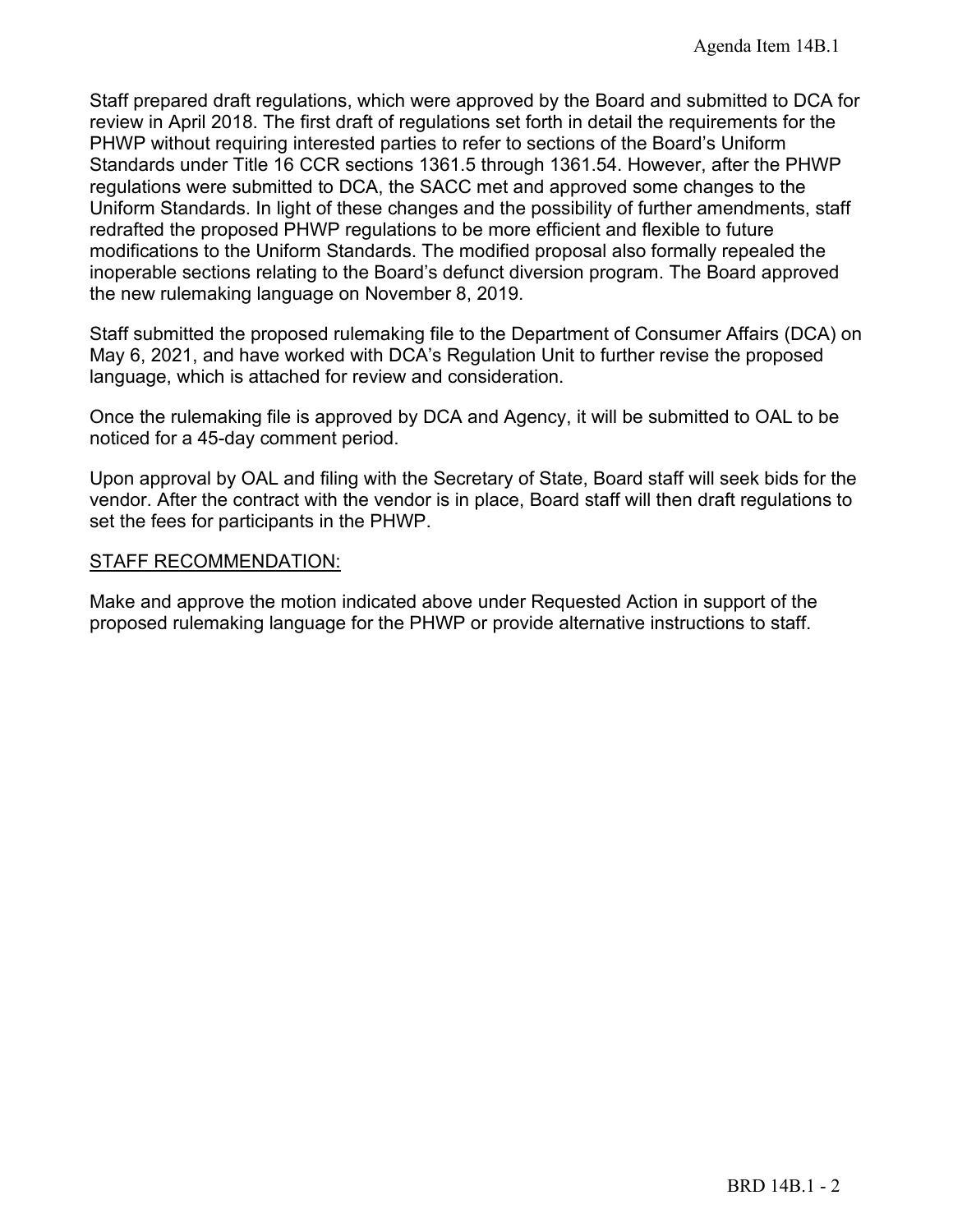# **Uniform Standards Regarding Substance-Abusing Healing Arts Licensees**

Senate Bill 1441 (Ridley-Thomas)

Implementation by Department of Consumer Affairs, Substance Abuse Coordination Committee



Brian J. Stiger, Director April 2011



BRD 14B.1 - 3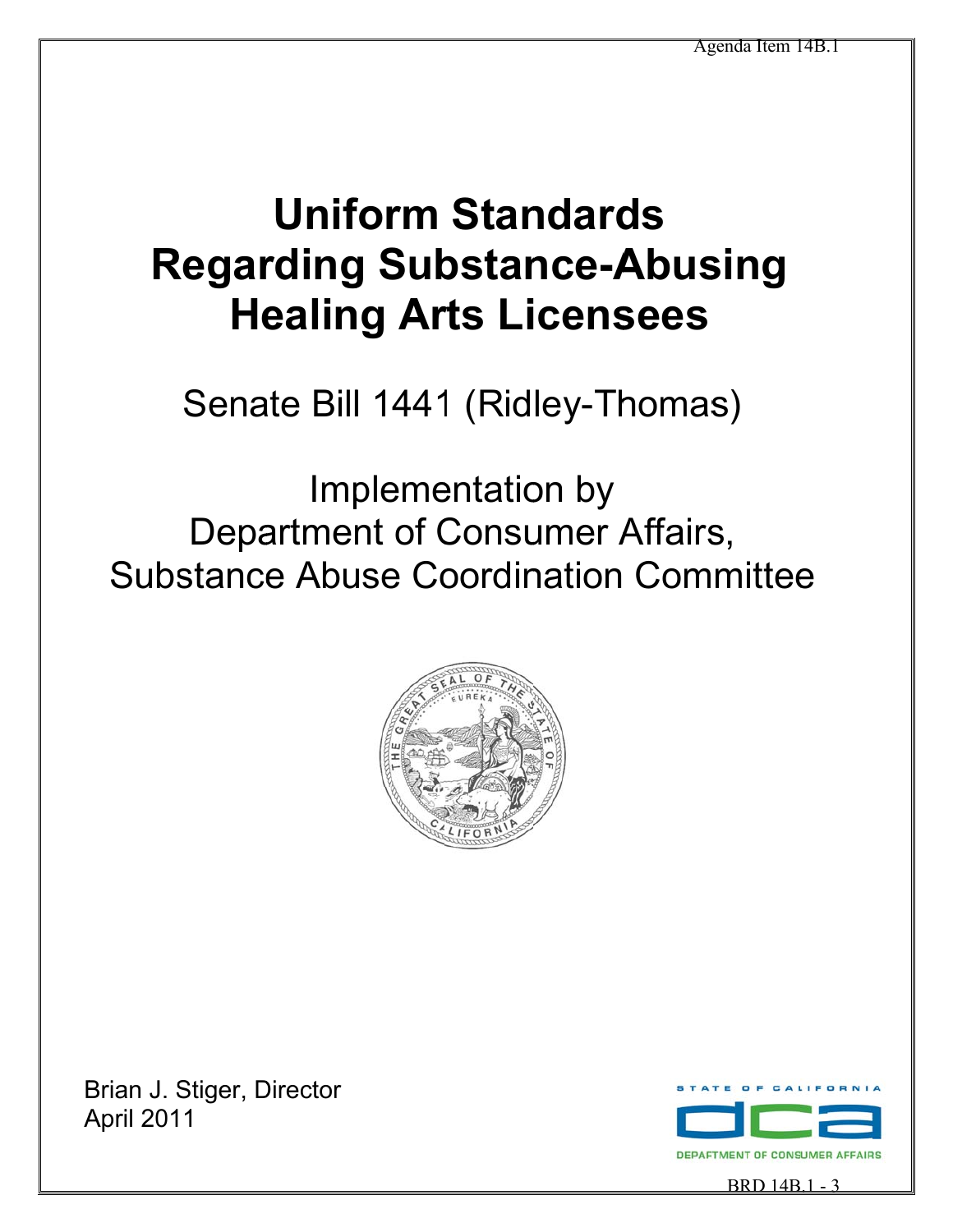#### **Substance Abuse Coordination Committee**

Brian Stiger, Chair **Director, Department of Consumer Affairs** 

Elinore F. McCance-Katz, M.D., Ph. D. **CA Department of Alcohol & Drug Programs** 

Janelle Wedge **Acupuncture Board** 

Kim Madsen **California Board of Behavioral Sciences** 

Robert Puleo **Board of Chiropractic Examiners** 

Lori Hubble **Dental Hygiene Committee of California** 

Richard De Cuir **Dental Board of California** 

Linda Whitney **Medical Board of California** 

Heather Martin **California Board of Occupational Therapy** 

Mona Maggio **California State Board of Optometry** 

Teresa Bello-Jones **Board of Vocational Nursing and Psychiatric Technicians** 

Donald Krpan, D.O. **Osteopathic Medical Board of California** 

Francine Davies **Naturopathic Medicine Committee** 

Virginia Herold **California State Board of Pharmacy** 

Steve Hartzell **Physical Therapy Board of California** 

Elberta Portman **Physician Assistant Committee** 

Jim Rathlesberger **Board of Podiatric Medicine** 

Robert Kahane **Board of Psychology** 

Louise Bailey **Board of Registered Nursing** 

Stephanie Nunez **Respiratory Care Board of California** 

Annemarie Del Mugnaio **Speech-Language Pathology & Audiology & Hearing Aid Dispenser Board** 

Susan Geranen **Veterinary Medical Board**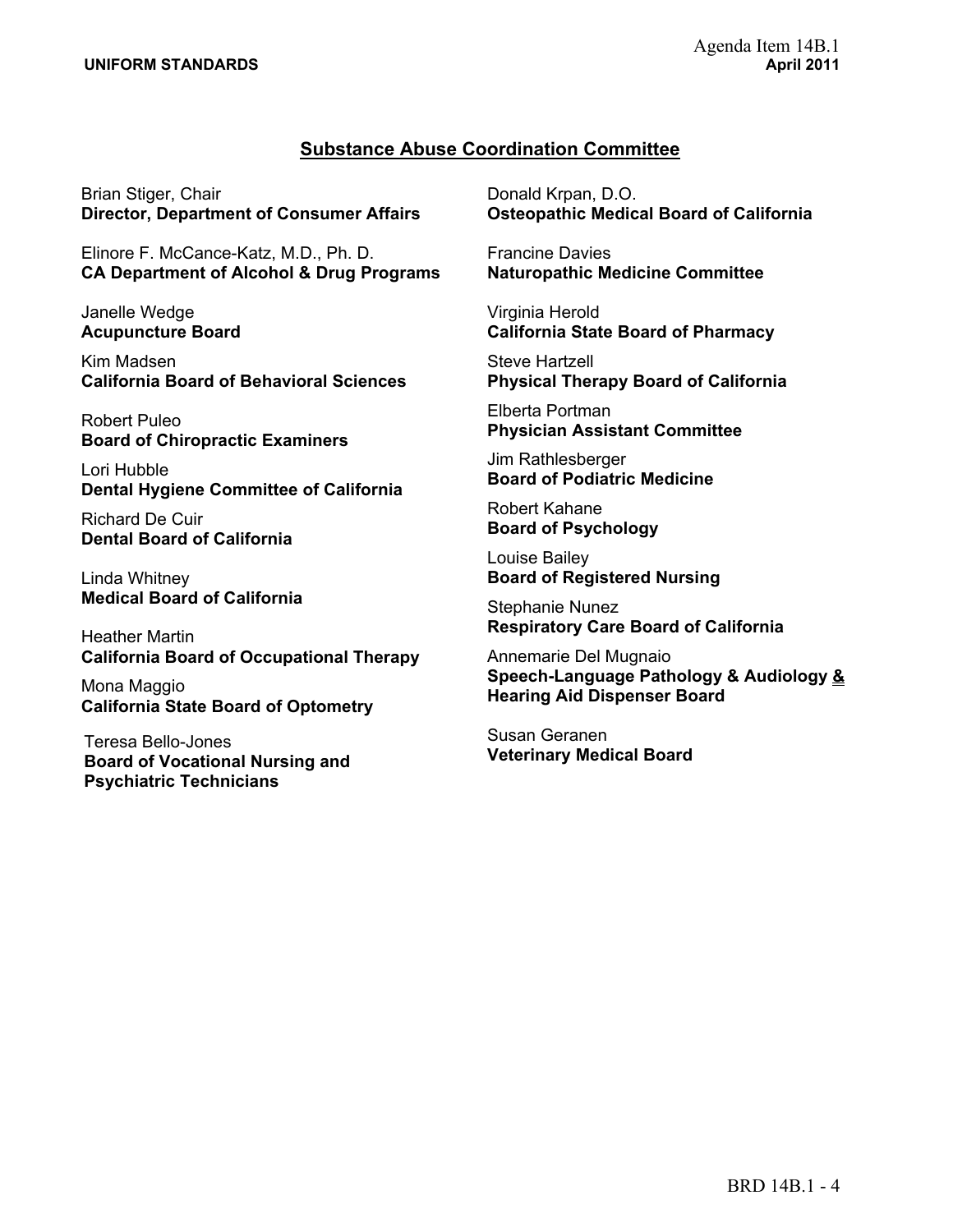## **Table of Contents**

| Uniform Standard #1 |  |
|---------------------|--|
| Uniform Standard #2 |  |
| Uniform Standard #3 |  |
| Uniform Standard #4 |  |
| Uniform Standard #5 |  |
| Uniform Standard #6 |  |
| Uniform Standard #7 |  |
| Uniform Standard #8 |  |
| Uniform Standard #9 |  |
|                     |  |
|                     |  |
|                     |  |
|                     |  |
|                     |  |
|                     |  |
|                     |  |
|                     |  |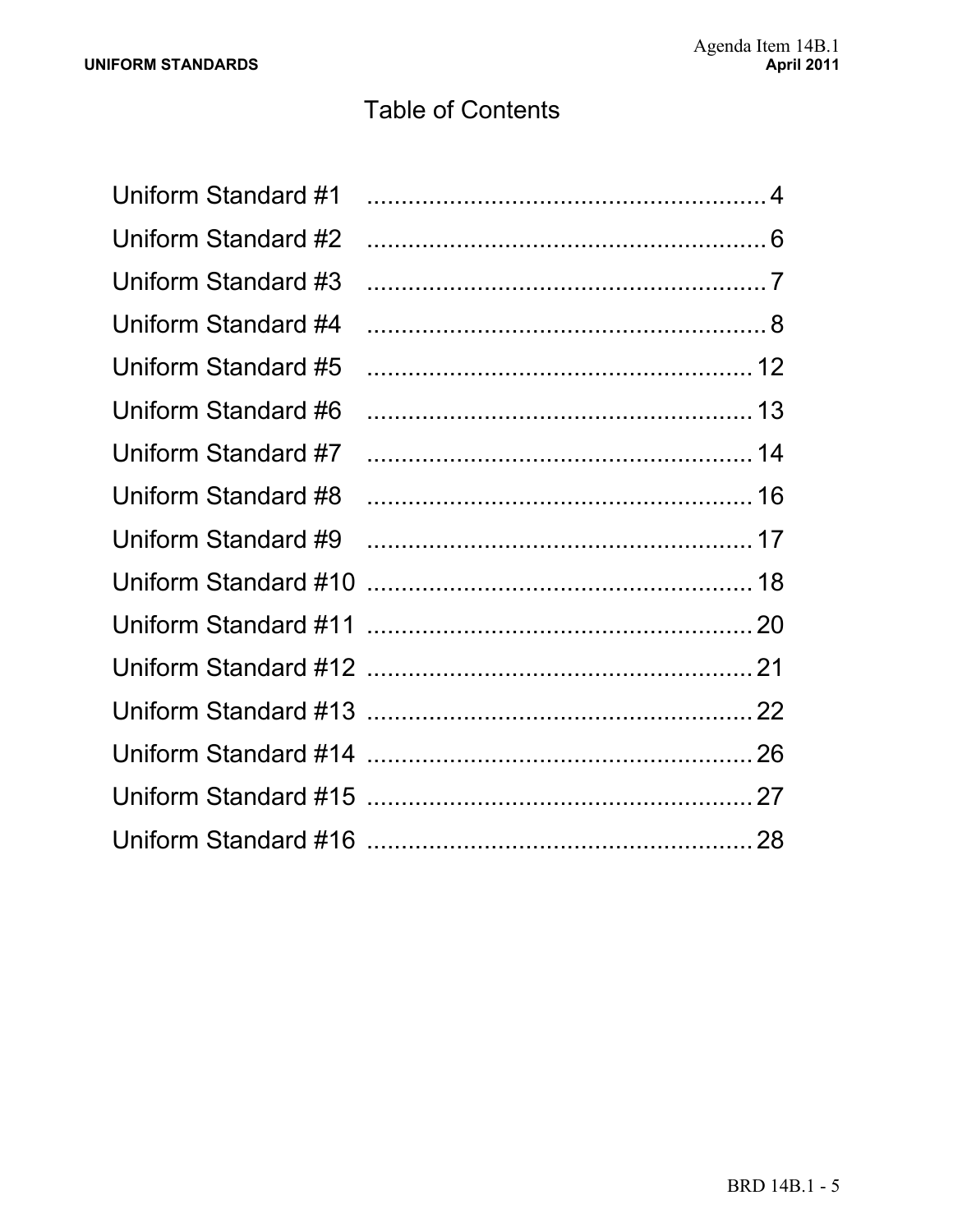#### **#1 SENATE BILL 1441 REQUIREMENT**

Specific requirements for a clinical diagnostic evaluation of the licensee, including, but not limited to, required qualifications for the providers evaluating the licensee.

#### **#1 Uniform Standard**

If a healing arts board orders a licensee who is either in a diversion program or whose license is on probation due to a substance abuse problem to undergo a clinical diagnosis evaluation, the following applies:

- 1. The clinical diagnostic evaluation shall be conducted by a licensed practitioner who:
	- holds a valid, unrestricted license, which includes scope of practice to conduct a clinical diagnostic evaluation;
	- $\bullet$  has three (3) years experience in providing evaluations of health professionals with substance abuse disorders; and,
	- $\bullet$  is approved by the board.
- 2. The clinical diagnostic evaluation shall be conducted in accordance with acceptable professional standards for conducting substance abuse clinical diagnostic evaluations.
- 3. The clinical diagnostic evaluation report shall:
	- set forth, in the evaluator's opinion, whether the licensee has a substance abuse problem;
	- set forth, in the evaluator's opinion, whether the licensee is a threat to himself/herself or others; and,
	- set forth, in the evaluator's opinion, recommendations for substance abuse treatment, practice restrictions, or other recommendations related to the licensee's rehabilitation and safe practice.

The evaluator shall not have a financial relationship, personal relationship, or business relationship with the licensee within the last five years. The evaluator shall provide an objective, unbiased, and independent evaluation.

If the evaluator determines during the evaluation process that a licensee is a threat to himself/herself or others, the evaluator shall notify the board within 24 hours of such a determination.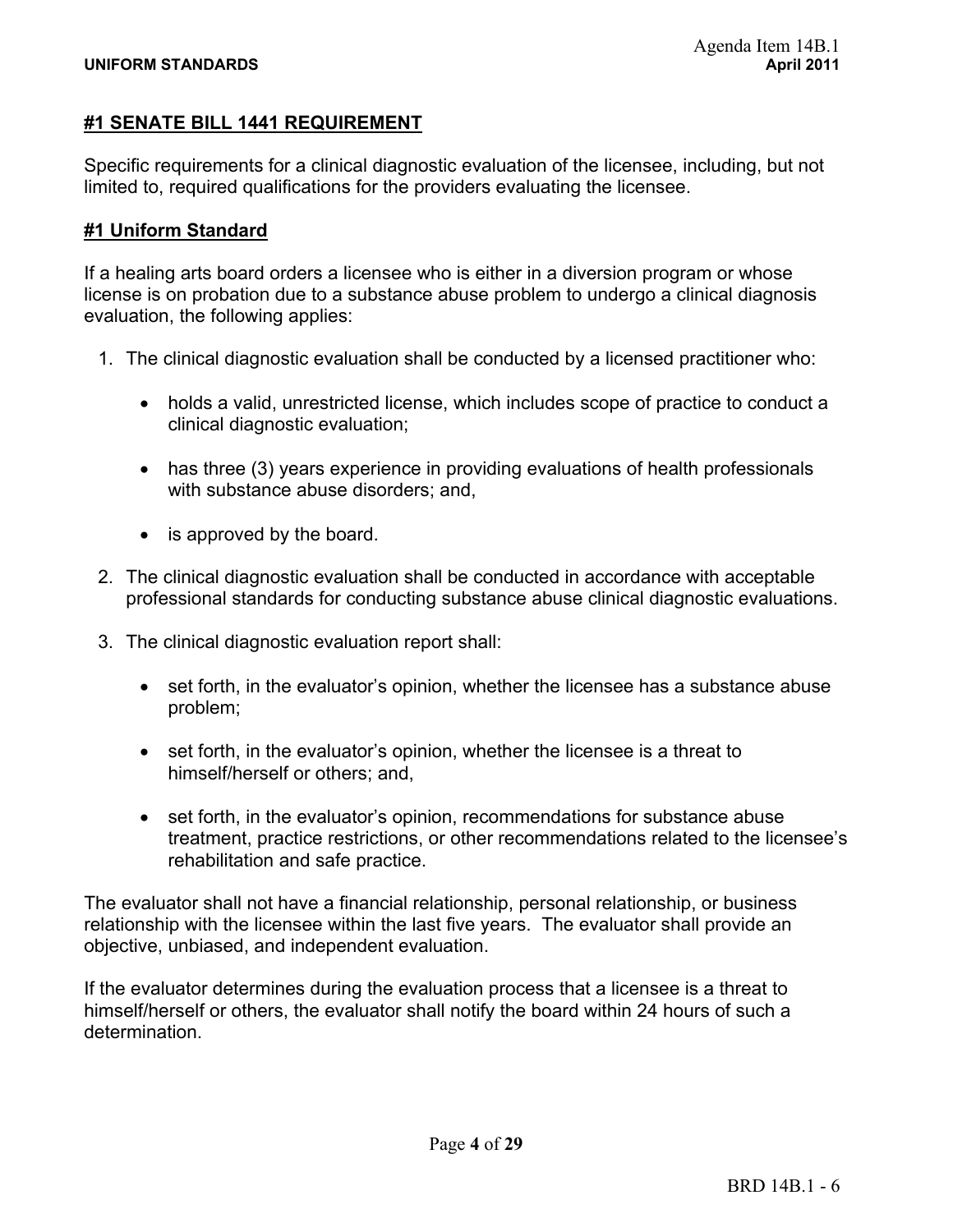For all evaluations, a final written report shall be provided to the board no later than ten (10) days from the date the evaluator is assigned the matter unless the evaluator requests additional information to complete the evaluation, not to exceed 30 days.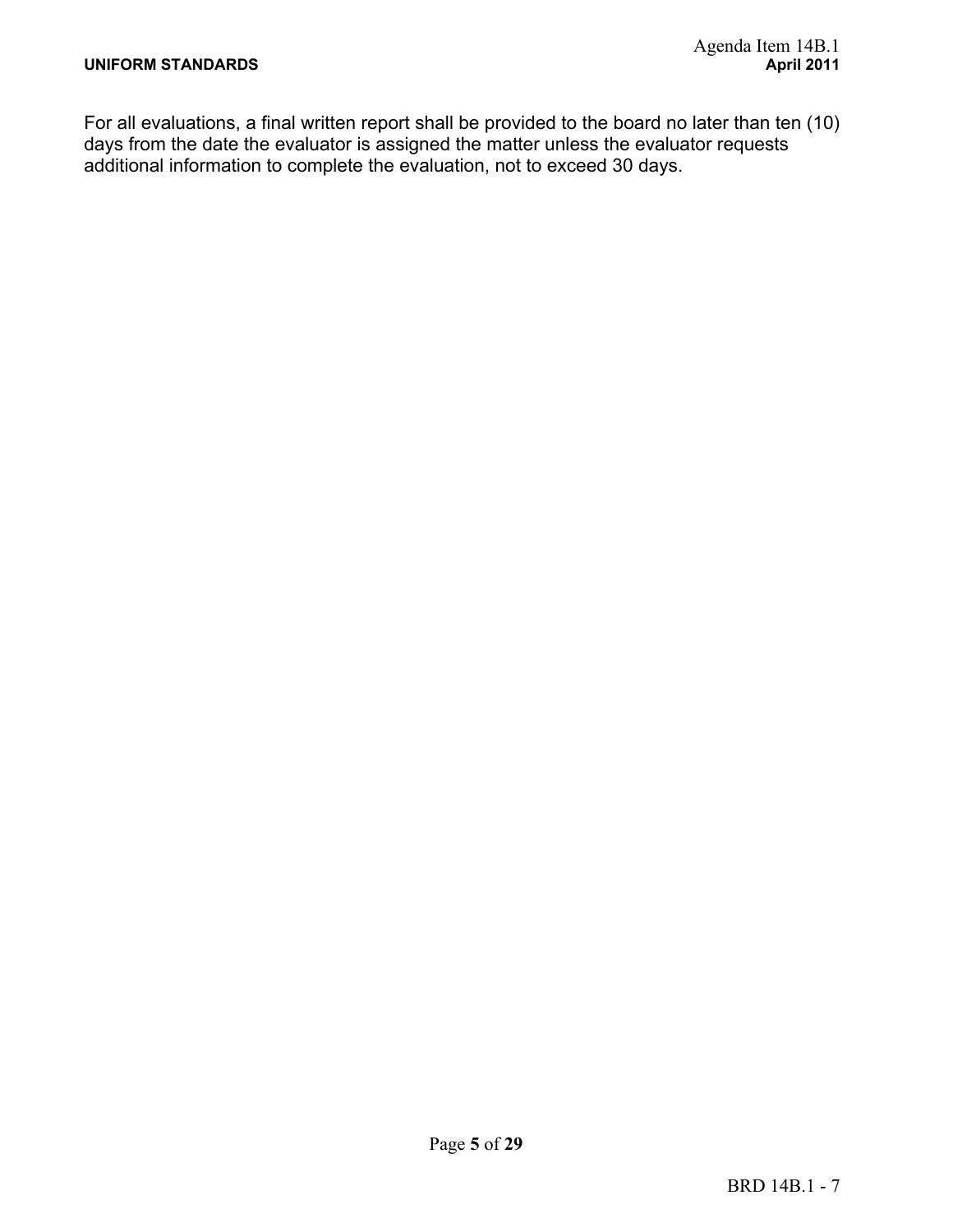#### **#2 SENATE BILL 1441 REQUIREMENT**

Specific requirements for the temporary removal of the licensee from practice, in order to enable the licensee to undergo the clinical diagnostic evaluation described in subdivision (a) and any treatment recommended by the evaluator described in subdivision (a) and approved by the board, and specific criteria that the licensee must meet before being permitted to return to practice on a full-time or part-time basis.

#### **#2 Uniform Standard**

The following practice restrictions apply to each licensee who undergoes a clinical diagnostic evaluation:

- 1. The Board shall order the licensee to cease practice during the clinical diagnostic evaluation pending the results of the clinical diagnostic evaluation and review by the diversion program/board staff.
- 2. While awaiting the results of the clinical diagnostic evaluation required in Uniform Standard #1, the licensee shall be randomly drug tested at least two (2) times per week.

After reviewing the results of the clinical diagnostic evaluation, and the criteria below, a diversion or probation manager shall determine, whether or not the licensee is safe to return to either part-time or fulltime practice. However, no licensee shall be returned to practice until he or she has at least 30 days of negative drug tests.

- the license type;
- the licensee's history;
- the documented length of sobriety/time that has elapsed since substance use
- the scope and pattern of use;
- the treatment history;
- the licensee's medical history and current medical condition;
- the nature, duration and severity of substance abuse, and
- whether the licensee is a threat to himself/herself or the public.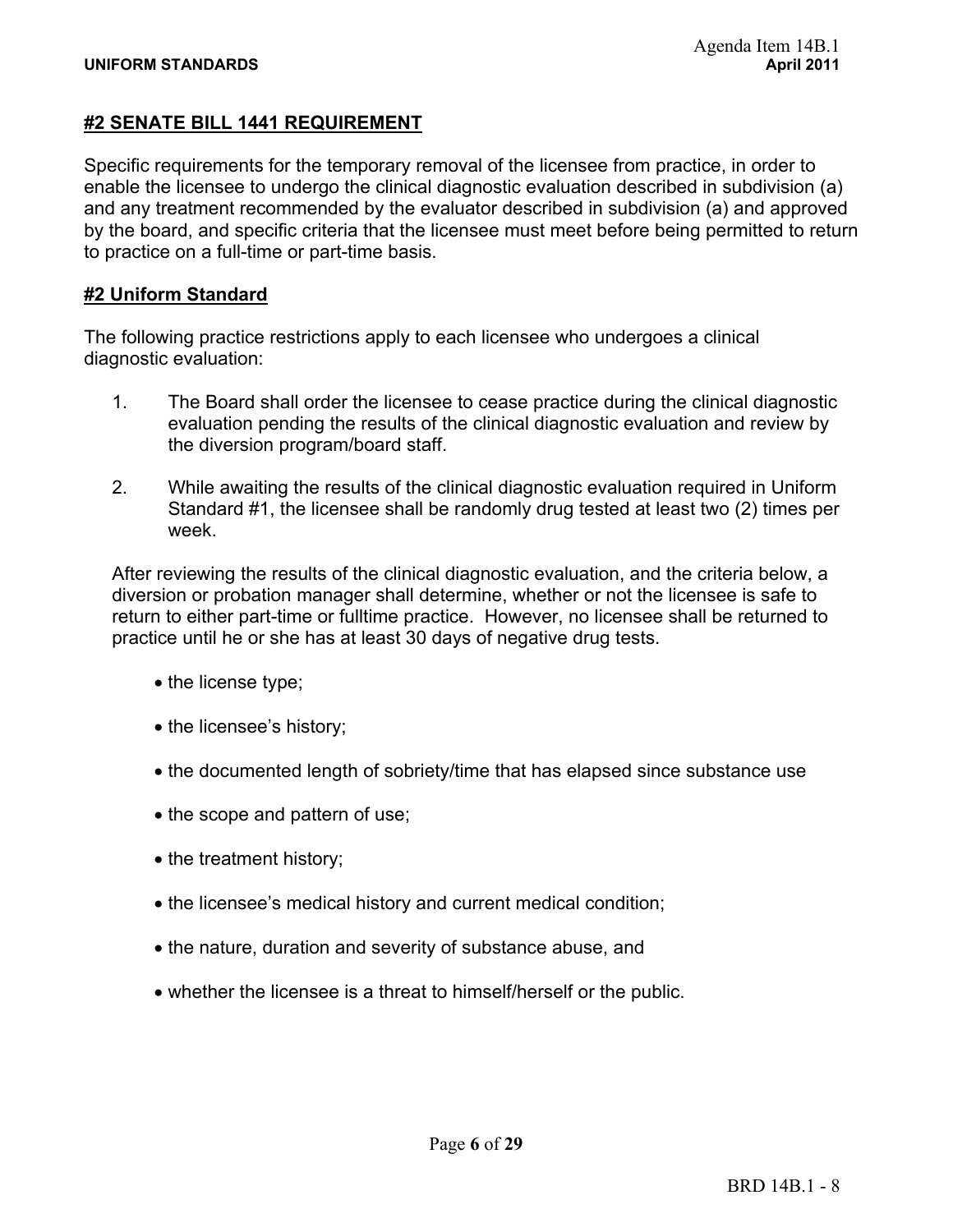#### **#3 SENATE BILL 1441 REQUIREMENT**

Specific requirements that govern the ability of the licensing board to communicate with the licensee's employer about the licensee's status or condition.

#### **#3 Uniform Standard**

If the licensee who is either in a board diversion program or whose license is on probation has an employer, the licensee shall provide to the board the names, physical addresses, mailing addresses, and telephone numbers of all employers and supervisors and shall give specific, written consent that the licensee authorizes the board and the employers and supervisors to communicate regarding the licensee's work status, performance, and monitoring.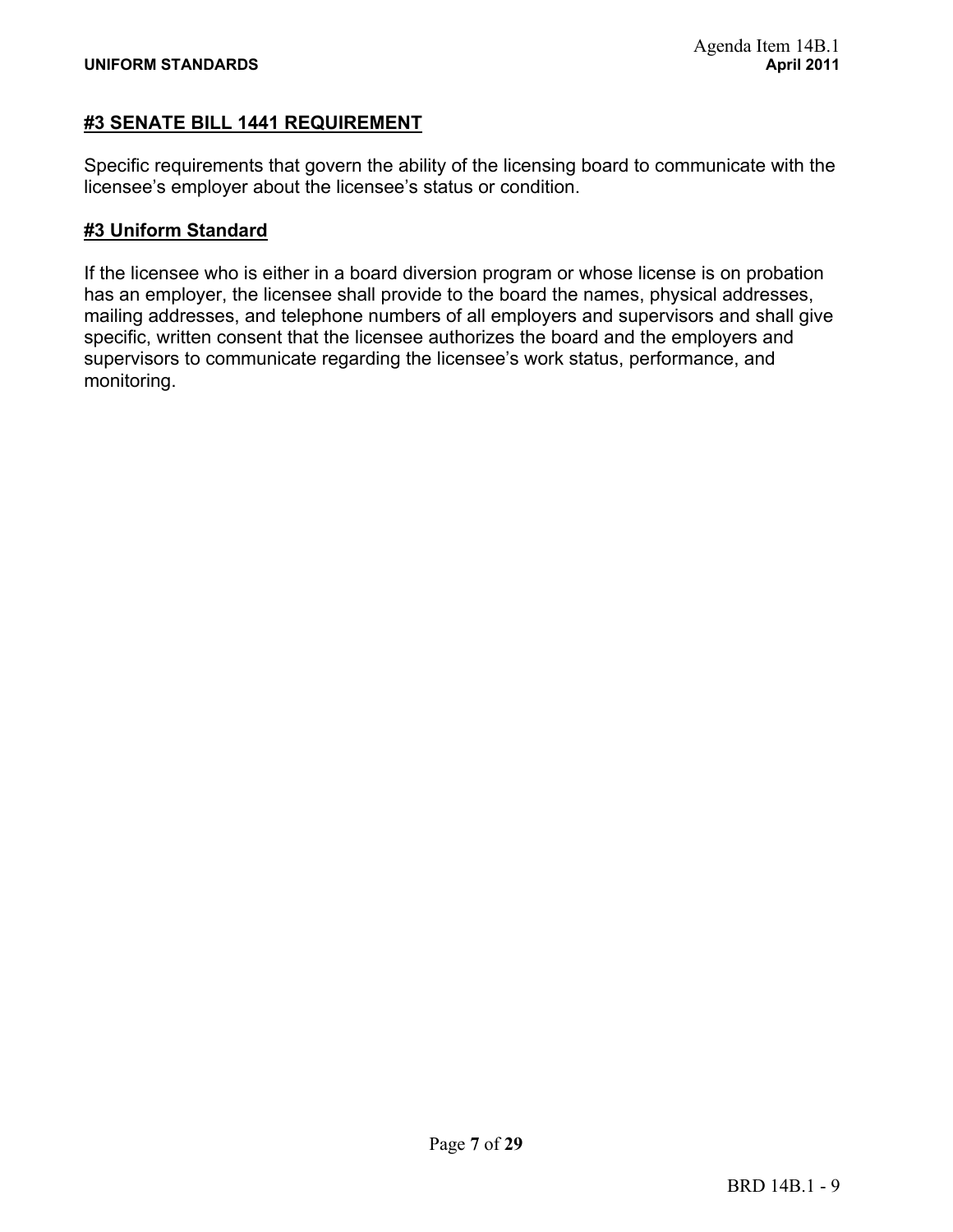#### **#4 SENATE BILL 1441 REQUIREMENT**

Standards governing all aspects of required testing, including, but not limited to, frequency of testing, randomnicity, method of notice to the licensee, number of hours between the provision of notice and the test, standards for specimen collectors, procedures used by specimen collectors, the permissible locations of testing, whether the collection process must be observed by the collector, backup testing requirements when the licensee is on vacation or otherwise unavailable for local testing, requirements for the laboratory that analyzes the specimens, and the required maximum timeframe from the test to the receipt of the result of the test.

#### **#4 Uniform Standard**

The following standards shall govern all aspects of testing required to determine abstention from alcohol and drugs for any person whose license is placed on probation or in a diversion program due to substance use:

#### **TESTING FREQUENCY SCHEDULE**

A board may order a licensee to drug test at any time. Additionally, each licensee shall be tested RANDOMLY in accordance with the schedule below:

| Level | <b>Segments of</b><br><b>Probation/Diversion</b> | Minimum Range of Number<br>of Random Tests |
|-------|--------------------------------------------------|--------------------------------------------|
|       | Year 1                                           | 52-104 per year                            |
| Ⅱ*    | Year 2+                                          | 36-104 per year                            |

\*The minimum range of 36-104 tests identified in level II, is for the second year of probation or diversion, and each year thereafter, up to five (5) years. Thereafter, administration of one (1) time per month if there have been no positive drug tests in the previous five (5) consecutive years of probation or diversion.

Nothing precludes a board from increasing the number of random tests for any reason. Any board who finds or has suspicion that a licensee has committed a violation of a board's testing program or who has committed a Major Violation, as identified in Uniform Standard 10, may reestablish the testing cycle by placing that licensee at the beginning of level I, in addition to any other disciplinary action that may be pursued.

#### **EXCEPTIONS TO TESTING FREQUENCY SCHEDULE**

I. PREVIOUS TESTING/SOBRIETY

In cases where a board has evidence that a licensee has participated in a treatment or monitoring program requiring random testing, prior to being subject to testing by the board, the board may give consideration to that testing in altering the testing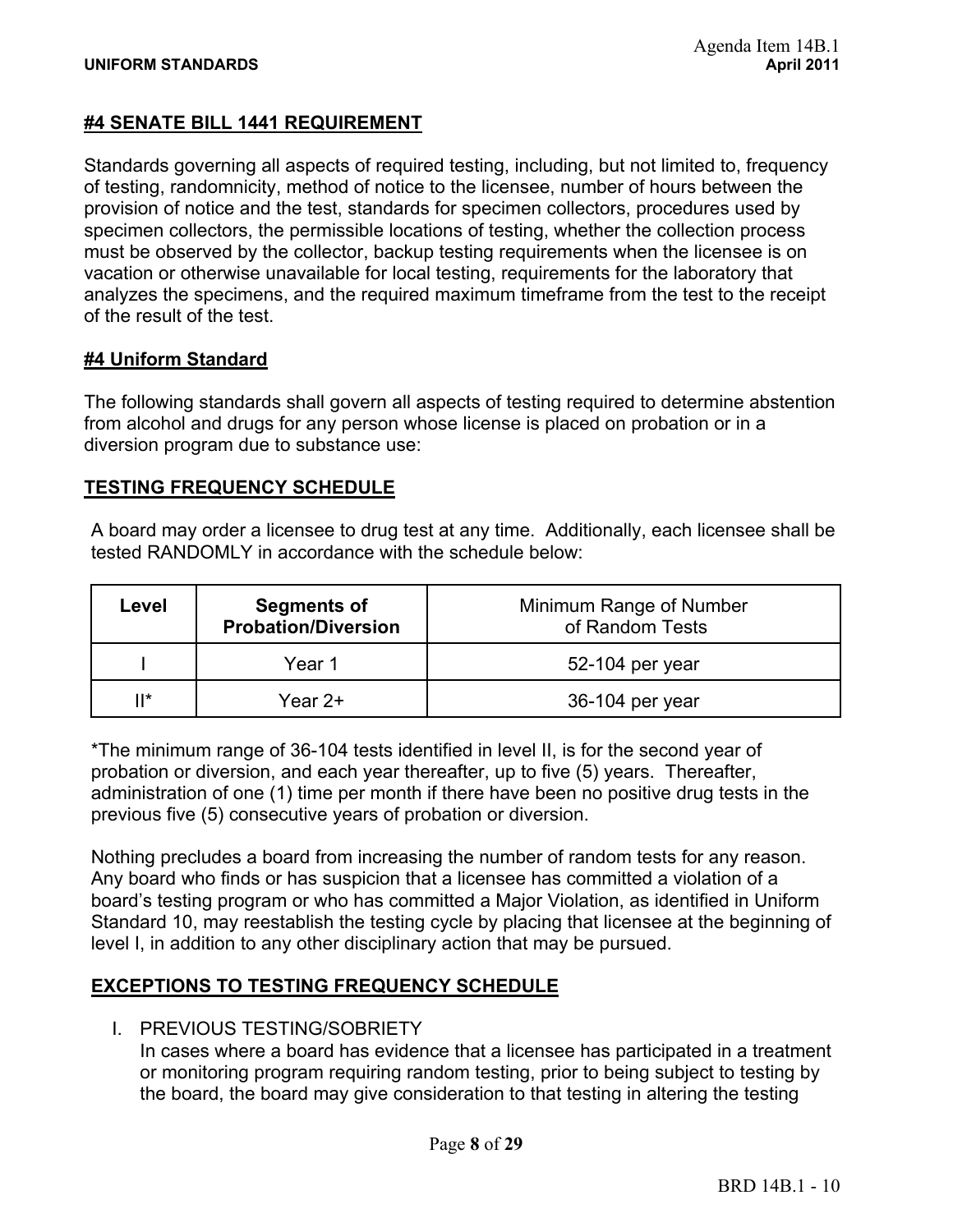frequency schedule so that it is equivalent to this standard.

II. VIOLATION(S) OUTSIDE OF EMPLOYMENT

An individual whose license is placed on probation for a single conviction or incident or two convictions or incidents, spanning greater than seven years from each other, where those violations did not occur at work or while on the licensee's way to work, where alcohol or drugs were a contributing factor, may bypass level I and participate in level II of the testing frequency schedule.

#### III. NOT EMPLOYED IN HEALTH CARE FIELD

A board may reduce testing frequency to a minimum of 12 times per year for any person who is not practicing OR working in any health care field. If a reduced testing frequency schedule is established for this reason, and if a licensee wants to return to practice or work in a health care field, the licensee shall notify and secure the approval of the licensee's board. Prior to returning to any health care employment, the licensee shall be subject to level I testing frequency for at least 60 days. At such time the person returns to employment (in a health care field), if the licensee has not previously met the level I frequency standard, the licensee shall be subject to completing a full year at level I of the testing frequency schedule, otherwise level II testing shall be in effect.

#### IV. TOLLING

A board may postpone all testing for any person whose probation or diversion is placed in a tolling status if the overall length of the probationary or diversion period is also tolled. A licensee shall notify the board upon the licensee's return to California and shall be subject to testing as provided in this standard. If the licensee returns to employment in a health care field, and has not previously met the level I frequency standard, the licensee shall be subject to completing a full year at level I of the testing frequency schedule, otherwise level II testing shall be in effect.

#### V. SUBSTANCE USE DISORDER NOT DIAGNOSED

In cases where no current substance use disorder diagnosis is made, a lesser period of monitoring and toxicology screening may be adopted by the board, but not to be less than 24 times per year.

#### **OTHER DRUG STANDARDS**

Drug testing may be required on any day, including weekends and holidays.

The scheduling of drug tests shall be done on a random basis, preferably by a computer program, so that a licensee can make no reasonable assumption of when he/she will be tested again. Boards should be prepared to report data to support back-to-back testing as well as, numerous different intervals of testing.

Licensees shall be required to make daily contact to determine if drug testing is required.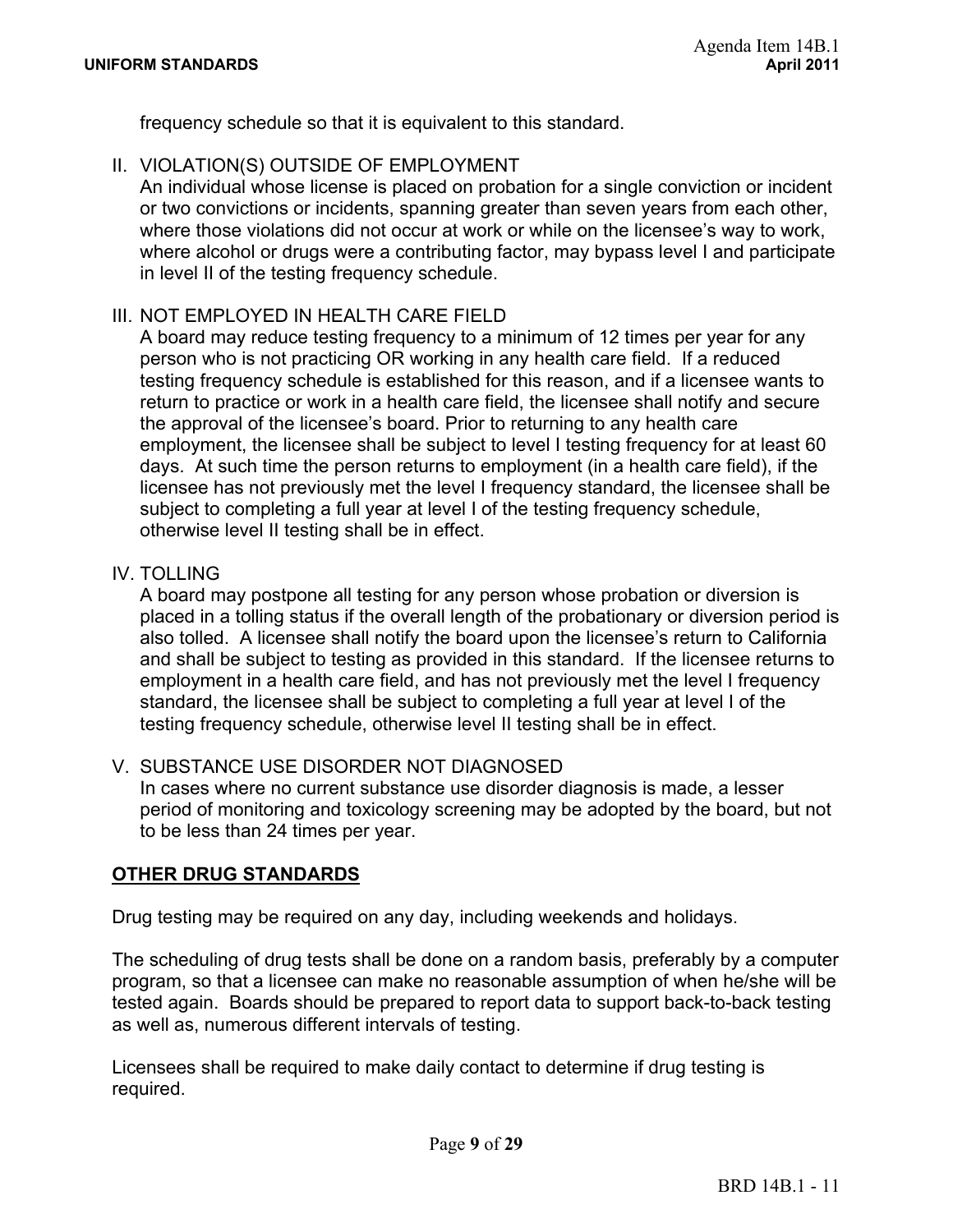Licensees shall be drug tested on the date of notification as directed by the board.

Specimen collectors must either be certified by the Drug and Alcohol Testing Industry Association or have completed the training required to serve as a collector for the U.S. Department of Transportation.

**Specimen Collection Guidelines.** Specimen collectors shall adhere to the current U.S. Department of Transportation

Testing locations shall comply with the Urine Specimen Collection Guidelines published by the U.S. Department of Transportation, regardless of the type of test administered.

Collection of specimens shall be observed.

Prior to vacation or absence, alternative drug testing location(s) must be approved by the board.

Laboratories shall be certified and accredited by the U.S. Department of Health and Human Services.

A collection site must submit a specimen to the laboratory within one (1) business day of receipt. A chain of custody shall be used on all specimens. The laboratory shall process results and provide legally defensible test results within seven (7) days of receipt of the specimen. The appropriate board will be notified of non-negative test results within one (1) business day and will be notified of negative test results within seven (7) business days.

A board may use other testing methods in place of, or to supplement biological fluid testing, if the alternate testing method is appropriate.

#### **PETITIONS FOR REINSTATEMENT**

Nothing herein shall limit a board's authority to reduce or eliminate the standards specified herein pursuant to a petition for reinstatement or reduction of penalty filed pursuant to Government Code section 11522 or statutes applicable to the board that contains different provisions for reinstatement or reduction of penalty.

#### **OUTCOMES AND AMENDMENTS**

For purposes of measuring outcomes and effectiveness, each board shall collect and report historical and post implementation data as follows:

#### **Historical Data - Two Years Prior to Implementation of Standard**

Each board should collect the following historical data (as available), for a period of two years, prior to implementation of this standard, for each person subject to testing for banned substances, who has 1) tested positive for a banned substance, 2) failed to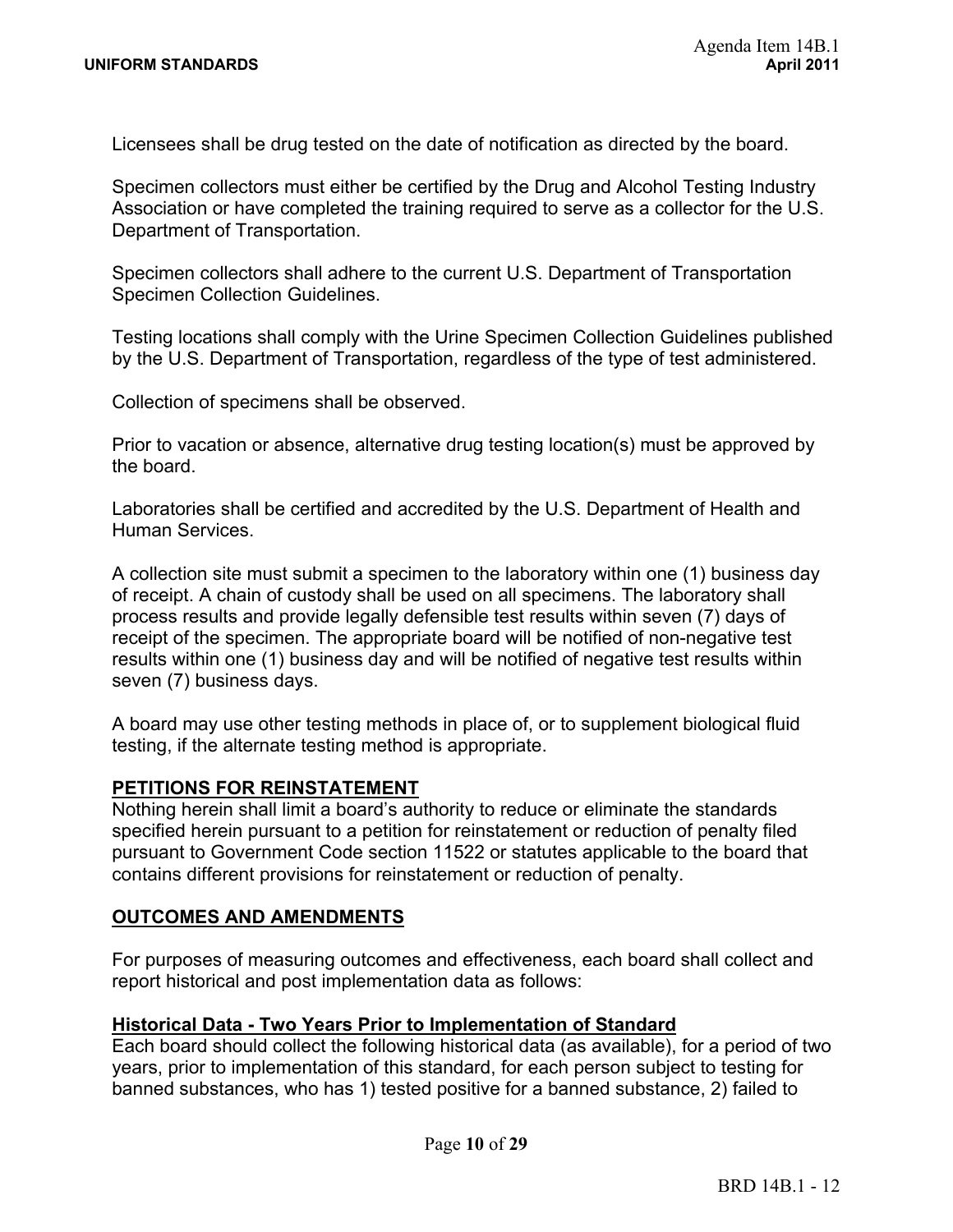appear or call in, for testing on more than three occasions, 3) failed to pay testing costs, or 4) a person who has given a dilute or invalid specimen.

#### **Post Implementation Data- Three Years**

Each board should collect the following data annually, for a period of three years, for every probationer and diversion participant subject to testing for banned substances, following the implementation of this standard.

#### **Data Collection**

The data to be collected shall be reported to the Department of Consumer Affairs and the Legislature, upon request, and shall include, but may not be limited to:

Probationer/Diversion Participant Unique Identifier License Type Probation/Diversion Effective Date General Range of Testing Frequency by/for Each Probationer/Diversion Participant Dates Testing Requested Dates Tested Identify the Entity that Performed Each Test Dates Tested Positive Dates Contractor (if applicable) was informed of Positive Test Dates Board was informed of Positive Test Dates of Questionable Tests (e.g. dilute, high levels) Date Contractor Notified Board of Questionable Test Identify Substances Detected or Questionably Detected Dates Failed to Appear Date Contractor Notified Board of Failed to Appear Dates Failed to Call In for Testing Date Contractor Notified Board of Failed to Call In for Testing Dates Failed to Pay for Testing Date(s) Removed/Suspended from Practice (identify which) Final Outcome and Effective Date (if applicable)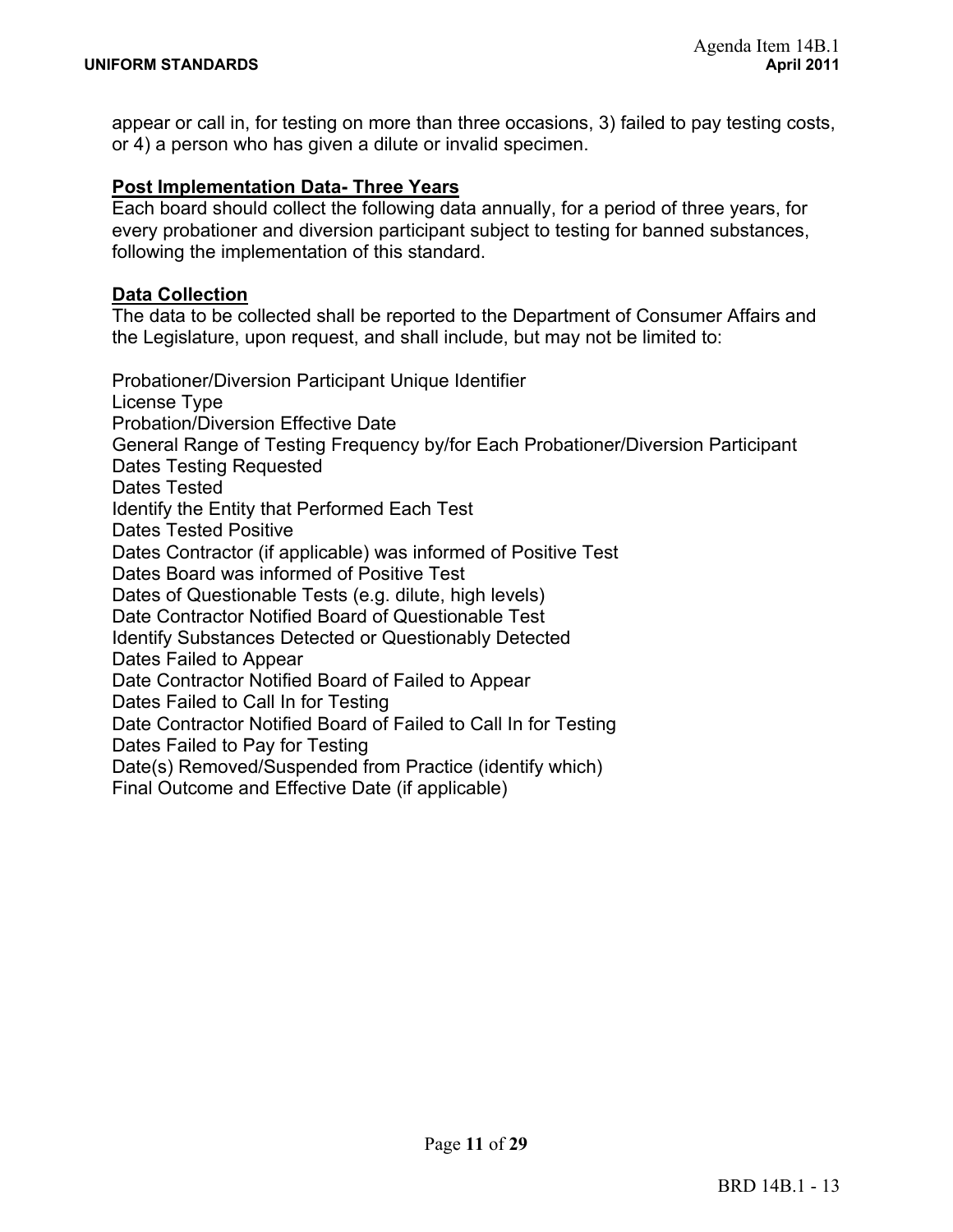#### **#5 SENATE BILL 1441 REQUIREMENT**

Standards governing all aspects of group meeting attendance requirements, including, but not limited to, required qualifications for group meeting facilitators, frequency of required meeting attendance, and methods of documenting and reporting attendance or nonattendance by licensees.

#### **#5 Uniform Standard**

If a board requires a licensee to participate in group support meetings, the following shall apply:

When determining the frequency of required group meeting attendance, the board shall give consideration to the following:

- $\bullet$  the licensee's history;
- $\bullet$  the documented length of sobriety/time that has elapsed since substance use;
- $\bullet$  the recommendation of the clinical evaluator;
- $\bullet$  the scope and pattern of use;
- $\bullet$  the licensee's treatment history; and,
- the nature, duration, and severity of substance abuse.

#### Group Meeting Facilitator Qualifications and Requirements:

- 1. The meeting facilitator must have a minimum of three (3) years experience in the treatment and rehabilitation of substance abuse, and shall be licensed or certified by the state or other nationally certified organizations.
- 2. The meeting facilitator must not have a financial relationship, personal relationship, or business relationship with the licensee within the last year.
- 3. The group meeting facilitator shall provide to the board a signed document showing the licensee's name, the group name, the date and location of the meeting, the licensee's attendance, and the licensee's level of participation and progress.
- 4. The facilitator shall report any unexcused absence within 24 hours**.**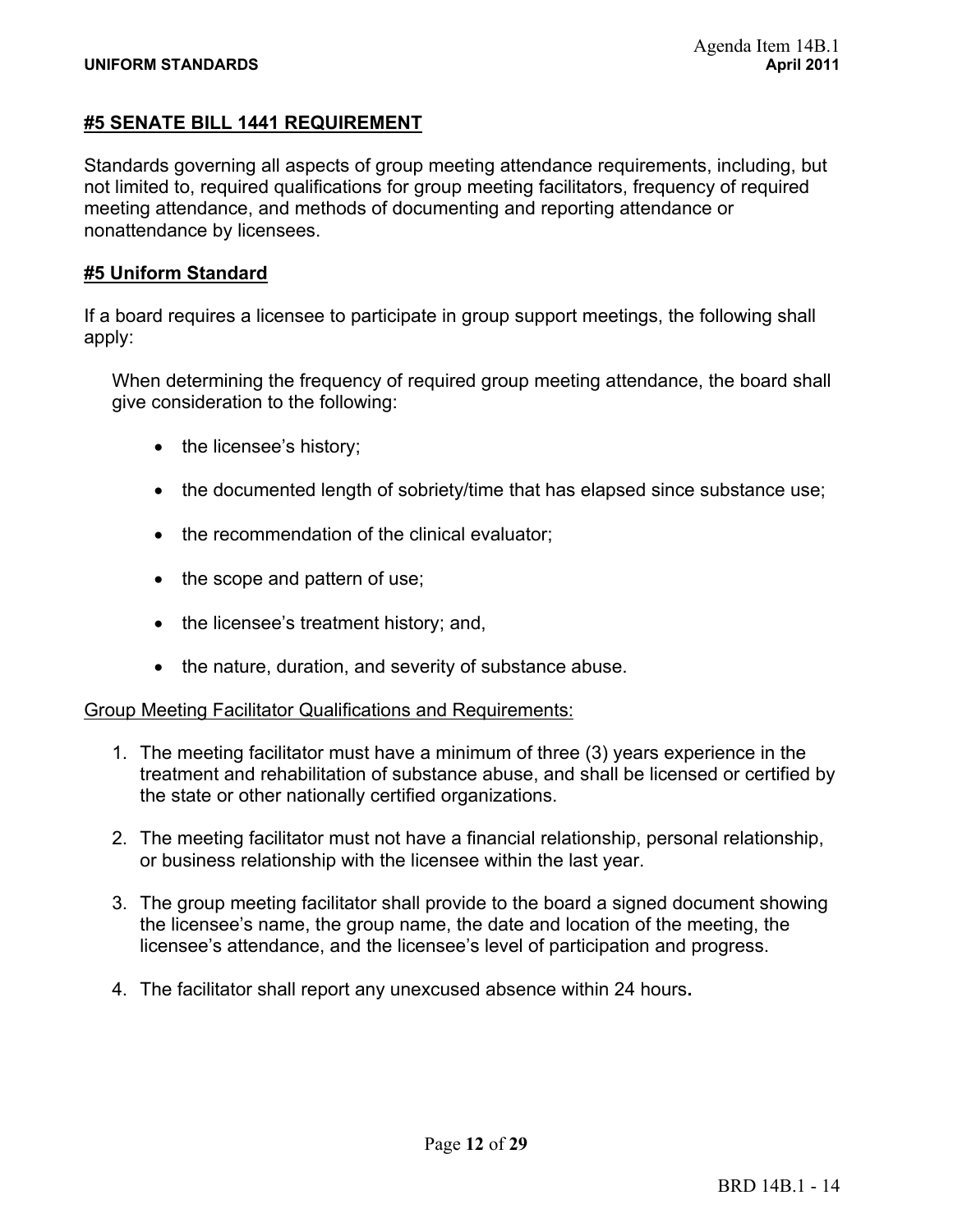#### **#6 SENATE BILL 1441 REQUIREMENT**

Standards used in determining whether inpatient, outpatient, or other type of treatment is necessary.

#### **#6 Uniform Standard**

In determining whether inpatient, outpatient, or other type of treatment is necessary, the board shall consider the following criteria:

- recommendation of the clinical diagnostic evaluation pursuant to Uniform Standard  $#1$ ;
- $\bullet$  license type;
- licensee's history;
- documented length of sobriety/time that has elapsed since substance abuse;
- scope and pattern of substance use;
- licensee's treatment history;
- licensee's medical history and current medical condition;
- nature, duration, and severity of substance abuse, and
- threat to himself/herself or the public.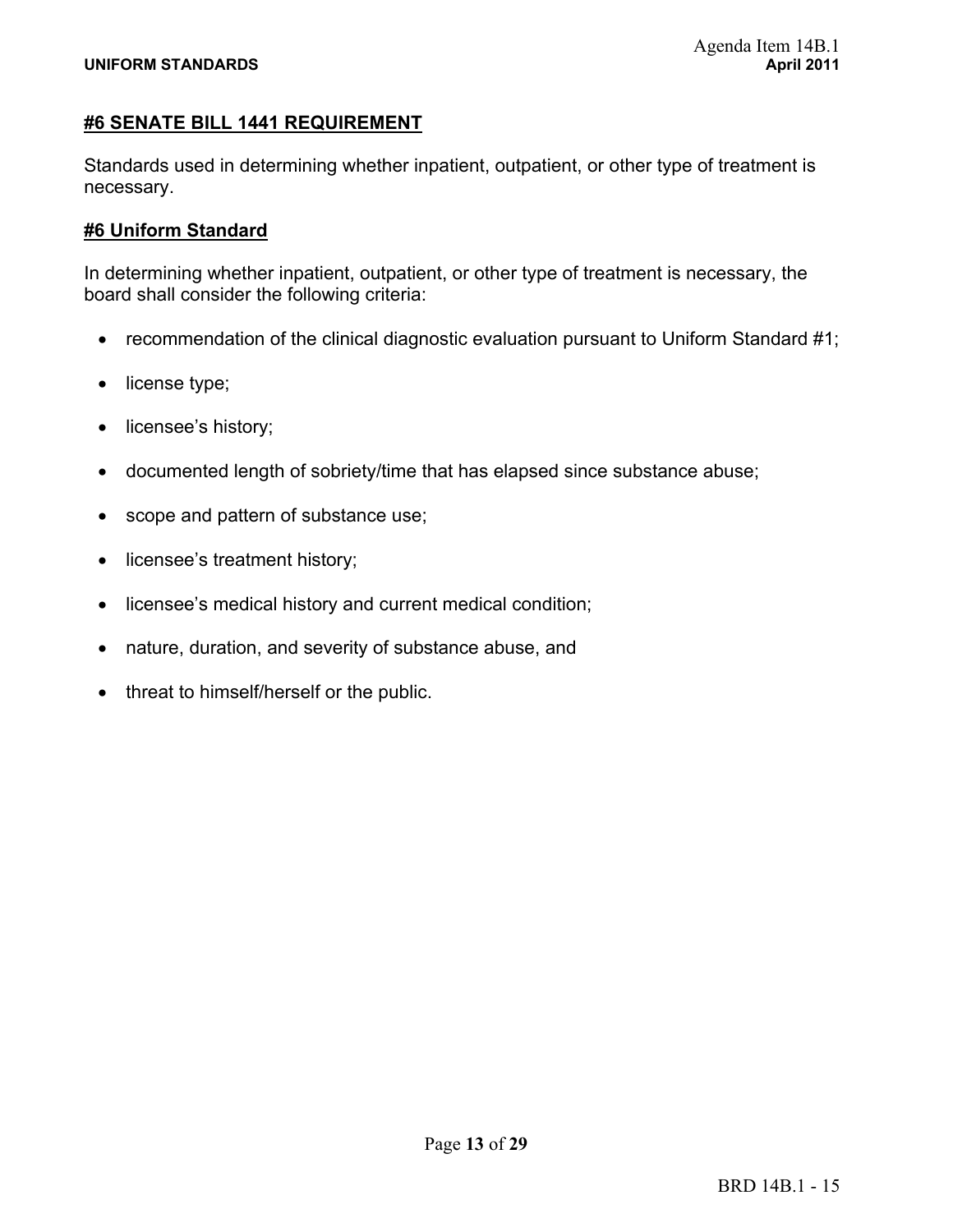#### **#7 SENATE BILL 1441 REQUIREMENT**

Worksite monitoring requirements and standards, including, but not limited to, required qualifications of worksite monitors, required methods of monitoring by worksite monitors, and required reporting by worksite monitors.

#### **#7 Uniform Standard**

A board may require the use of worksite monitors. If a board determines that a worksite monitor is necessary for a particular licensee, the worksite monitor shall meet the following requirements to be considered for approval by the board.

- 1. The worksite monitor shall not have financial, personal, or familial relationship with the licensee, or other relationship that could reasonably be expected to compromise the ability of the monitor to render impartial and unbiased reports to the board. If it is impractical for anyone but the licensee's employer to serve as the worksite monitor, this requirement may be waived by the board; however, under no circumstances shall a licensee's worksite monitor be an employee of the licensee.
- 2. The worksite monitor's license scope of practice shall include the scope of practice of the licensee that is being monitored, be another health care professional if no monitor with like practice is available, or, as approved by the board, be a person in a position of authority who is capable of monitoring the licensee at work.
- 3. If the worksite monitor is a licensed healthcare professional he or she shall have an active unrestricted license, with no disciplinary action within the last five (5) years.
- 4. The worksite monitor shall sign an affirmation that he or she has reviewed the terms and conditions of the licensee's disciplinary order and/or contract and agrees to monitor the licensee as set forth by the board.
- 5. The worksite monitor must adhere to the following required methods of monitoring the licensee:
	- a) Have face-to-face contact with the licensee in the work environment on a frequent basis as determined by the board, at least once per week.
	- b) Interview other staff in the office regarding the licensee's behavior, if applicable.
	- c) Review the licensee's work attendance.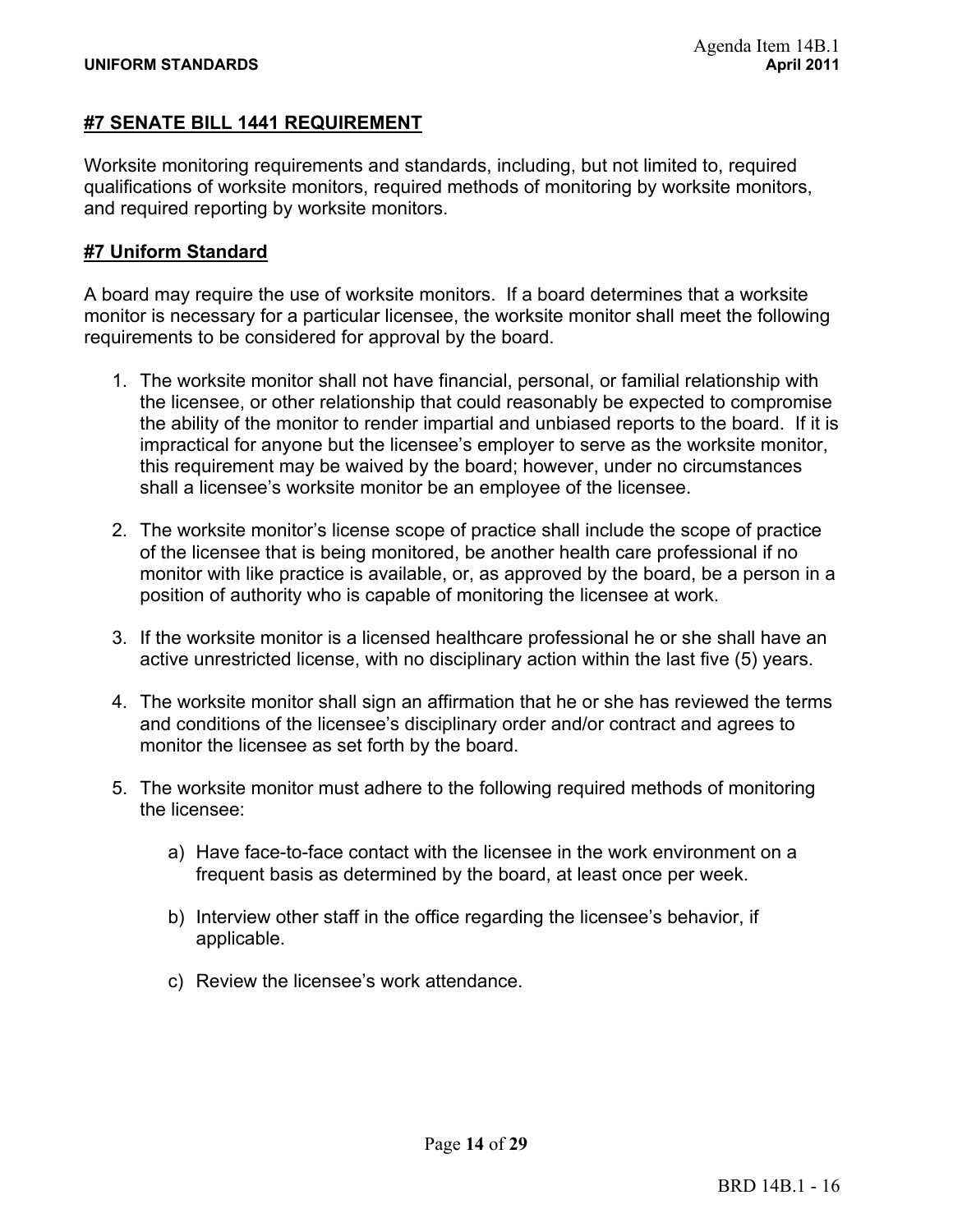#### **UNIFORM STANDARDS April 2011**

Reporting by the worksite monitor to the board shall be as follows:

- 1. Any suspected substance abuse must be verbally reported to the board and the licensee's employer within one (1) business day of occurrence. If occurrence is not during the board's normal business hours the verbal report must be within one (1) hour of the next business day. A written report shall be submitted to the board within 48 hours of occurrence.
- 2. The worksite monitor shall complete and submit a written report monthly or as directed by the board. The report shall include:
	- the licensee's name;
	- license number;
	- worksite monitor's name and signature;
	- worksite monitor's license number;
	- $\bullet$  worksite location(s);
	- dates licensee had face-to-face contact with monitor;
	- $\bullet$  staff interviewed, if applicable;
	- attendance report;
	- any change in behavior and/or personal habits;
	- any indicators that can lead to suspected substance abuse.

The licensee shall complete the required consent forms and sign an agreement with the worksite monitor and the board to allow the board to communicate with the worksite monitor.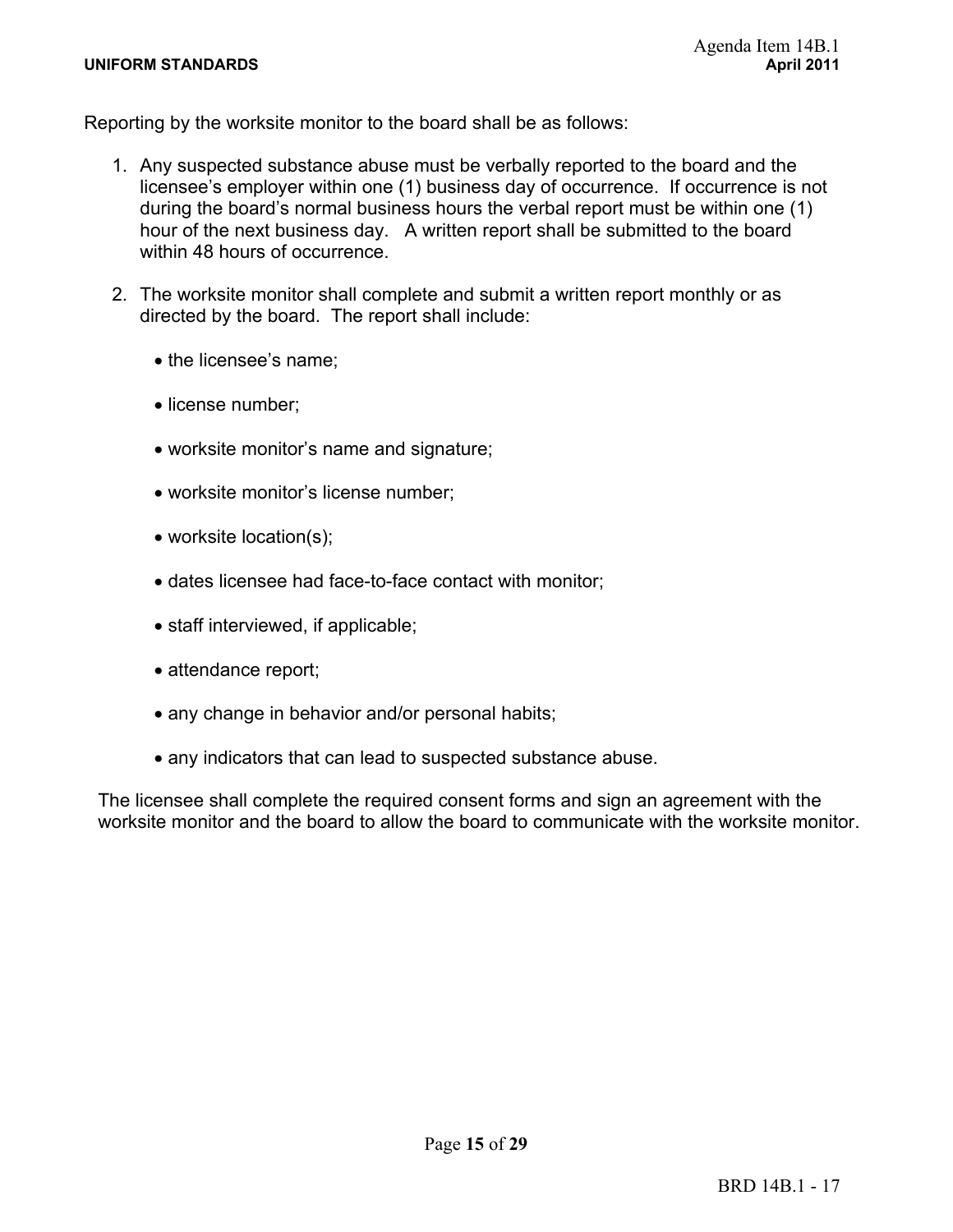#### **#8 SENATE BILL 1441 REQUIREMENT**

Procedures to be followed when a licensee tests positive for a banned substance.

#### **#8 Uniform Standard**

When a licensee tests positive for a banned substance:

- 1. The board shall order the licensee to cease practice;
- 2. The board shall contact the licensee and instruct the licensee to leave work; and
- 3. The board shall notify the licensee's employer, if any, and worksite monitor, if any, that the licensee may not work.

Thereafter, the board should determine whether the positive drug test is in fact evidence of prohibited use. If so, proceed to Standard #9. If not, the board shall immediately lift the cease practice order.

In determining whether the positive test is evidence of prohibited use, the board should, as applicable:

- 1. Consult the specimen collector and the laboratory;
- 2. Communicate with the licensee and/or any physician who is treating the licensee; and
- 3. Communicate with any treatment provider, including group facilitator/s.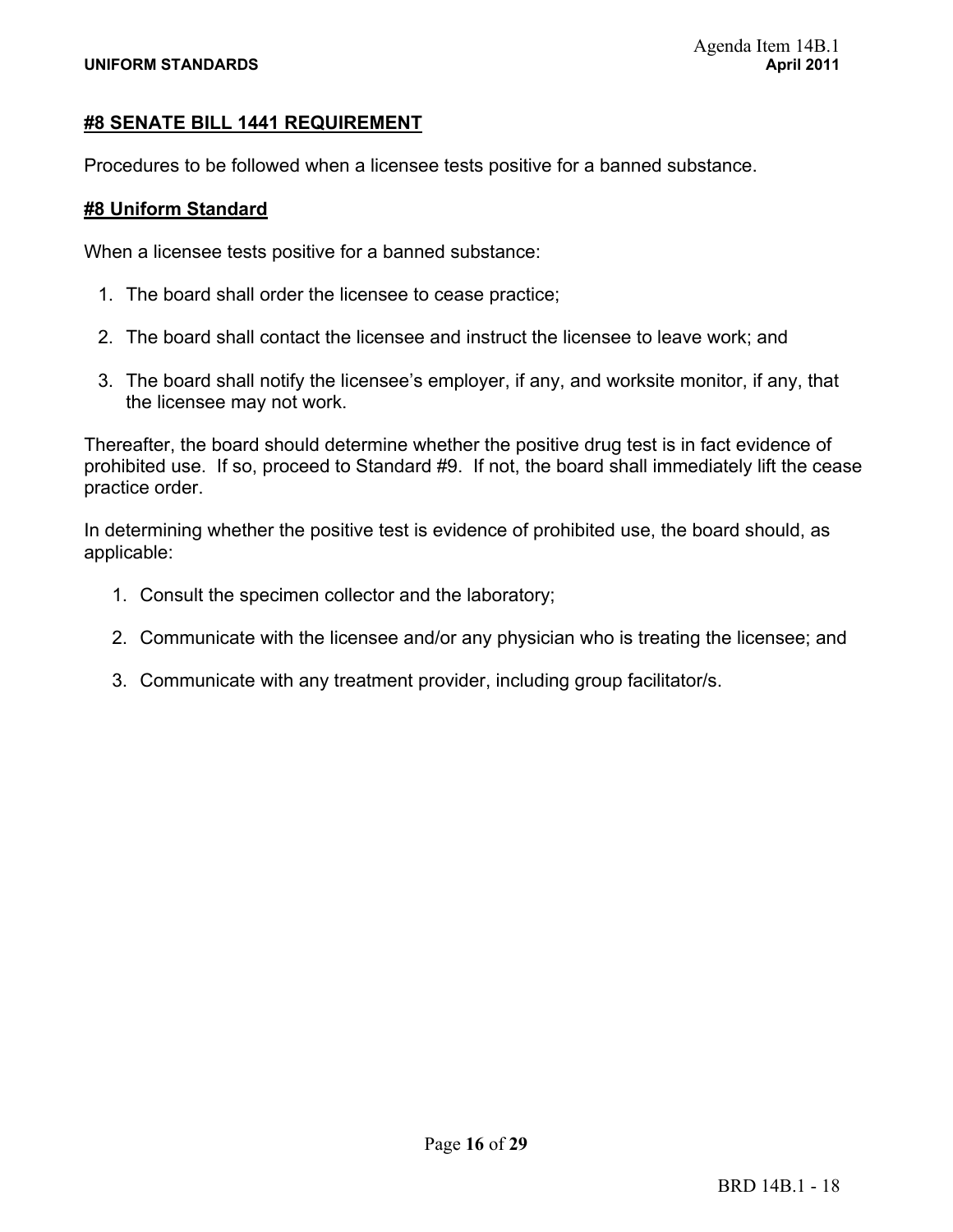#### **#9 SENATE BILL 1441 REQUIREMENT**

Procedures to be followed when a licensee is confirmed to have ingested a banned substance.

#### **#9 Uniform Standard**

When a board confirms that a positive drug test is evidence of use of a prohibited substance, the licensee has committed a major violation, as defined in Uniform Standard #10 and the board shall impose the consequences set forth in Uniform Standard #10.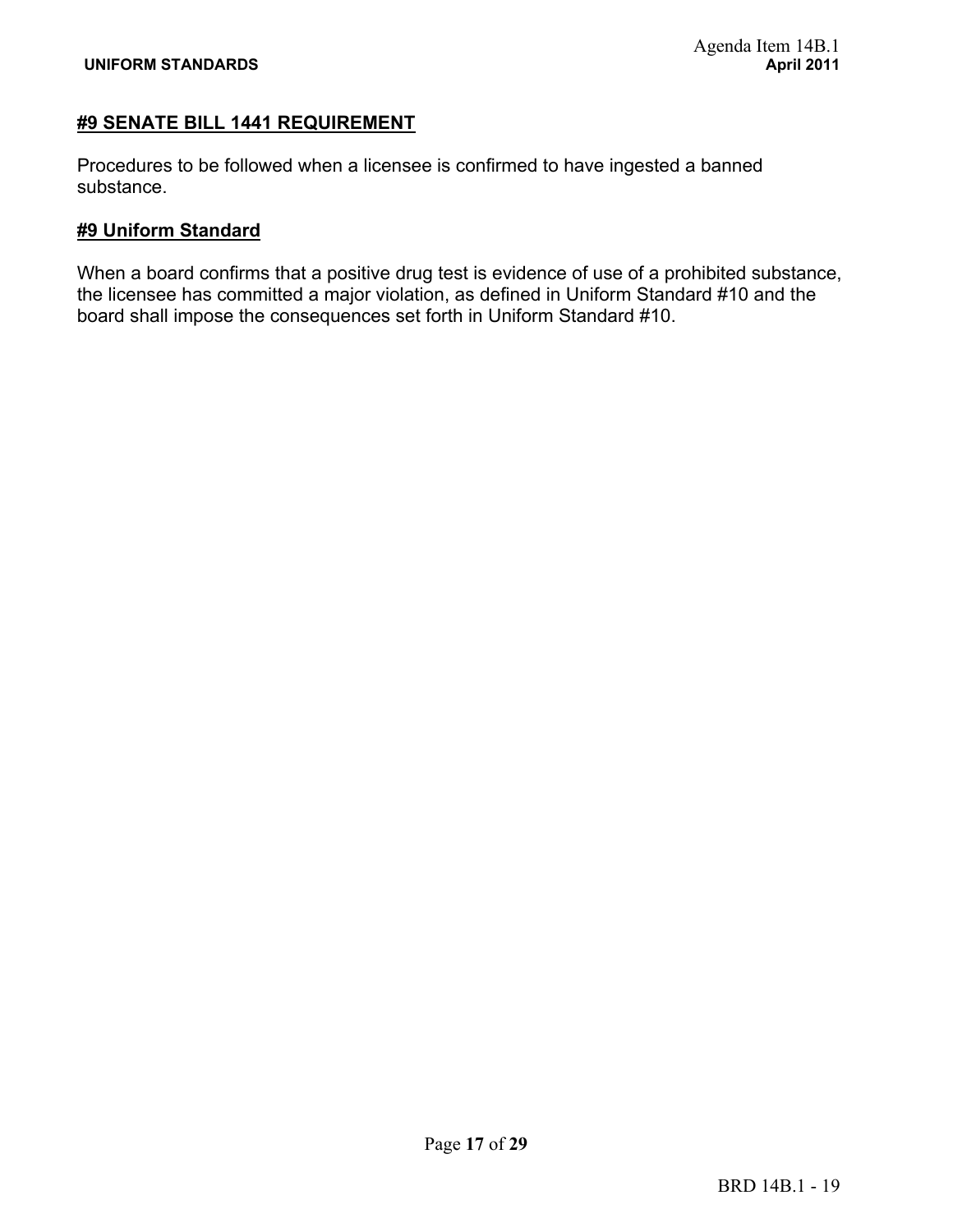#### **#10 SENATE BILL 1441 REQUIREMENT**

Specific consequences for major and minor violations. In particular, the committee shall consider the use of a "deferred prosecution" stipulation described in Section 1000 of the Penal Code, in which the licensee admits to self-abuse of drugs or alcohol and surrenders his or her license. That agreement is deferred by the agency until or unless licensee commits a major violation, in which case it is revived and license is surrendered.

#### **#10 Uniform Standard**

**Major Violations** include, but are not limited to:

- 1. Failure to complete a board-ordered program;
- 2. Failure to undergo a required clinical diagnostic evaluation;
- 3. Multiple minor violations;
- 4. Treating patients while under the influence of drugs/alcohol;
- 5. Any drug/alcohol related act which would constitute a violation of the practice act or state/federal laws;
- 6. Failure to obtain biological testing for substance abuse;
- 7. Testing positive and confirmation for substance abuse pursuant to Uniform Standard #9;
- 8. Knowingly using, making, altering or possessing any object or product in such a way as to defraud a drug test designed to detect the presence of alcohol or a controlled substance.

**Consequences** for a major violation include, but are not limited to:

- 1. Licensee will be ordered to cease practice.
	- a) the licensee must undergo a new clinical diagnostic evaluation, and
	- b) the licensee must test negative for at least a month of continuous drug testing before being allowed to go back to work.
- 2. Termination of a contract/agreement.
- 3. Referral for disciplinary action, such as suspension, revocation, or other action as determined by the board.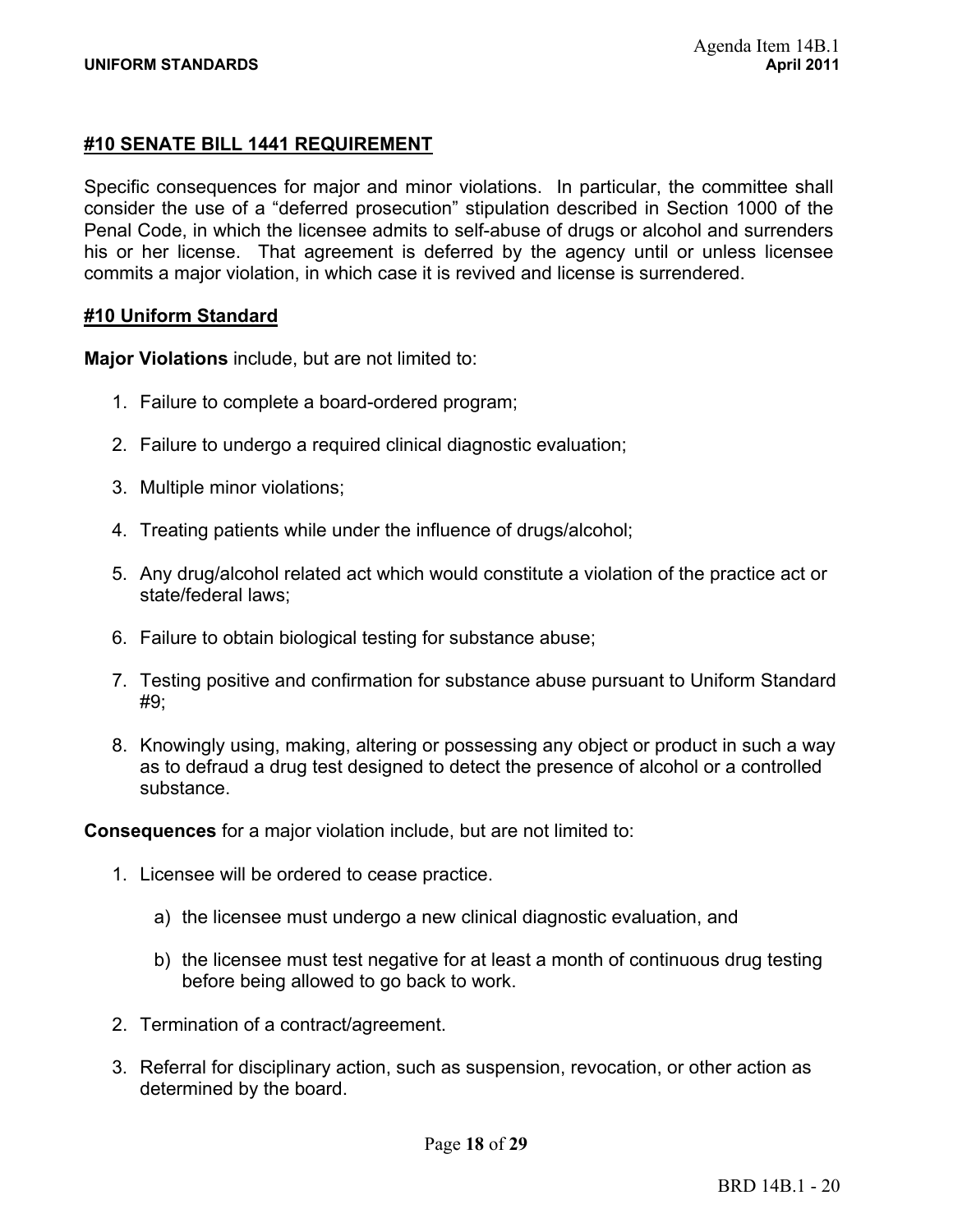**Minor Violations** include, but are not limited to:

- 1. Untimely receipt of required documentation;
- 2. Unexcused non-attendance at group meetings;
- 3. Failure to contact a monitor when required;
- 4. Any other violations that do not present an immediate threat to the violator or to the public.

**Consequences** for minor violations include, but are not limited to**:** 

- 1. Removal from practice;
- 2. Practice limitations;
- 3. Required supervision;
- 4. Increased documentation;
- 5. Issuance of citation and fine or a warning notice;
- 6. Required re-evaluation/testing;
- 7. Other action as determined by the board.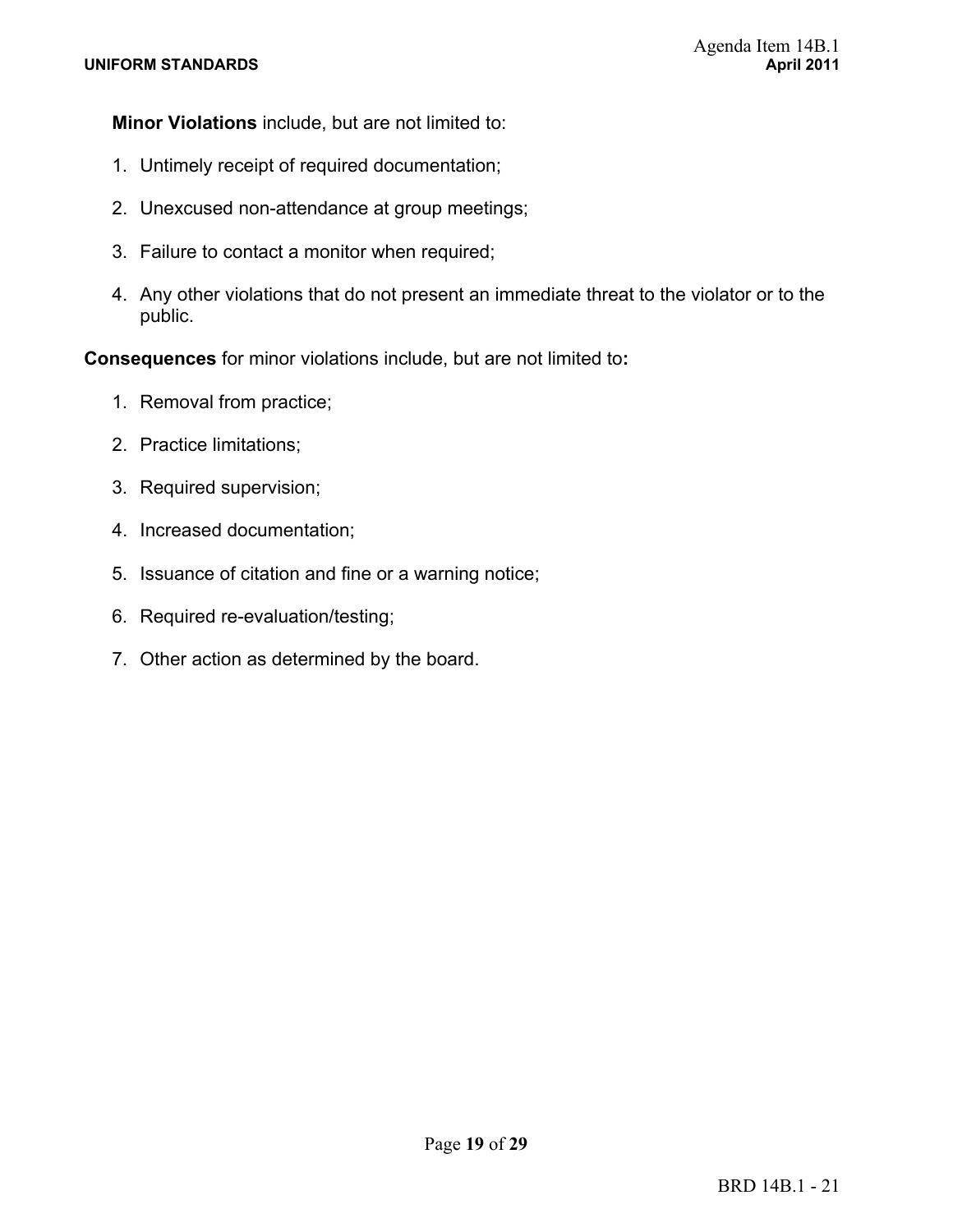#### **#11 SENATE BILL 1441 REQUIREMENT**

Criteria that a licensee must meet in order to petition for return to practice on a full time basis.

#### **#11 Uniform Standard**

#### **"Petition" as used in this standard is an informal request as opposed to a "Petition for Modification" under the Administrative Procedure Act.**

The licensee shall meet the following criteria before submitting a request (petition) to return to full time practice:

- 1. Demonstrated sustained compliance with current recovery program.
- 2. Demonstrated the ability to practice safely as evidenced by current work site reports, evaluations, and any other information relating to the licensee's substance abuse.
- 3. Negative drug screening reports for at least six (6) months, two (2) positive worksite monitor reports, and complete compliance with other terms and conditions of the program.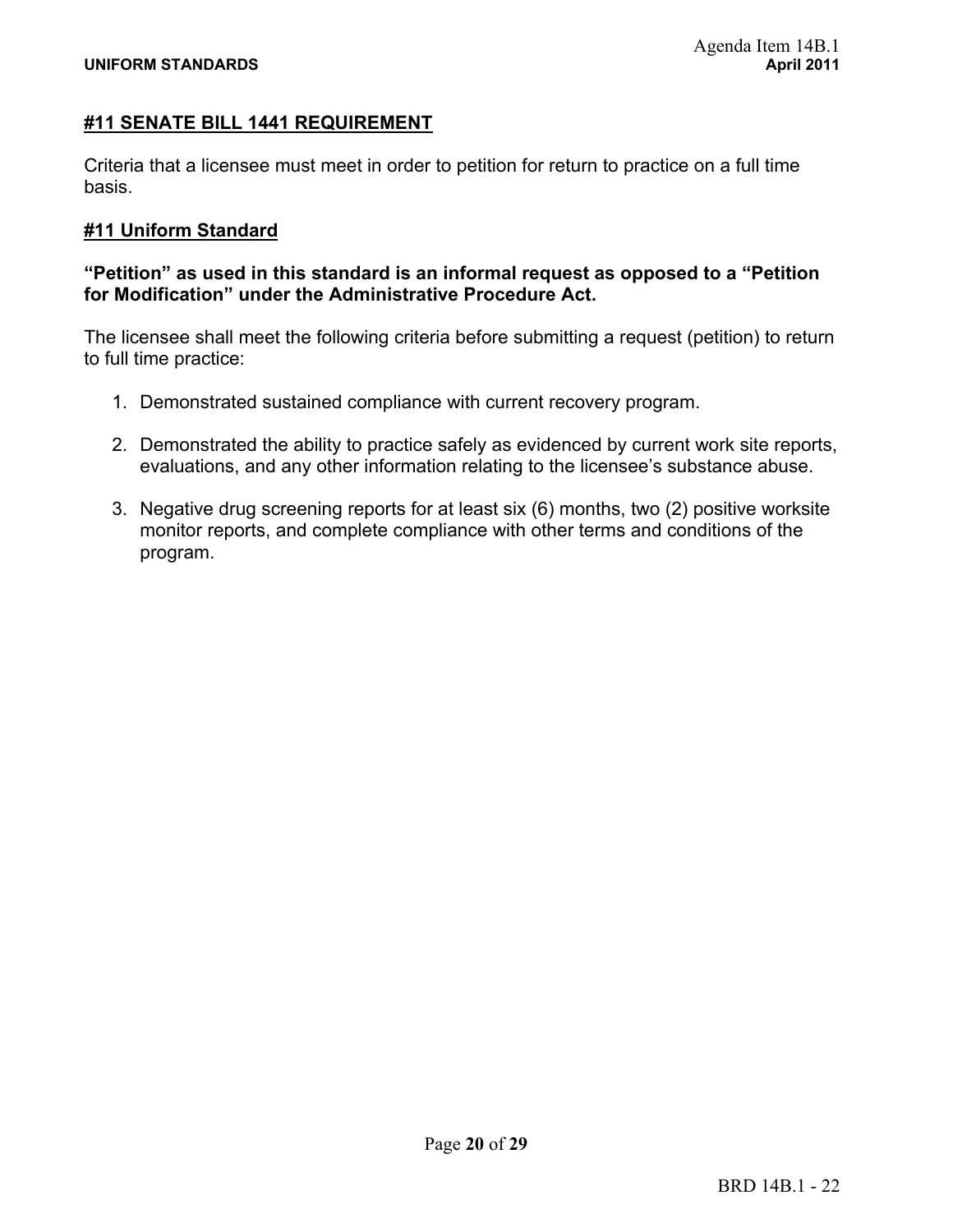#### **#12 SENATE BILL 1441 REQUIREMENT**

Criteria that a licensee must meet in order to petition for reinstatement of a full and unrestricted license.

#### **#12 Uniform Standard**

**"Petition for Reinstatement" as used in this standard is an informal request (petition) as opposed to a "Petition for Reinstatement" under the Administrative Procedure Act.** 

The licensee must meet the following criteria to request (petition) for a full and unrestricted license.

- 1. Demonstrated sustained compliance with the terms of the disciplinary order, if applicable.
- 2. Demonstrated successful completion of recovery program, if required.
- 3. Demonstrated a consistent and sustained participation in activities that promote and support their recovery including, but not limited to, ongoing support meetings, therapy, counseling, relapse prevention plan, and community activities.
- 4. Demonstrated that he or she is able to practice safely.
- 5. Continuous sobriety for three (3) to five (5) years.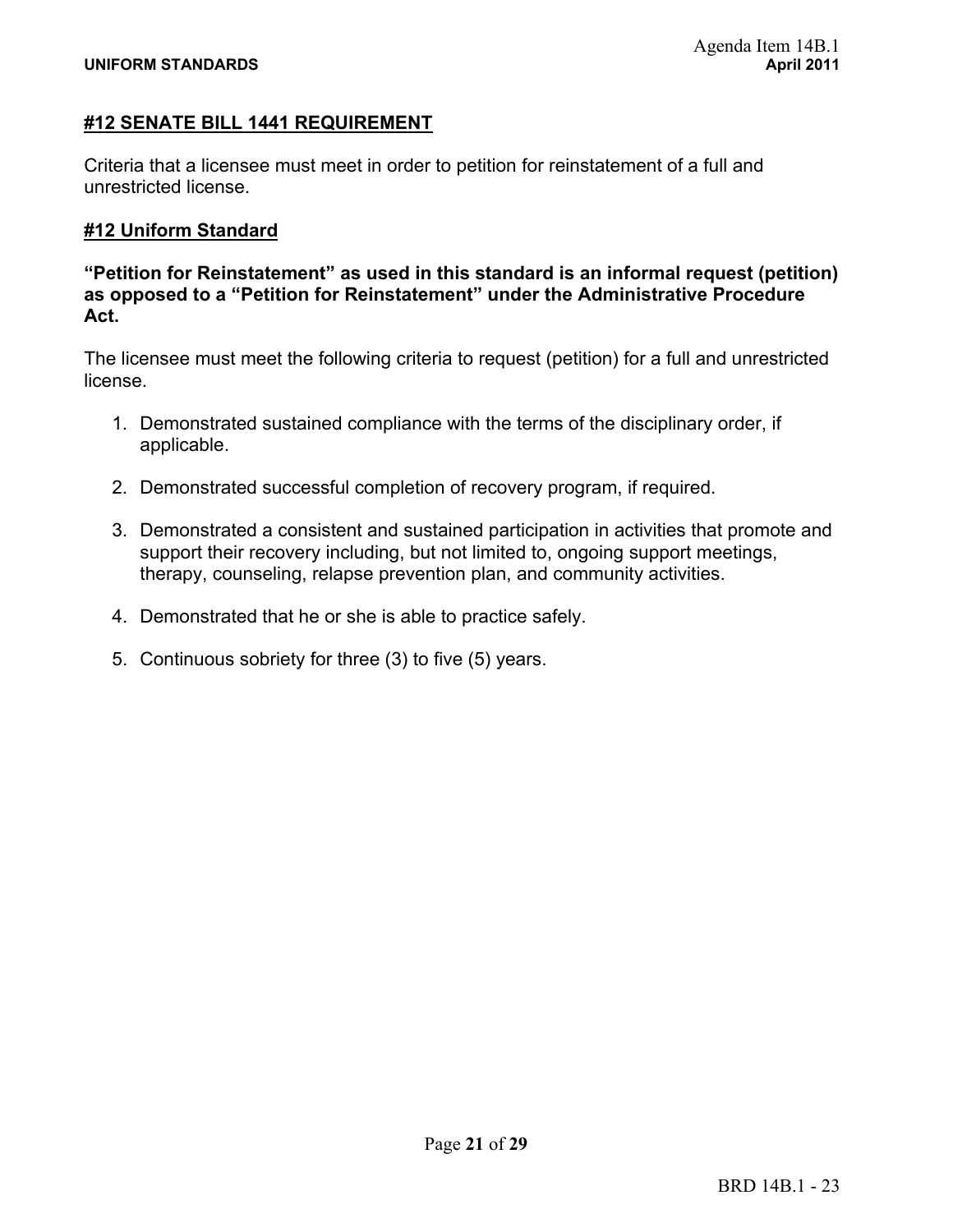#### **#13 SENATE BILL 1441 REQUIREMENT**

If a board uses a private-sector vendor that provides diversion services, (1) standards for immediate reporting by the vendor to the board of any and all noncompliance with process for providers or contractors that provide diversion services, including, but not limited to, specimen collectors, group meeting facilitators, and worksite monitors; (3) standards requiring the vendor to disapprove and discontinue the use of providers or contractors that fail to provide effective or timely diversion services; and (4) standards for a licensee's termination from the program and referral to enforcement.

#### **#13 Uniform Standard**

- 1. A vendor must report to the board any major violation, as defined in Uniform Standard #10, within one (1) business day. A vendor must report to the board any minor violation, as defined in Uniform Standard #10, within five (5) business days.
- 2. A vendor's approval process for providers or contractors that provide diversion services, including, but not limited to, specimen collectors, group meeting facilitators, and worksite monitors is as follows:
	- (a) Specimen Collectors:
		- (1) The provider or subcontractor shall possess all the materials, equipment, and technical expertise necessary in order to test every licensee for which he or she is responsible on any day of the week.
		- (2) The provider or subcontractor shall be able to scientifically test for urine, blood, and hair specimens for the detection of alcohol, illegal, and controlled substances.
		- (3) The provider or subcontractor must provide collection sites that are located in areas throughout California.
		- (4) The provider or subcontractor must have an automated 24-hour toll-free telephone system and/or a secure on-line computer database that allows the participant to check in daily for drug testing.
		- (5) The provider or subcontractor must have or be subcontracted with operating collection sites that are engaged in the business of collecting urine, blood, and hair follicle specimens for the testing of drugs and alcohol within the State of California.
		- (6) The provider or subcontractor must have a secure, HIPAA compliant, website or computer system to allow staff access to drug test results and compliance reporting information that is available 24 hours a day.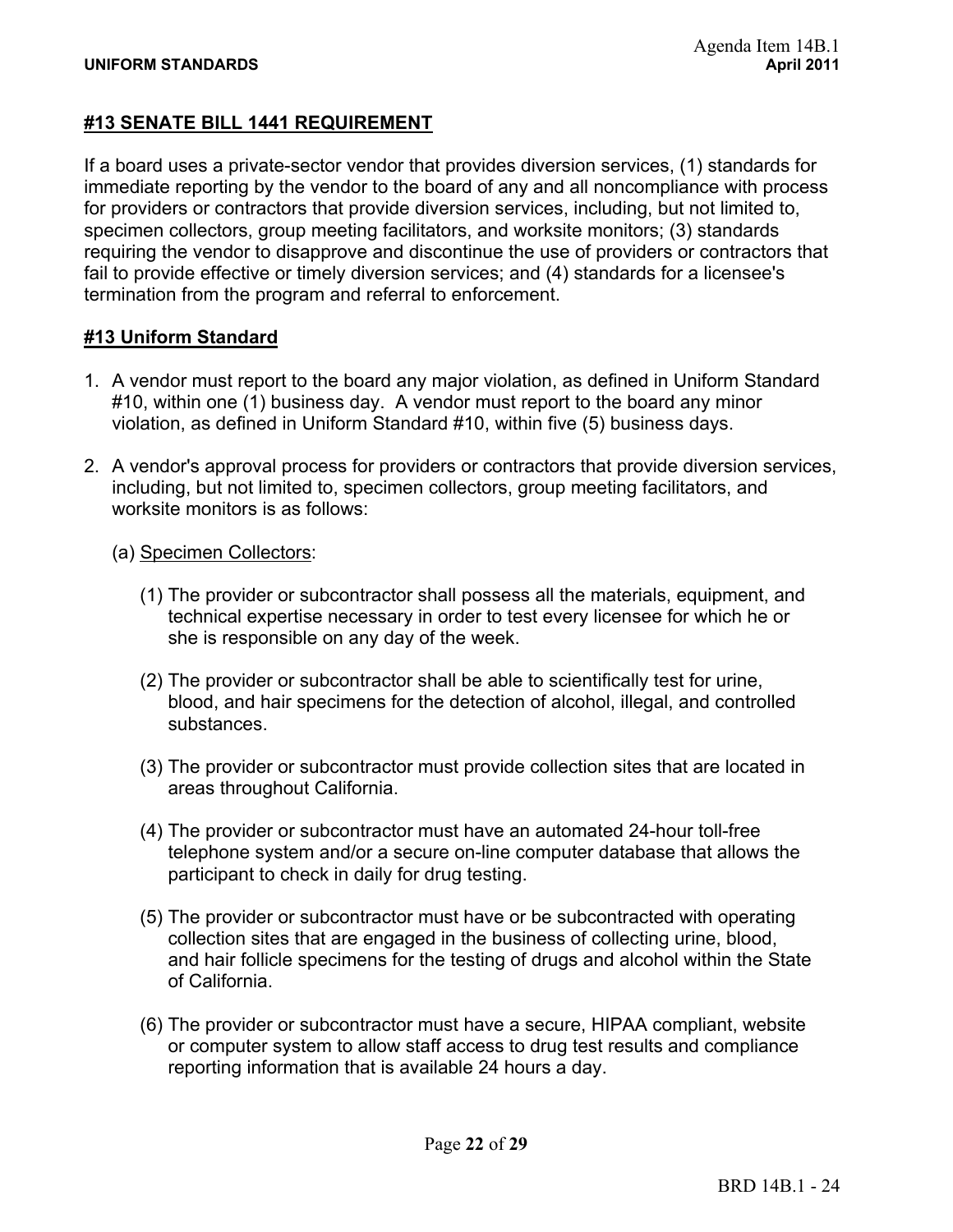- (7) The provider or subcontractor shall employ or contract with toxicologists that are licensed physicians and have knowledge of substance abuse disorders and the appropriate medical training to interpret and evaluate laboratory drug test results, medical histories, and any other information relevant to biomedical information.
- (8) A toxicology screen will not be considered negative if a positive result is obtained while practicing, even if the practitioner holds a valid prescription for the substance.
- (9) Must undergo training as specified in Uniform Standard #4 (6).

#### (b) Group Meeting Facilitators:

A group meeting facilitator for any support group meeting:

- (1) must have a minimum of three (3) years experience in the treatment and rehabilitation of substance abuse;
- (2) must be licensed or certified by the state or other nationally certified organization;
- (3) must not have a financial relationship, personal relationship, or business relationship with the licensee within the last year;
- (4) shall report any unexcused absence within 24 hours to the board, and,
- (5) shall provide to the board a signed document showing the licensee's name, the group name, the date and location of the meeting, the licensee's attendance, and the licensee's level of participation and progress.

#### (c) Work Site Monitors:

The worksite monitor must meet the following qualifications:

- (1) Shall not have financial, personal, or familial relationship with the licensee, or other relationship that could reasonably be expected to compromise the ability of the monitor to render impartial and unbiased reports to the board. If it is impractical for anyone but the licensee's employer to serve as the worksite monitor, this requirement may be waived by the board; however, under no circumstances shall a licensee's worksite monitor be an employee of the licensee.
- (2) The monitor's licensure scope of practice shall include the scope of practice of the licensee that is being monitored, be another health care professional if no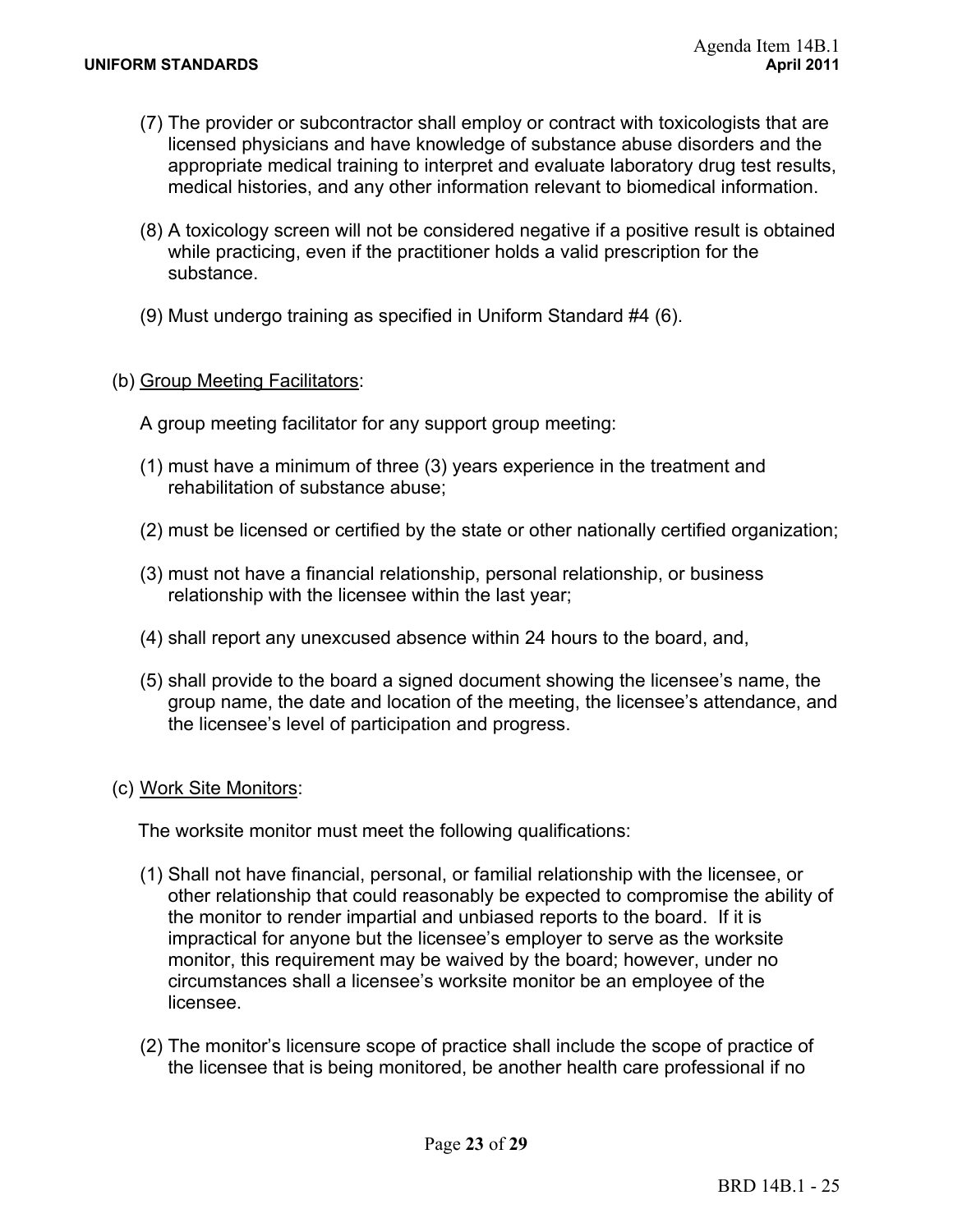monitor with like practice is available, or, as approved by the board, be a person in a position of authority who is capable of monitoring the licensee at work.

- (3) Shall have an active unrestricted license, with no disciplinary action within the last five (5) years.
- (4) Shall sign an affirmation that he or she has reviewed the terms and conditions of the licensee's disciplinary order and/or contract and agrees to monitor the licensee as set forth by the board.
- 2. The worksite monitor must adhere to the following required methods of monitoring the licensee:
	- a) Have face-to-face contact with the licensee in the work environment on a frequent basis as determined by the board, at least once per week.
	- b) Interview other staff in the office regarding the licensee's behavior, if applicable.
	- c) Review the licensee's work attendance.
- 3. Any suspected substance abuse must be verbally reported to the contractor, the board, and the licensee's employer within one (1) business day of occurrence. If occurrence is not during the board's normal business hours the verbal report must be within one (1) hour of the next business day. A written report shall be submitted to the board within 48 hours of occurrence.
- 4. The worksite monitor shall complete and submit a written report monthly or as directed by the board. The report shall include:
	- $\bullet$  the licensee's name:
	- license number;
	- worksite monitor's name and signature;
	- worksite monitor's license number;
	- $\bullet$  worksite location(s);
	- dates licensee had face-to-face contact with monitor;
	- $\bullet$  staff interviewed, if applicable;
	- attendance report;
	- any change in behavior and/or personal habits;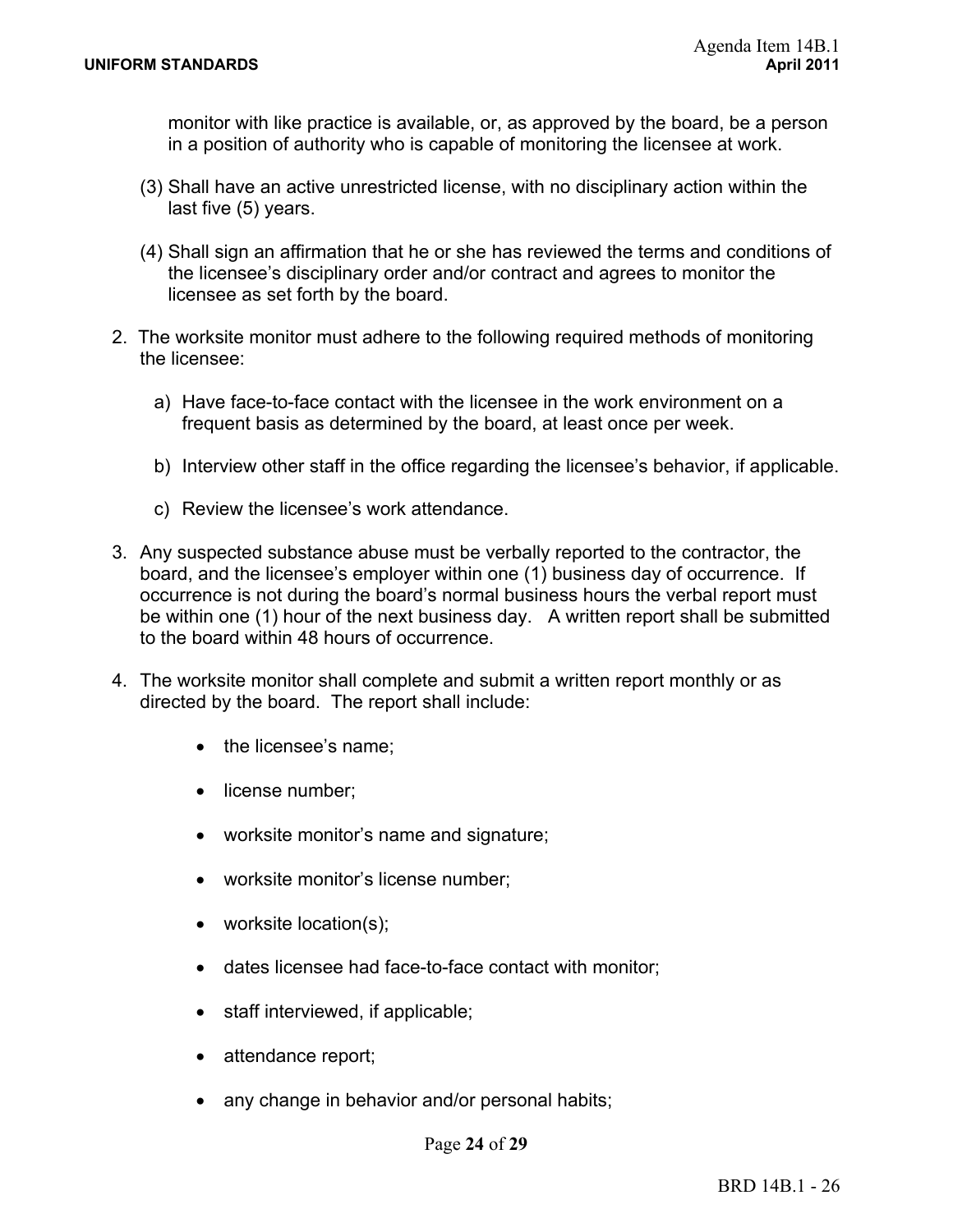• any indicators that can lead to suspected substance abuse.

#### (d) Treatment Providers

Treatment facility staff and services must have:

- (1) Licensure and/or accreditation by appropriate regulatory agencies;
- (2) Sufficient resources available to adequately evaluate the physical and mental needs of the client, provide for safe detoxification, and manage any medical emergency;
- (3) Professional staff who are competent and experienced members of the clinical staff;
- (4) Treatment planning involving a multidisciplinary approach and specific aftercare plans;
- (5) Means to provide treatment/progress documentation to the provider.

#### (e) General Vendor Requirements

The vendor shall disapprove and discontinue the use of providers or contractors that fail to provide effective or timely diversion services as follows:

- (1) The vendor is fully responsible for the acts and omissions of its subcontractors and of persons either directly or indirectly employed by any of them. No subcontract shall relieve the vendor of its responsibilities and obligations. All state policies, guidelines, and requirements apply to all subcontractors.
- (2) If a subcontractor fails to provide effective or timely services as listed above, but not limited to any other subcontracted services, the vendor will terminate services of said contractor within 30 business days of notification of failure to provide adequate services.
- (3) The vendor shall notify the appropriate board within five (5) business days of termination of said subcontractor.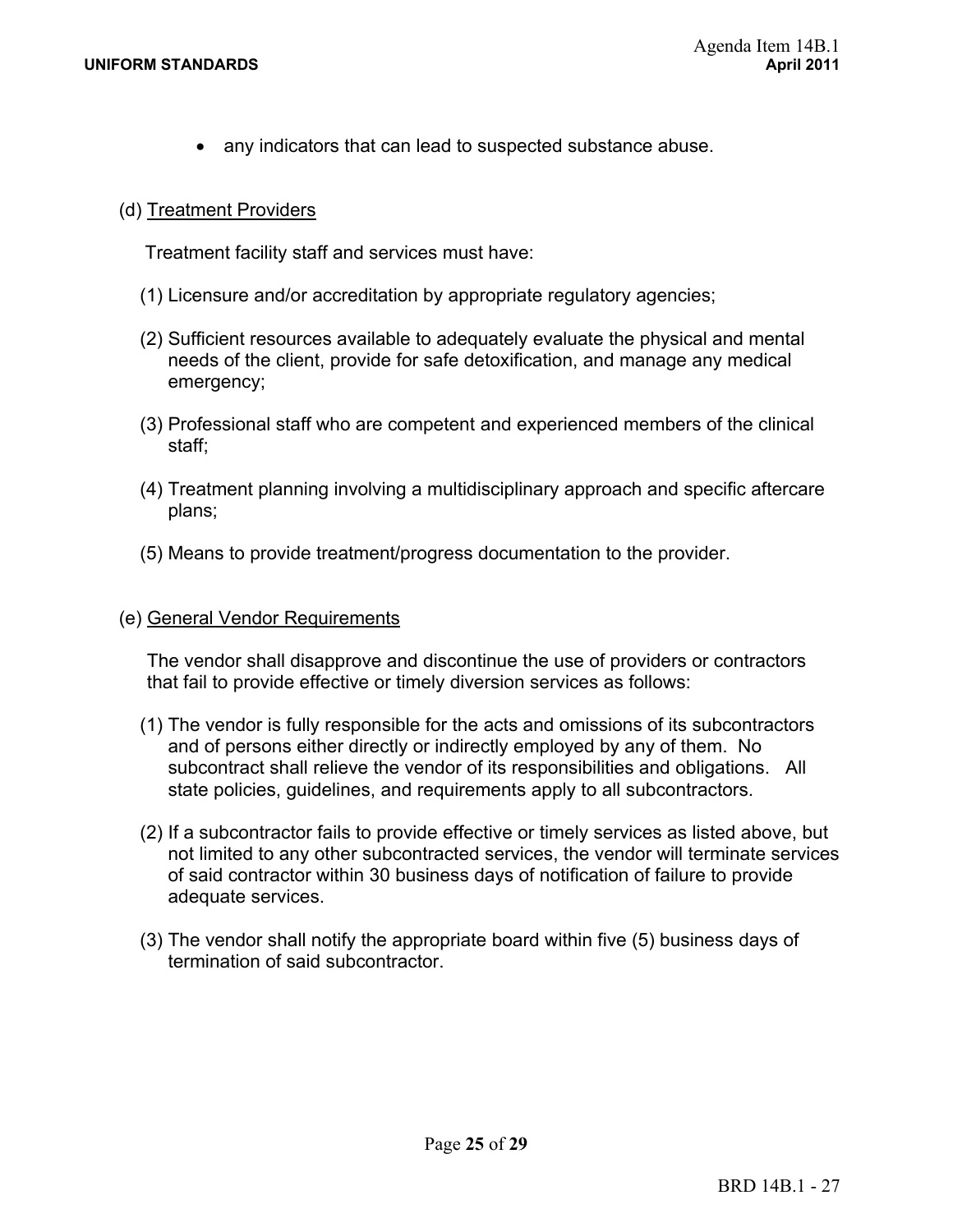#### **#14 SENATE BILL 1441 REQUIREMENT**

If a board uses a private-sector vendor that provides diversion services, the extent to which licensee participation in that program shall be kept confidential from the public.

#### **#14 Uniform Standard**

The board shall disclose the following information to the public for licensees who are participating in a board monitoring/diversion program regardless of whether the licensee is a self-referral or a board referral. However, the disclosure shall not contain information that the restrictions are a result of the licensee's participation in a diversion program.

- Licensee's name;
- Whether the licensee's practice is restricted, or the license is on inactive status;
- A detailed description of any restriction imposed.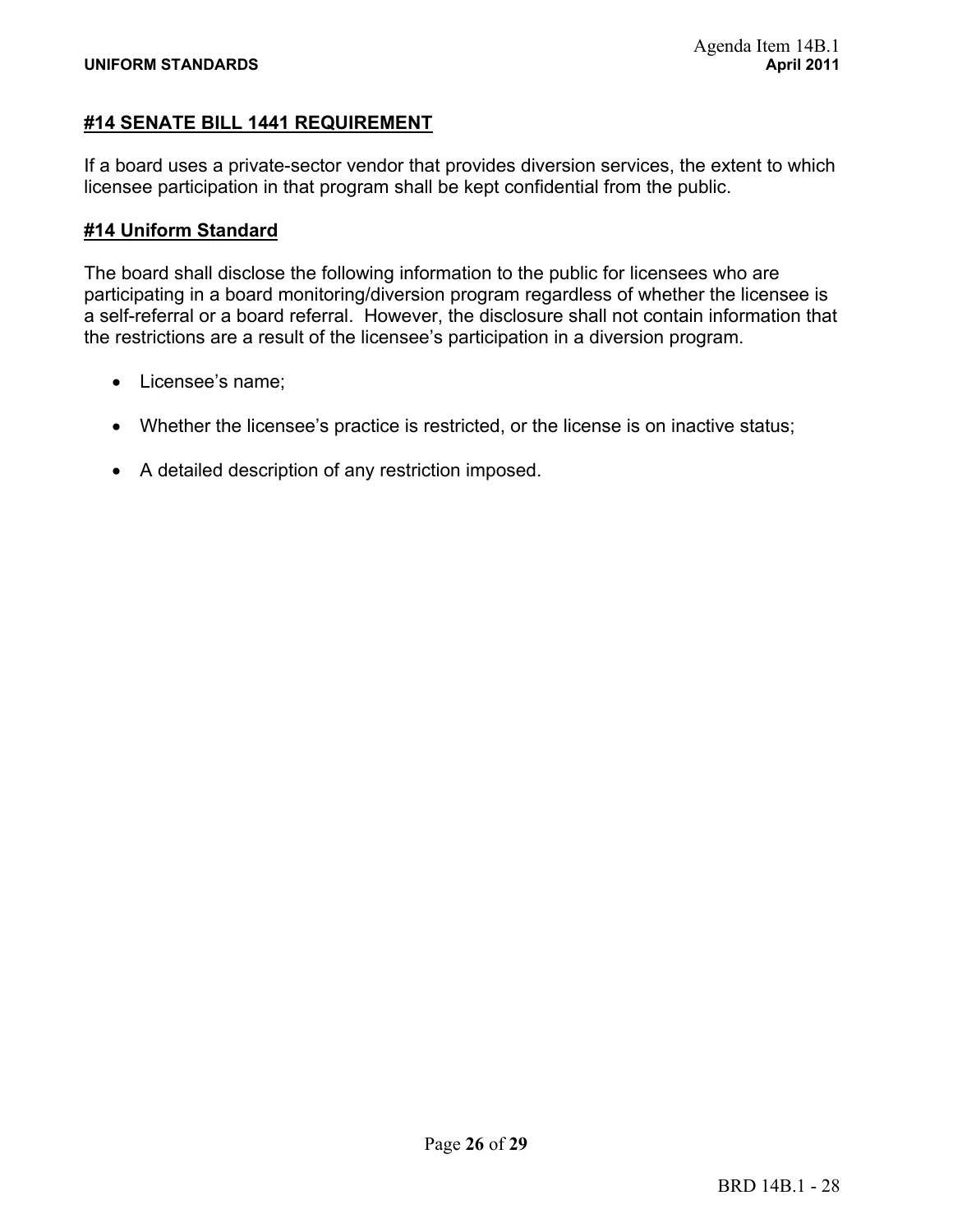#### **#15 SENATE BILL 1441 REQUIREMENT**

If a board uses a private-sector vendor that provides diversion services, a schedule for external independent audits of the vendor's performance in adhering to the standards adopted by the committee.

#### **#15 Uniform Standard**

- 1. If a board uses a private-sector vendor to provide monitoring services for its licensees, an external independent audit must be conducted at least once every three (3) years by a qualified, independent reviewer or review team from outside the department with no real or apparent conflict of interest with the vendor providing the monitoring services. In addition, the reviewer shall not be a part of or under the control of the board. The independent reviewer or review team must consist of individuals who are competent in the professional practice of internal auditing and assessment processes and qualified to perform audits of monitoring programs.
- 2. The audit must assess the vendor's performance in adhering to the uniform standards established by the board. The reviewer must provide a report of their findings to the board by June 30 of each three (3) year cycle. The report shall identify any material inadequacies, deficiencies, irregularities, or other noncompliance with the terms of the vendor's monitoring services that would interfere with the board's mandate of public protection.
- 3. The board and the department shall respond to the findings in the audit report.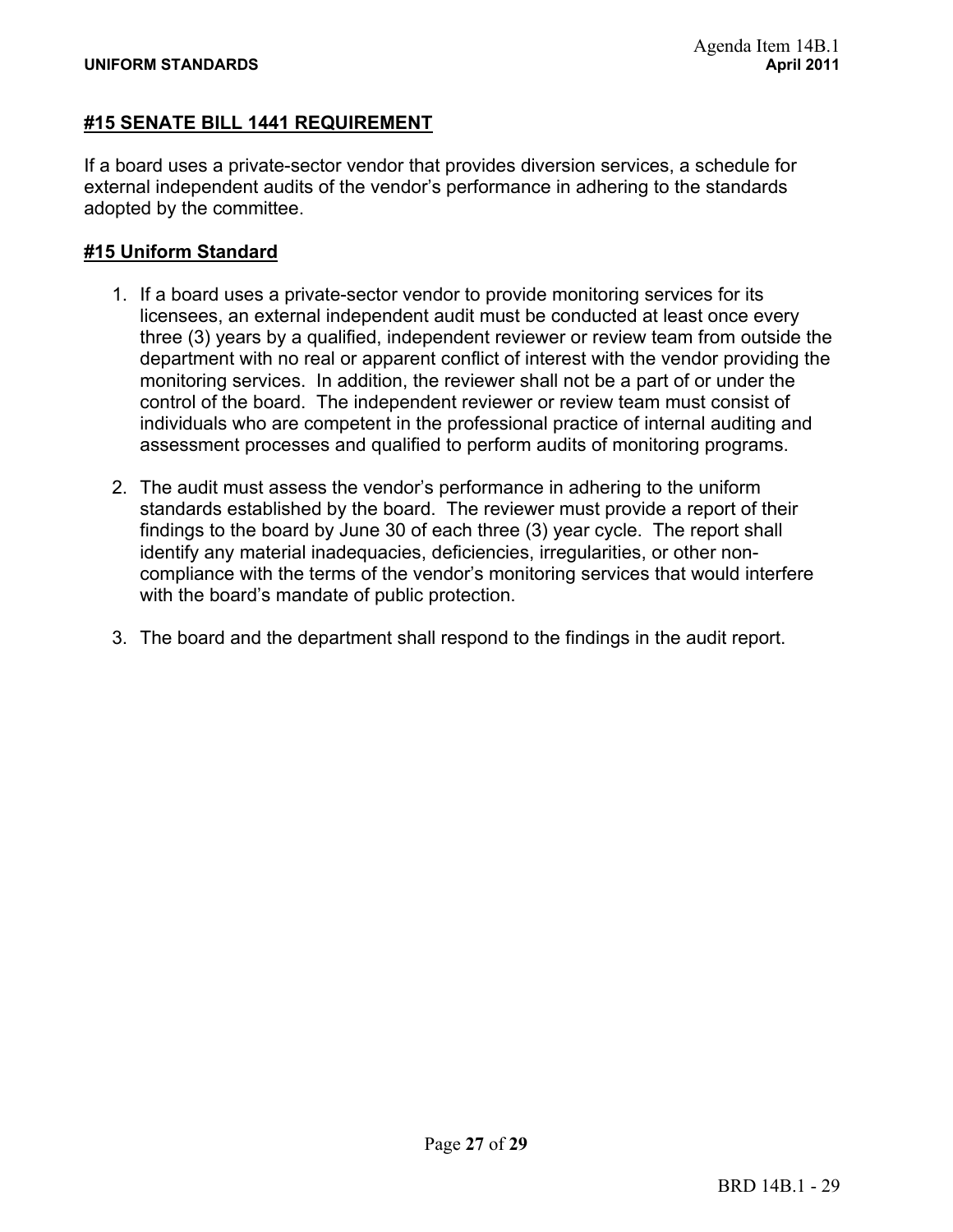#### **#16 SENATE BILL 1441 Requirement**

Measurable criteria and standards to determine whether each board's method of dealing with substance-abusing licensees protects patients from harm and is effective in assisting its licensees in recovering from substance abuse in the long term.

#### **#16 Uniform Standard**

Each board shall report the following information on a yearly basis to the Department of Consumer Affairs and the Legislature as it relates to licensees with substance abuse problems who are either in a board probation and/or diversion program.

- Number of intakes into a diversion program
- Number of probationers whose conduct was related to a substance abuse problem
- Number of referrals for treatment programs
- Number of relapses (break in sobriety)
- Number of cease practice orders/license in-activations
- Number of suspensions
- Number terminated from program for noncompliance
- Number of successful completions based on uniform standards
- Number of major violations; nature of violation and action taken
- Number of licensees who successfully returned to practice
- Number of patients harmed while in diversion

The above information shall be further broken down for each licensing category, specific substance abuse problem (i.e. cocaine, alcohol, Demerol etc.), whether the licensee is in a diversion program and/or probation program.

If the data indicates that licensees in specific licensing categories or with specific substance abuse problems have either a higher or lower probability of success, that information shall be taken into account when determining the success of a program. It may also be used to determine the risk factor when a board is determining whether a license should be revoked or placed on probation.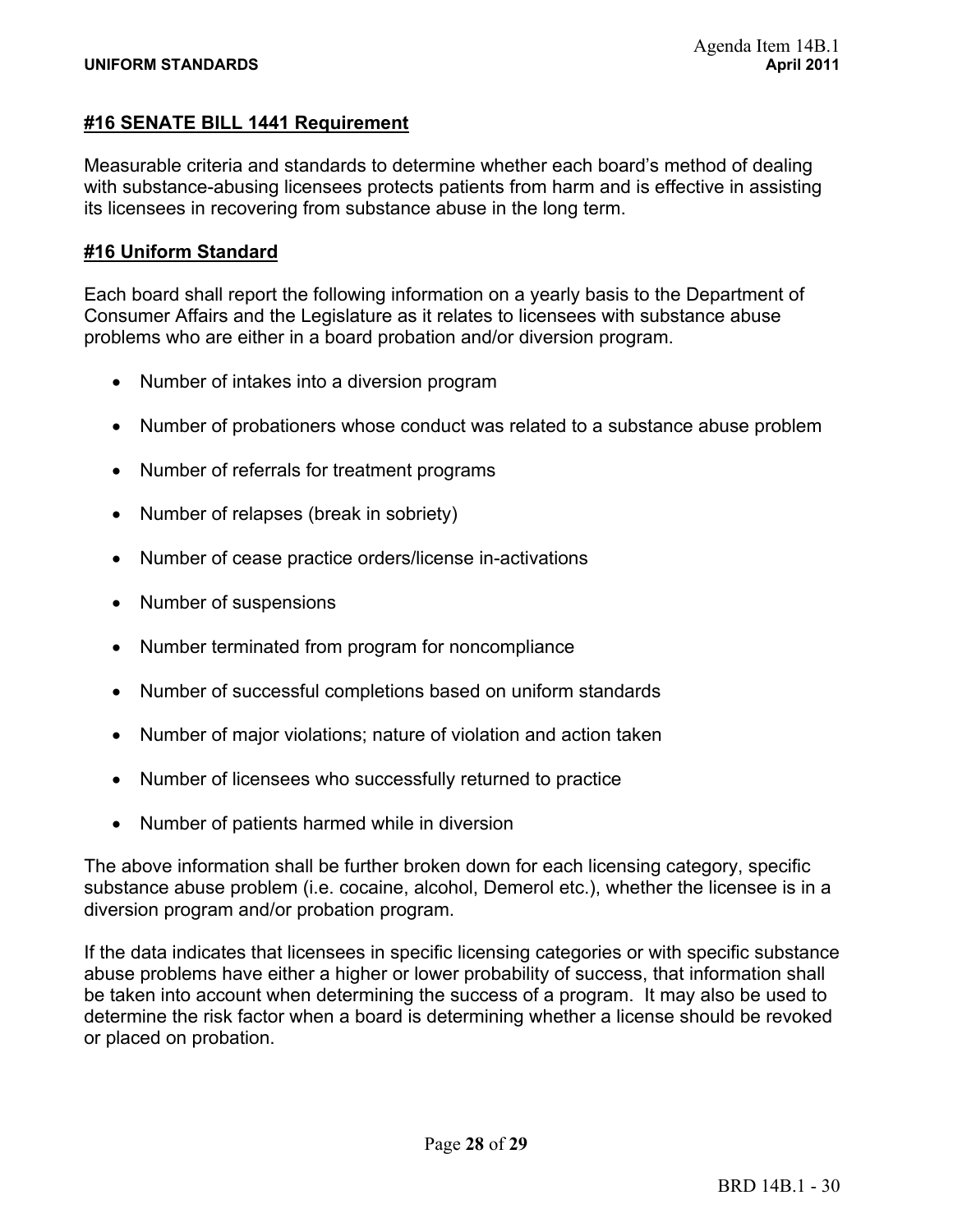The board shall use the following criteria to determine if its program protects patients from harm and is effective in assisting its licensees in recovering from substance abuse in the long term.

- At least 100 percent of licensees who either entered a diversion program or whose license was placed on probation as a result of a substance abuse problem successfully completed either the program or the probation, or had their license to practice revoked or surrendered on a timely basis based on noncompliance of those programs.
- At least 75 percent of licensees who successfully completed a diversion program or probation did not have any substantiated complaints related to substance abuse for at least five (5) years after completion.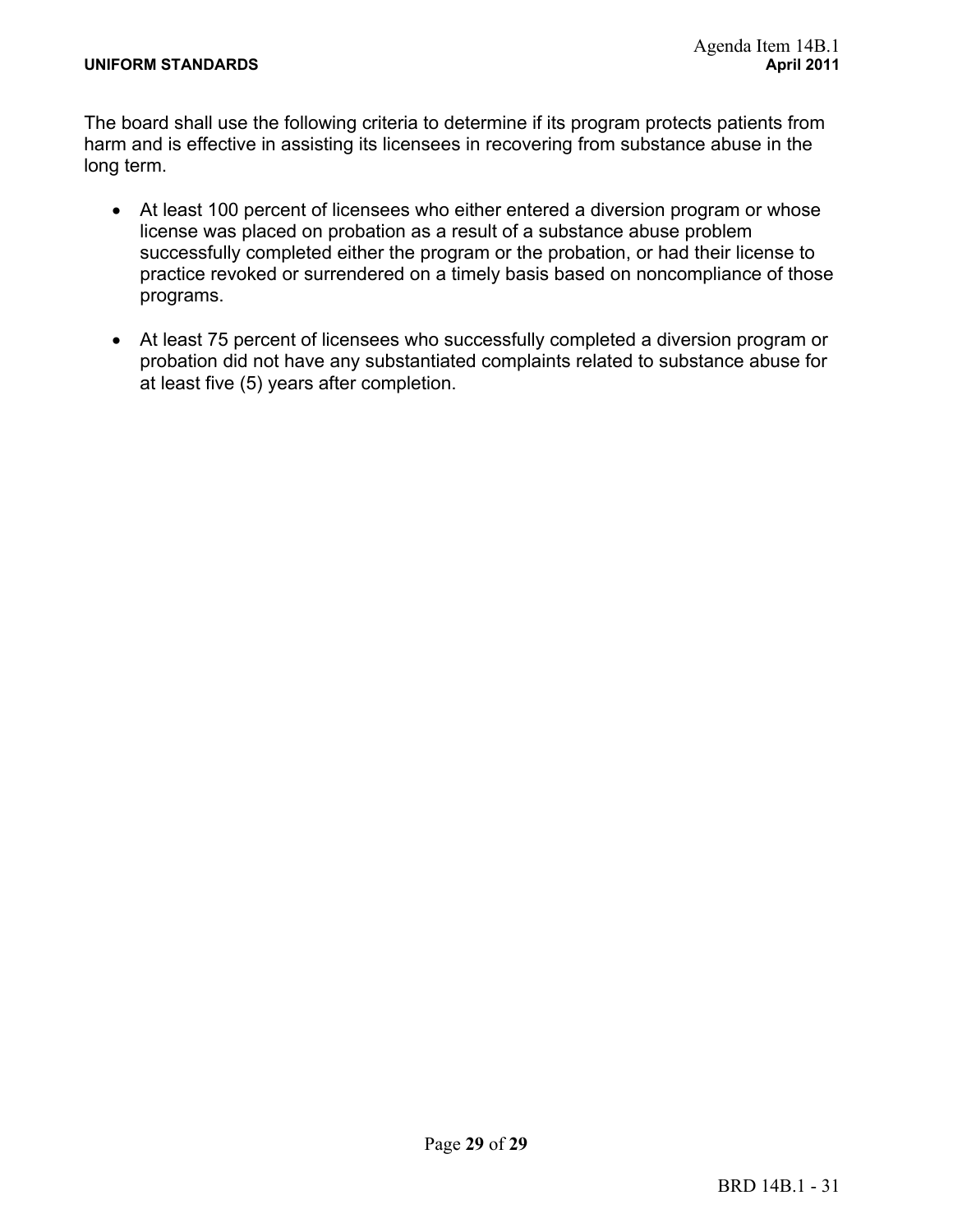## **DEPARTMENT OF CONSUMER AFFAIRS TITLE 16. PROFESSIONAL AND VOCATIONAL REGULATIONS DIVISION 13. MEDICAL BOARD OF CALIFORNIA**

## **PROPOSEDREGULATORYLANGUAGE Physician and Surgeon Health and Wellness Program**

#### **Legend:** Added text is indicated with an underline. Deleted text is indicated by strikeout.

**Amend sections 1357, 1357.1, 1357.9, and 1361.5(c)(3); Repeal Sections 1357.2, 1357.3, 1357.4, 1357.5, 1357.6, and 1357.8, Adopt Sections 1357.10, 1357.11, 1357.12, 1357.13, 1357.14, 1357.15, and 1357.16 of, Division 13, of Title 16 of the California Code of Regulations to read as follows:**

#### **Article 2. Impaired Physician Program Physician and Surgeon Health and Wellness Program**

## **§ 1357. Definitions.**

As used in this article:.

(a) "Program" means the impaired physician diversion program authorized pursuant to Article 14 (commencing with Section 2340) of the Medical Practice Act. (b) "Committee" means a diversion evaluation committee.

- (a) "Board" means the Medical Board of California or its designee unless otherwise specified.
- (b) "Clinical Diagnostic Evaluation" includes any exam performed by a licensed physician and surgeon, and used to determine:
	- (1) whether the participant has a substance abuse problem;
	- (2) whether the participant is a threat to themselves or others; and
	- (3) recommendations relating to the participant's treatment, rehabilitation, and/or the participant's ability to practice medicine safely.
- (c) "Conflict of Interest" means having a financial, personal, or familial relationship with the participant, or other relationship that could reasonably be expected to compromise the ability of the other to render impartial and unbiased reports.
- (d) "Contractor" includes a contractor or a subcontractor who contracts to perform services for the vendor, including medical, mental health, laboratory, or other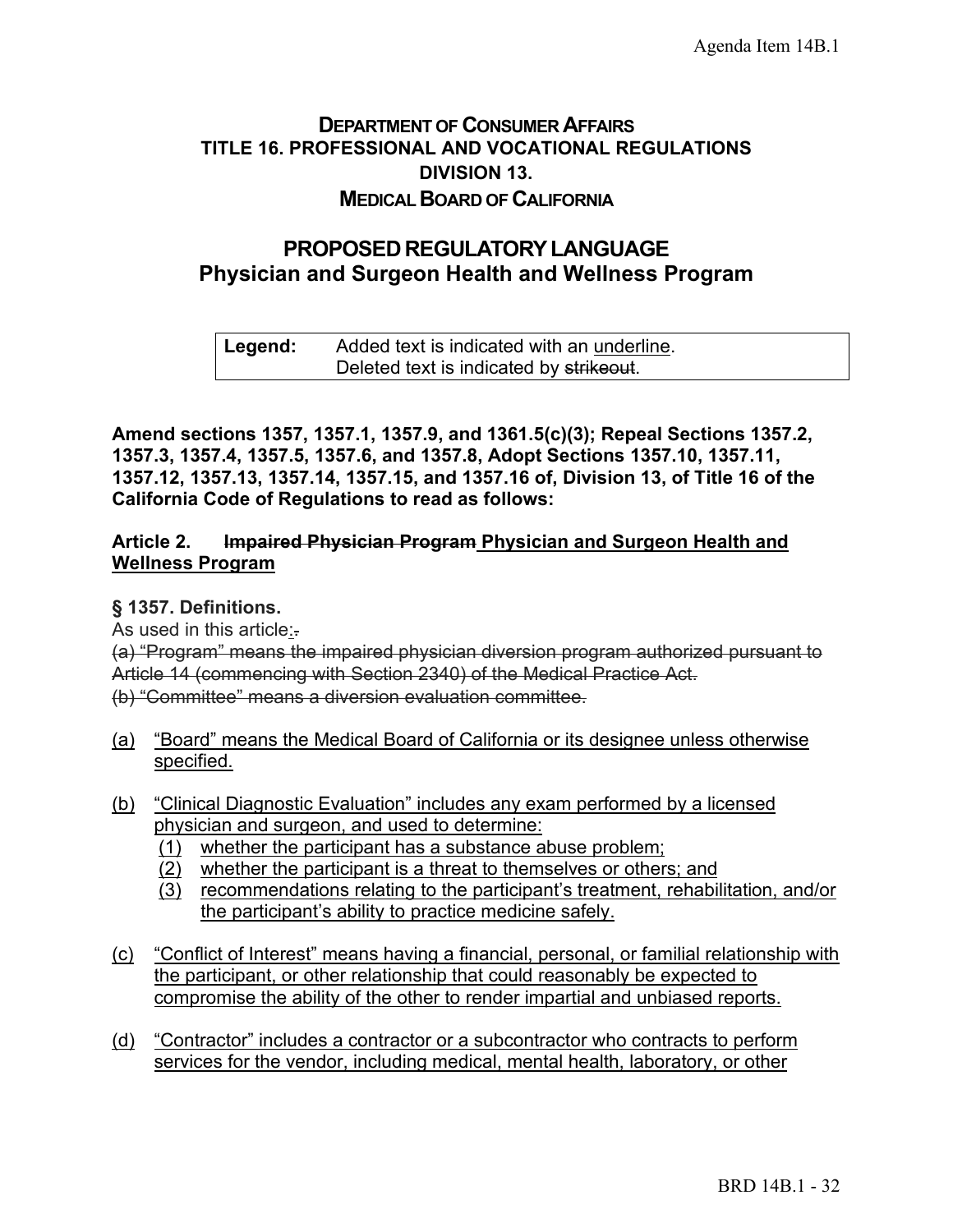service providers.

- (e) "Employer" includes the participant's employer, supervisor, chief of staff, the health or wellbeing committee chair, or equivalent, as applicable to the participant's practice setting, if any.
- (f) "Full-time practice" means the licensee is not subject to any practice restriction imposed by the program or Board.
- (g) "Licensee" means a California licensed physician and surgeon or a holder of a California physician and surgeon postgraduate training license.
- (h) "Participant" means a licensee enrolled in the program pursuant to a signed agreement with the program, regardless of whether the licensee enrolled pursuant to a condition of probation imposed by the Board, or as a self-referral.
- (i) "Practice restriction" means a restriction from practicing medicine for any period of time or a limitation on any of the following:
	- (1) Number of hours the participant is authorized to practice medicine;
	- $\overline{(2)}$  Locations where a participant is authorized to practice medicine;
	- (3) The types of services or procedures the participant may perform.
- (j) "Program" means the Physician and Surgeon Health and Wellness Program authorized pursuant to Article 14 commencing with Section 2340 of the code.
- (k) "Vendor" means the entity contracted with the Board to perform services required to administer the program or its designee.

Note: Authority cited: Sections 2018, Business and Professions Code. Reference: Sections 315, 2064.5, 2340, 2340.2, 2340.4, 2340.6, and 2340.8, Business and Professions Code.

## **§ 1357.1. Criteria for Admission.**

An applicantThe participant shall meet the following criteria for admission to the program:

(a) The applicantparticipant shall be a California licensed physician and surgeon or hold a physician and surgeon postgraduate training license be otherwise legally authorized to practice medicine in this state.

(b) The applicantparticipant is found to abuse dangerous drugssubstances or alcoholic beverages, or suffer from mental or physical disability in a manner which may affect the physician'sparticipant's ability to practice medicine safetysafely or competently.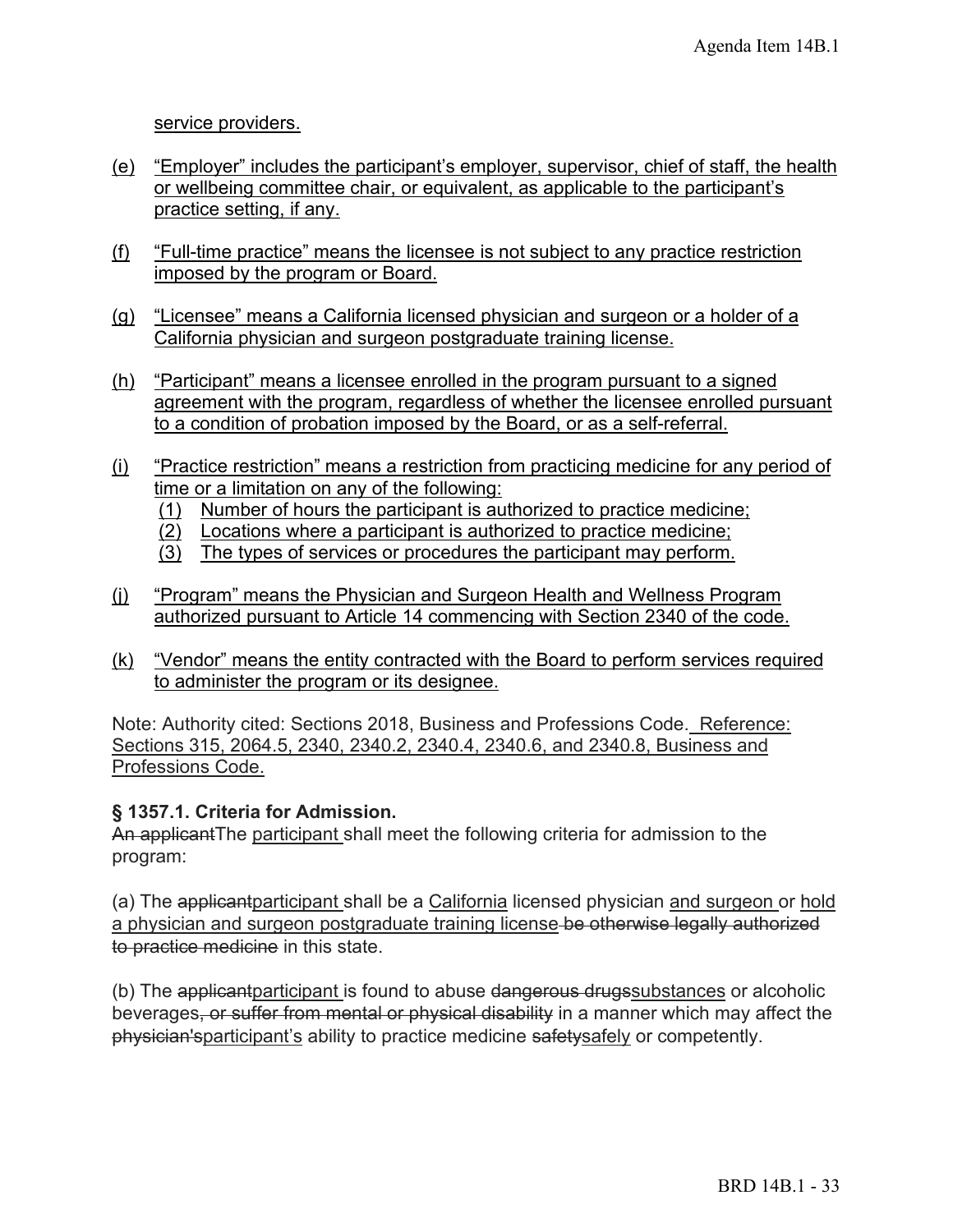(c) The applicantparticipant shall have voluntarily requested admission to the program or have been referred by the Board pursuant to a disciplinary order.

(d) The applicantparticipant agrees in writing to undertake any medical or psychiatric examinations ordered to evaluate the application for participation in the program.

(e) The applicantparticipant cooperates with the program by providing medical information, disclosure authorizations and releases of liability as may be necessary for participation in the program.

#### (f) The participant agrees in writing to abstain from the use of alcohol and prohibited substances as defined in section 1361.51(e).

(g) The participant agrees in writing to comply with all practice restrictions requested by the program.

(f)(h) The applicantparticipant agrees in writing to cooperate with all elements of the diversion agreement for admission into the program, including all sections of this article, and to pay all costs required for participation in the program.

Note: Authority cited: Section 2018, Business and Professions Code. Reference: Sections 315, 2064.5, 2340, 2340.2, 2340.4, 2340.6, and 2340.82350, Business and Professions Code.

## **§ 1357.2. Procedure for Review of Applicants.**

(a) Program staff and a committee, shall act as consultants to the program manager for the purpose of interviewing each applicant who requests admission to the program. (b) The committee shall recommend such medical and psychiatric examinations as may be necessary to determine the applicant's eligibility for the program and request such

other information, authorizations, and releases necessary for the program.

(c) The committee shall make a recommendation to the program manager whether the applicant should be admitted to the program.

(d) The program manager's decision on admission of an applicant to the program shall be final.

Note: Authority cited: Section 2018, Business and Professions Code. Reference: Section 2350, Business and Professions Code.

## **§ 1357.3. Evaluating Physicians.**

A physician selected by the program manager or his/her designee to conduct medical and psychiatric evaluations of an applicant shall be a licensed physician who is competent in his/her field of specialty.

Note: Authority cited: Section 2018, Business and Professions Code. Reference: Section 2350, Business and Professions Code.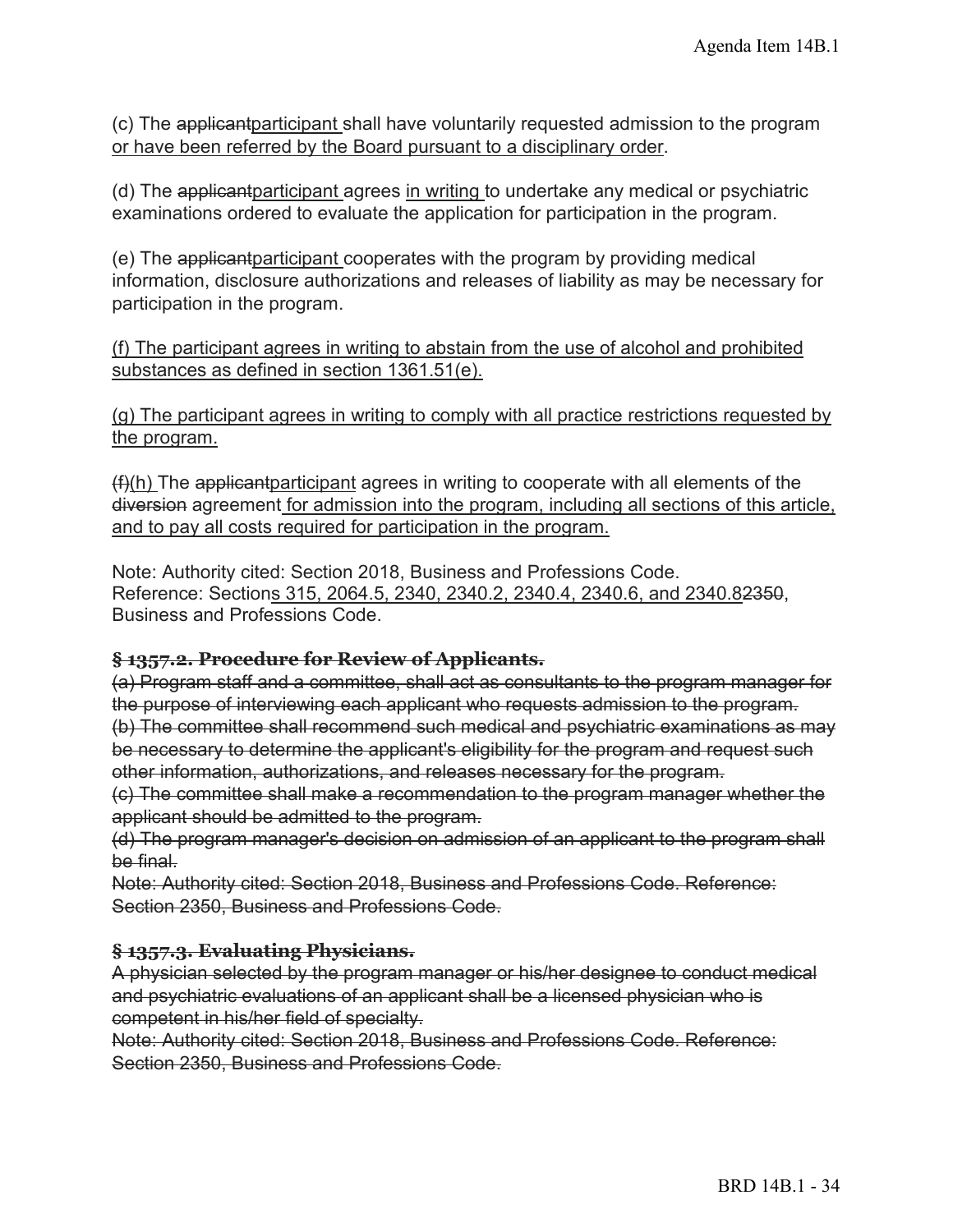#### **§ 1357.4. Causes for Denial of Admission.**

The program manager may deny an applicant admission to the program for any of the following reasons:

(a) The applicant does not meet the requirements set forth in Section 1357.1.

(b) The applicant has been disciplined by another state medical licensing authority. (c) Complaints or information have been received by the division which indicate that the applicant may have violated a provision of the Medical Practice Act or committed any other act that would be grounds for discipline, excluding Sections 822 and 2239 of the code.

(d) The committee recommends that the applicant will not substantially benefit from participation in the program or that the applicant's participation in the program creates too great a risk to the public health, safety or welfare.

Note: Authority cited: Section 2018, Business and Professions Code. Reference: Sections 2350 and 2354, Business and Professions Code.

#### **§ 1357.5. Causes for Termination from the Program.**

The program manager may terminate a physician's participation in the program for any of the following reasons:

(a) The physician has failed to comply with the diversion agreement, including but not limited to, failure to comply with the prescribed monitoring or treatment regimen, use of alcohol or other unauthorized drug; or refusal to stop practice when directed to do so by the committee.

(b) Any cause for denial of an applicant in Section 1357.4.

(c) The physician has failed to comply with any of the requirements set forth in Section 1357.1.

(d) The committee recommends that the physician will not benefit from further participation in or has not substantially benefited from participation in the program or that the physician's continued participation in the program creates too great a risk to the public health, safety or welfare.

Note: Authority cited: Sections 2018 and 2355, Business and Professions Code. Reference: Sections 2350, 2351 and 2354, Business and Professions Code.

#### **§ 1357.6. Notification of Termination.**

Whenever any physician who is self-referred is terminated from the program and has been determined to present a threat to the public health or safety, the program manager shall report such fact to the division, without the inclusion of any confidential information as defined in Section 1357.8.

Note: Authority cited: Section 2018, Business and Professions Code. Reference: Sections 2350 and 2355, Business and Professions Code.

## **§ 1357.8. Confidentiality of Records.**

(a) All board, division, committee and program records relating to a physician's application to the program or participation in the program shall be kept confidential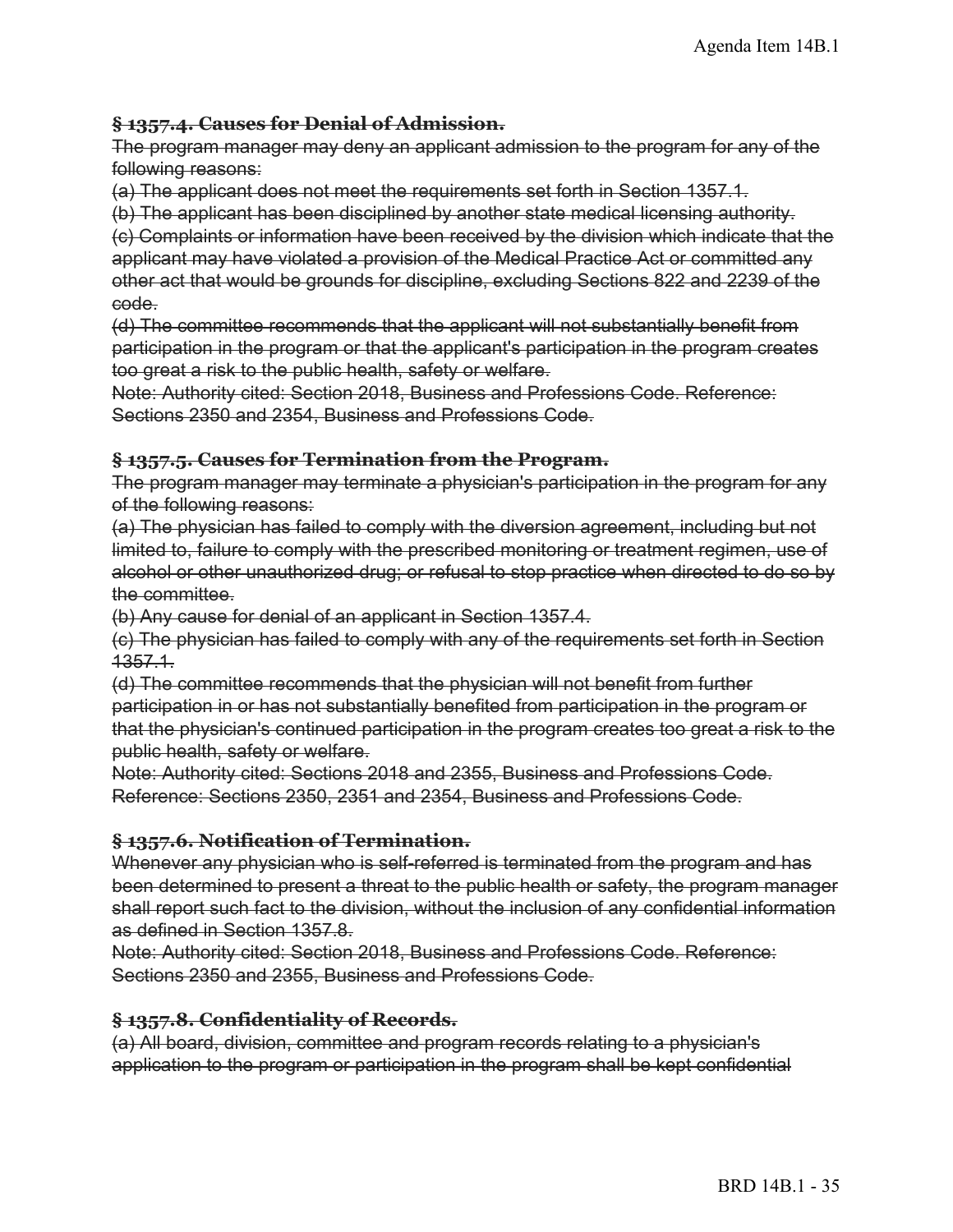Note: Authority cited: Section 2018, Business and Professions Code. Reference: pursuant to Section 2355 of the code, including all information provided by the applicant, or by an examining physician, to the program manager, a medical consultant, members of the committee, or other employees of the division in connection with the program. Except as otherwise provided in section 1357.9, such records shall be purged when a physician's participation in the program is either completed or terminated. (b) All other information or records received by the board prior to the acceptance of the applicant into the program, or which do not relate to the physician's application to the program, or which do not relate to the physician's participation in the program, shall not be maintained in a confidential manner as required by Section 2355 and may be utilized by the board in any disciplinary or criminal proceedings instituted against the physician. Sections 2346 and 2355, Business and Professions Code.

#### **§ 1357.9. Retention of Diversion Program and Participant Records.**

The diversion program shall retain the following types of records in a paper or electronic format that is usable, readable, and searchable by the Board (e.g., Microsoft Word, Excel, or a PDF document) for seven (7) years from the date of creation by the program or receipt by the program-concerning a participant: (A)(a) All participant intake reports and case analyses.

(b) All participant agreements and amendments thereto.

 $\overline{e}(e)(c)$  All participant file notes, laboratory and incident reports.

(d) All other records related to the participant's performance in the program, including medical records, treatment plans, and documents relating to the participant's compliance or noncompliance with the conditions and procedures for treatment and monitoring by the program.

(e) All correspondence with the Board.

(f) All correspondence with contractors.

(c) All correspondence with the Enforcement Program.

(d) All committee letters.

(f) Computerized records derived from any of the foregoing types of documents.

Note: Authority cited: Sections 2018 and 2355, Business and Professions Code. Reference: Sections 315, 2340, 2340.2, 2340.4, 2340.6, and 2340.8 2355, Business and Professions Code.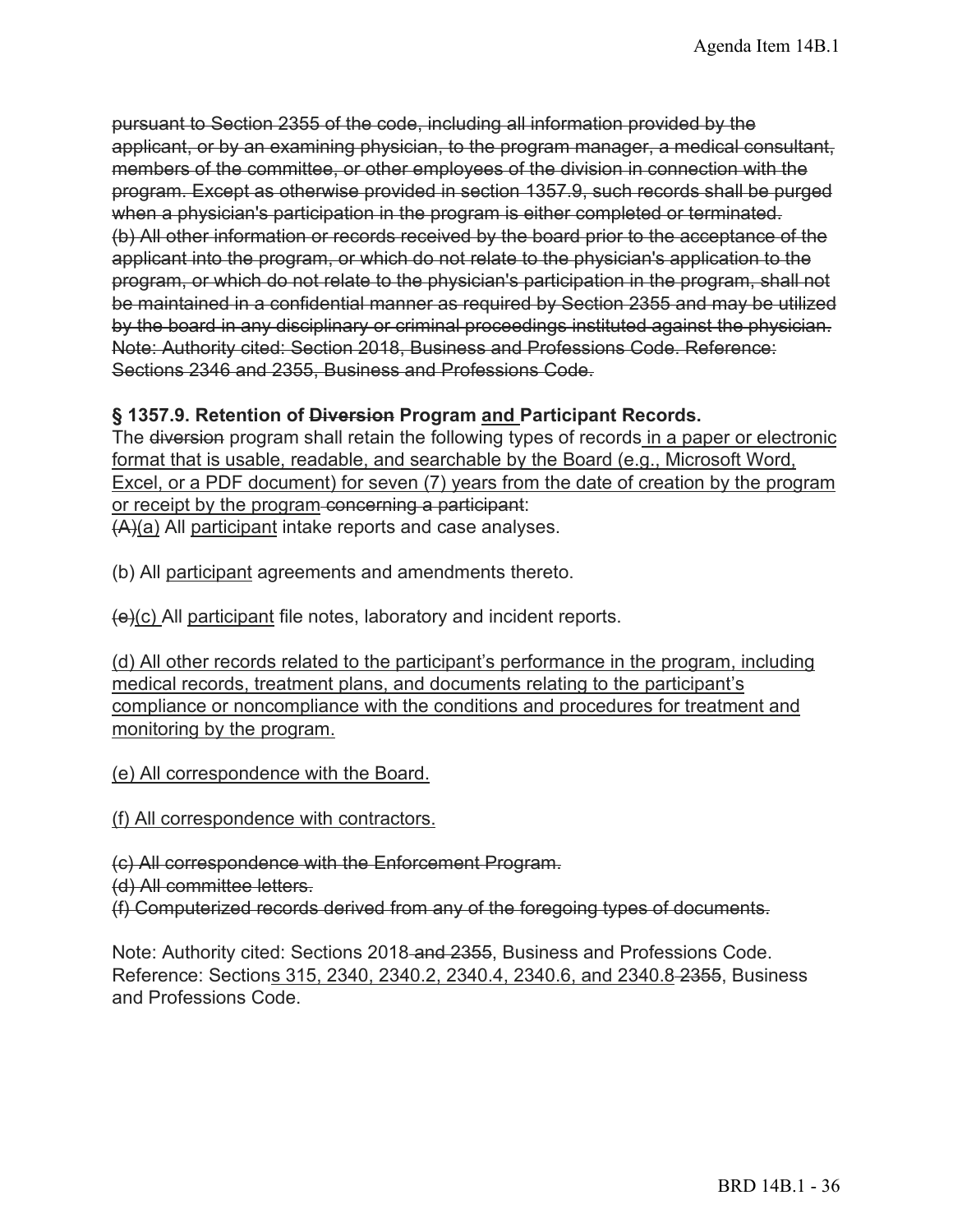#### **§ 1357.10. Requirements for the Physician and Surgeon Health and Wellness Program Vendor and Participants**

- (a) The vendor shall comply with and is responsible for ensuring that all contractors and subcontractors comply with the Board's requirements contained in Article 14 of the Code and this article.
- (b) Participants shall meet the criteria set forth in section 1357.1.
- (c) Clinical Diagnostic Evaluation: If the vendor or Board requires a participant to undergo a clinical diagnostic evaluation, the participant shall comply with, and the evaluator shall meet, all the requirements set forth in section 1361.5(c)(1)(A)-(D). For purposes of this program, references to the "Board" in section 1361.5(c)(1)(A)-(D) shall mean the Board and the vendor for Boardreferred participants, and the vendor for self-referred participants. References to "probationary terms and conditions" and "on probation" in section 1361.5(c) shall mean probationary terms and conditions ordered by the Board for Boardreferred participants and the terms of the participant's monitoring agreement with the vendor for self-referred participants.
- (d) Notification of Employer or Supervisor Information: If the participant has an employer or supervisor, the participant shall comply with all the notification and consent requirements set forth in section 1361.5(c)(2). For purposes of this program, references to the "Board" in section 1361.5(c)(2) shall mean the Board and the vendor for Board-referred participants, and the vendor for self-referred participants.
- (e) Biological Fluid Testing:
	- (1) Participants shall abstain from the use, consumption, ingestion, or administration of prohibited substances, as defined in section 1361.51(e).
	- (2) Participants shall comply with and be tested in accordance with all the requirements set forth in section 1361.5(c)(3). For purposes of this program, references to the "Board" in section 1361.5(c)(3) shall mean the Board and the vendor for Board-referred participants, and the vendor for self-referred participants.
		- (A) Notwithstanding section 1361.5(c)(3)(I)(4), tolling shall not be allowed for a self-referred participant, so long as the participant has a license to practice in California. A self-referred participant who is moving their place of residence out of state, however, may transfer monitoring and care to a program in the new location upon the vendor's written approval and in compliance with the requirements of this subsection. The selfreferred participant shall have the out-of-state program forward its testing results within three (3) business days of the results being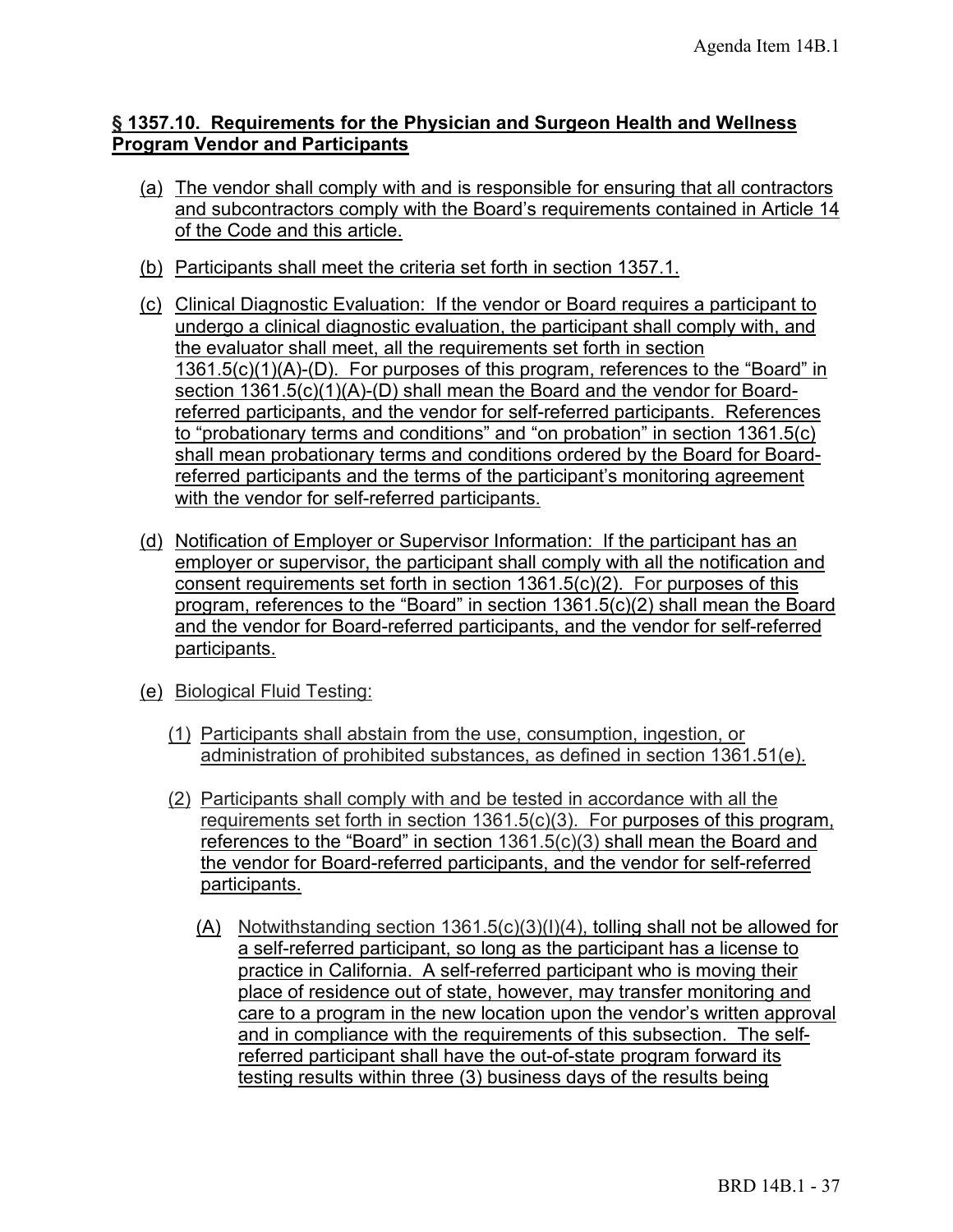reported to the out-of-state program and compliance reports within three (3) business days of receipt by the out-of-state program to the vendor. The participant shall take all steps required by the out-of-state program to authorize information sharing with the vendor, including signing any authorization or consent to release test results or compliance reports to the vendor.

Any report to the vendor by the out-of-state program of a major violation as defined in section 1361.52(a) or minor violation as defined in section 1361.52(c) shall be reported in writing to the Board consistent with section 1351.13. Within 10 days prior to returning to California to reside, the self-referred participant shall re-enter into a contract for monitoring and care with the vendor. Upon returning to California, if the self-referred participant has not previously met the full first-year testing frequency requirements, the participant shall be subject to completing a full year at the first-year testing frequency requirements, otherwise the second-year testing frequency requirements shall be in effect.

- (f) Positive Biological Fluid Tests: When a participant tests positive for a prohibited substance, the vendor shall notify the Board of the positive test in writing within one (1) business day of receiving the results.
- (g) Requirements for Testing Locations/Laboratories and Specimen Collectors: The vendor's contractors that provide testing locations, laboratory services, or specimen collection, shall meet all the standards set forth in section 1361.54. For purposes of this program, references to the "Board" in section 1361.54 shall mean the Board and the vendor for Board-referred participants, and the vendor for self-referred participants.
- (h) Type of Treatment: In determining whether a participant shall be required to undergo inpatient, outpatient, or other type of treatment, the vendor and its contractors shall consider the following criteria:
	- (1) If the participant is required to undergo a clinical diagnostic evaluation as specified in section 1357.10, the recommendation of the clinical diagnostic evaluation;
	- (2) License type;
	- (3) Participant's history;
	- (4) Documented length of sobriety/time that has elapsed since substance abuse;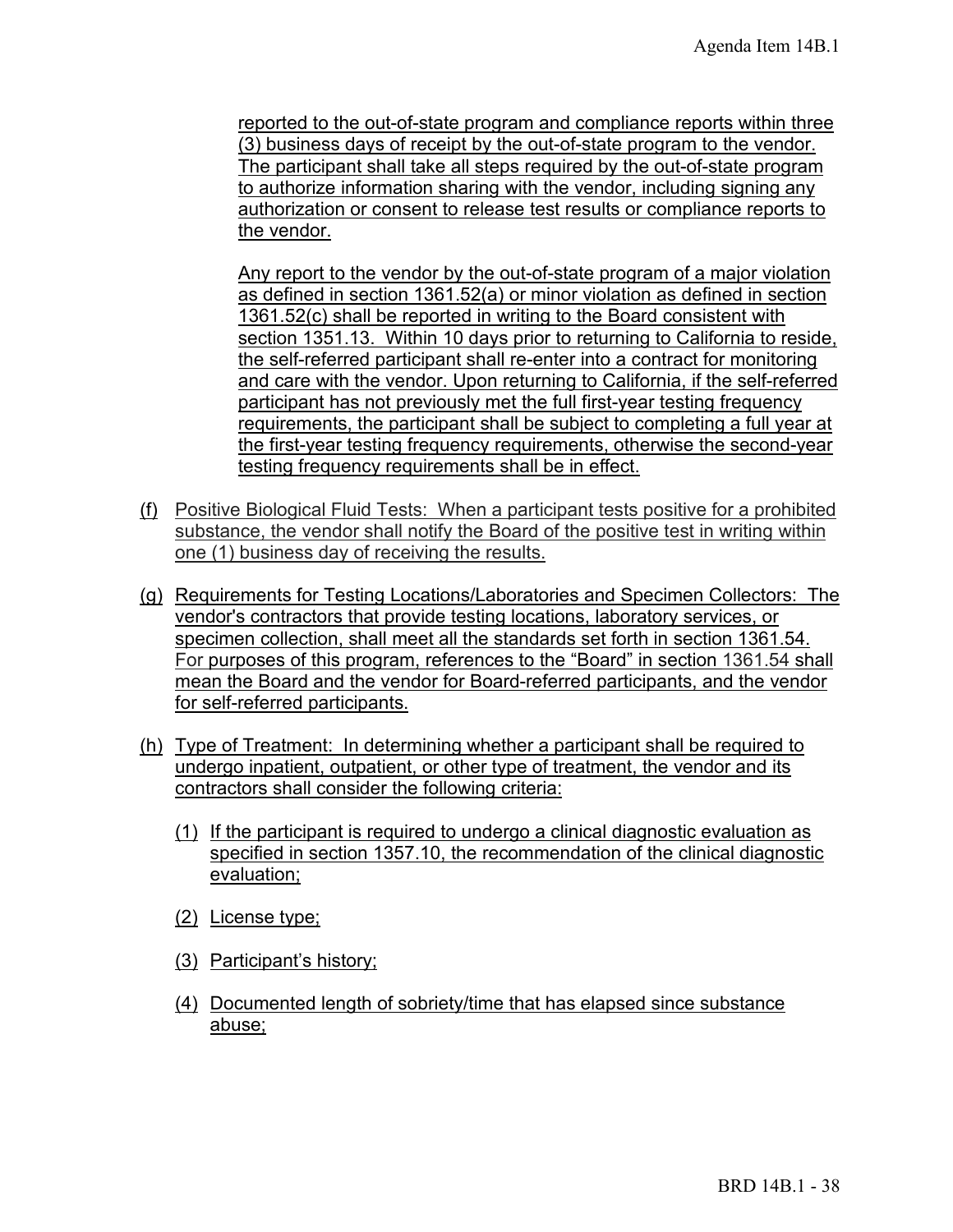- (5) Scope and pattern of substance use;
- (6) Participant's treatment history;
- (7) Participant's medical history and current medical condition;
- (8) Nature, duration, and severity of substance abuse; and
- (9) Whether the participant is a threat to themselves or the public.
- (i) Treatment Providers: A vendor's contractors providing staff and services shall meet all the following requirements:
	- (1) Licensure and/or accreditation by the state agency or other authority responsible for the licensure or other regulation of the practice of the particular healthcare profession in the state in which the treatment provider proposes to practice;
	- (2) A minimum of three (3) years' experience in the treatment and rehabilitation of health professionals with substance abuse problems;
	- (3) Sufficient resources available to adequately evaluate the physical and mental needs of the participant, provide for safe detoxification, and manage any medical emergency;
	- (4) Professional staff who are competent and experienced members of the clinical staff with a minimum of three (3) years' experience in the treatment and rehabilitation of healthcare professionals with substance abuse problems;
	- (5) Treatment planning involving a multidisciplinary approach and specific aftercare plans; and
	- (6) Means to provide treatment and progress documentation to the vendor and Board for Board-referred participants, or to the vendor for self-referred participants consistent with the contract for services. "Means" shall include the staffing, equipment, and procedures in place to meet the requirements of this section.
- (j) Group Support Meeting Facilitators: If the participant is required to participate in support group meetings, the participant shall comply with, and the facilitator shall meet, all the requirements set forth in section 1361.5(c)(4). For purposes of this program, references to the "Board" in section 1361.5(c)(4) shall mean the Board and the vendor for Board-referred participants, and the vendor for self-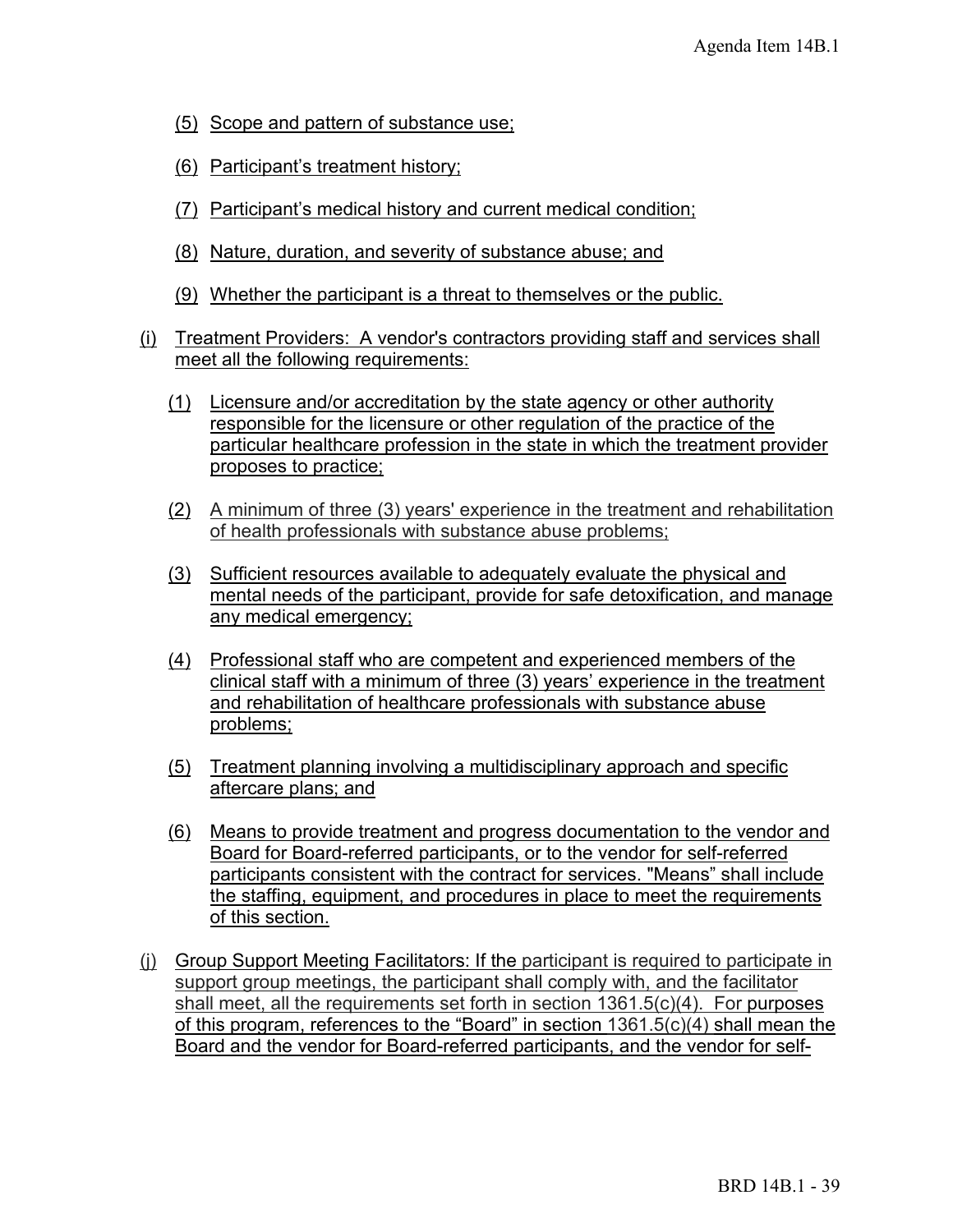referred participants.

- (k) Worksite Monitors: If the participant is required to have a worksite monitor, the participant shall comply with, and the monitor shall meet, all the requirements set forth in section 1361.5(c)(5). For purposes of this program, references to the "Board" in section 1361.5(c)(5) shall mean the Board and the vendor for Boardreferred participants, and the vendor for self-referred participants.
- (l) Return of Participant to Practice: If participant has been restricted from full-time practice, the participant shall meet all the requirements of section 1361.53 prior to a determination being made to return the participant to full-time practice or returning to practice with restrictions. For purposes of this program, references to the "Board" in section 1361.53 shall mean the Board and the vendor for Board-referred participants, and the vendor for self-referred participants; references to "probation" in section 1361.53 shall mean probation ordered by the Board for Board-referred participants, and the terms of the participant's monitoring agreement with the vendor for self-referred participants.

Note: Authority cited: Sections 2018 and 2340, Business and Professions Code. Reference: Sections 315, 315.2, 315.4, 2340, 2340.2, 2340.4, 2340.6 and 2340.8, Business and Professions Code.

## **§ 1357.11. Report and Public Disclosure of Practice Restrictions for Participants**

If a vendor imposes a practice restriction on a participant, the vendor shall report it in writing to the Board within one (1) business day, and the Board shall make the following information public on the participant's profile on the Board's website: 1) the participant's name; 2) whether the participant's license is restricted or in a non-practice status; 3) a detailed description of each restriction imposed. If the participant self-referred, and enrollment in the program was not a condition of probation, then the public disclosure shall not contain information that the restriction or non-practice status is the result of the participant's enrollment in the program. The Board shall remove the practice restriction from the participant's profile within one (1) business day of the Board's receipt of written notice from the vendor that the practice restriction has been lifted.

Note: Authority cited: Sections 2018, Business and Professions Code. Reference: Sections 315, 315.2, 315.4, 2340, 2340.2, 2340.4 and 2340.6, Business and Professions Code.

## **§ 1357.12. Reports of Participant Violations, Withdrawals, and Terminations to the Board; Inquiries by the Board**

(a) The vendor shall report in writing to the Board each major violation by a participant, as defined in section 1361.52(a), within one (1) business day of the vendor's finding that the participant committed a major violation, and shall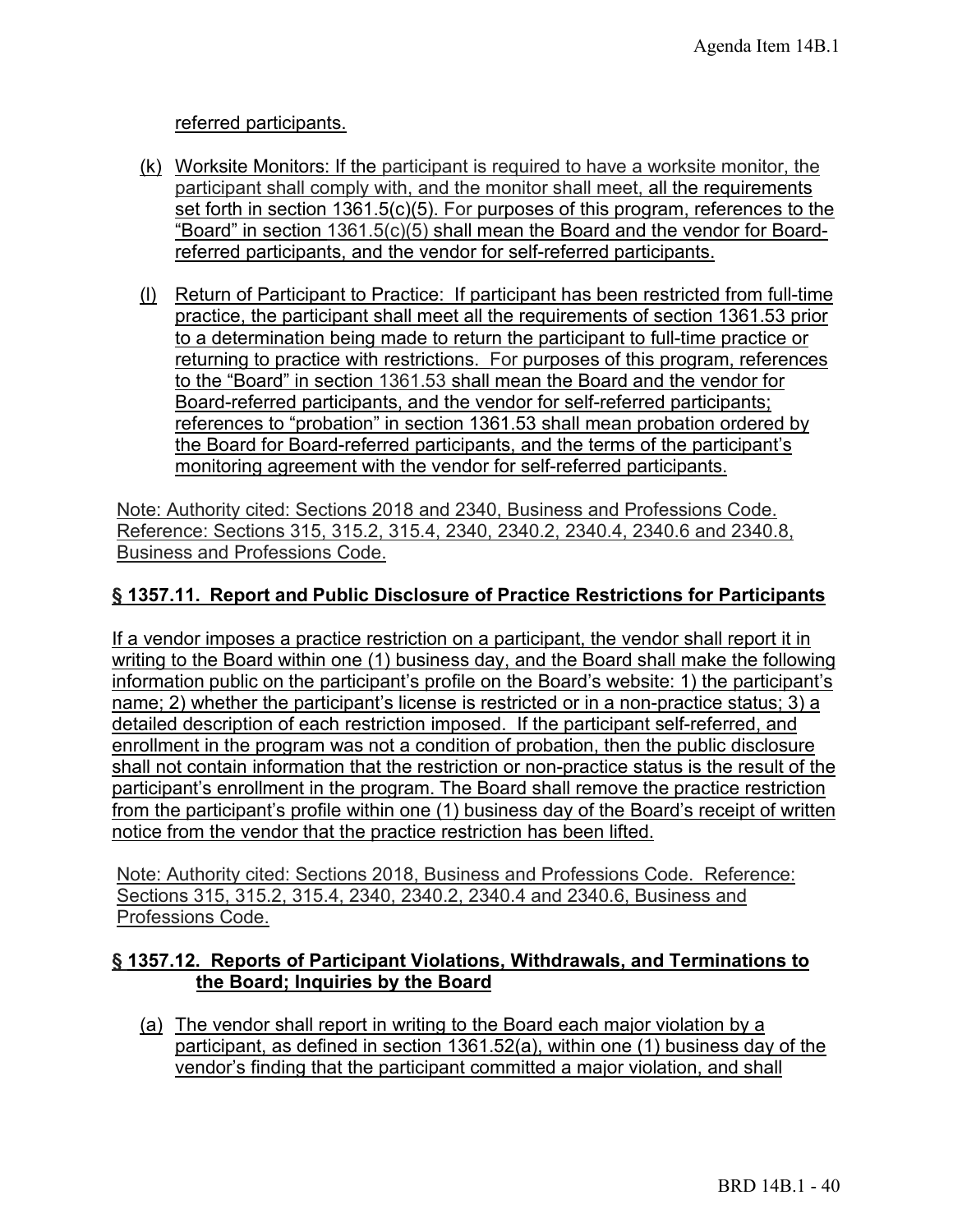description of the violation(s), including the type and date of each occurrence. identify the name and license number of the participant, and a detailed

- (b) The vendor shall report in writing to the Board each minor violation by a participant, as defined in section 1361.52(c) within five (5) business days of the vendor's finding that the participant committed a minor violation, and shall identify the name and license number of the participant, and a detailed description of the violation(s), including the type and date of each occurrence.
- (c) The vendor shall report in writing to the Board any participant who withdraws or is terminated from the program within one (1) business day of the withdrawal or termination, and shall identify the name and license number of the participant, the date the participant enrolled in the program, the date of the withdrawal or termination from the program, and a description of the circumstances leading up to the withdrawal or termination.
- (d) If the Board inquires as to whether a licensee is a participant in the program after initiating an investigation on the licensee, the vendor shall provide a written response within three (3) business days of the inquiry indicating whether the licensee is a participant in the program.

 Note: Authority cited: Sections 2018, Business and Professions Code. Reference: Sections 315, 315.2, 315.4, 2340, 2340.2, 2340.4 and 2340.6, Business and Professions Code.

## **§ 1357.13. Vendor Communication with the Board; Annual Reports**

- (a) Within 30 days of receiving a written request by the Board, the vendor shall
	- provide a written report containing the following de-identified information:<br>(1) The number of participants currently enrolled in the program;
	- (2) The number of participants who self-referred;
	- (3) The number of participants who were referred by the Board as a condition of probation;
	- (4) The number of participants who have successfully completed their agreement period;
	- (5) The number of participants who successfully returned to practice;
	- (6) The number of participants who withdrew from the program, and the reasons therefor;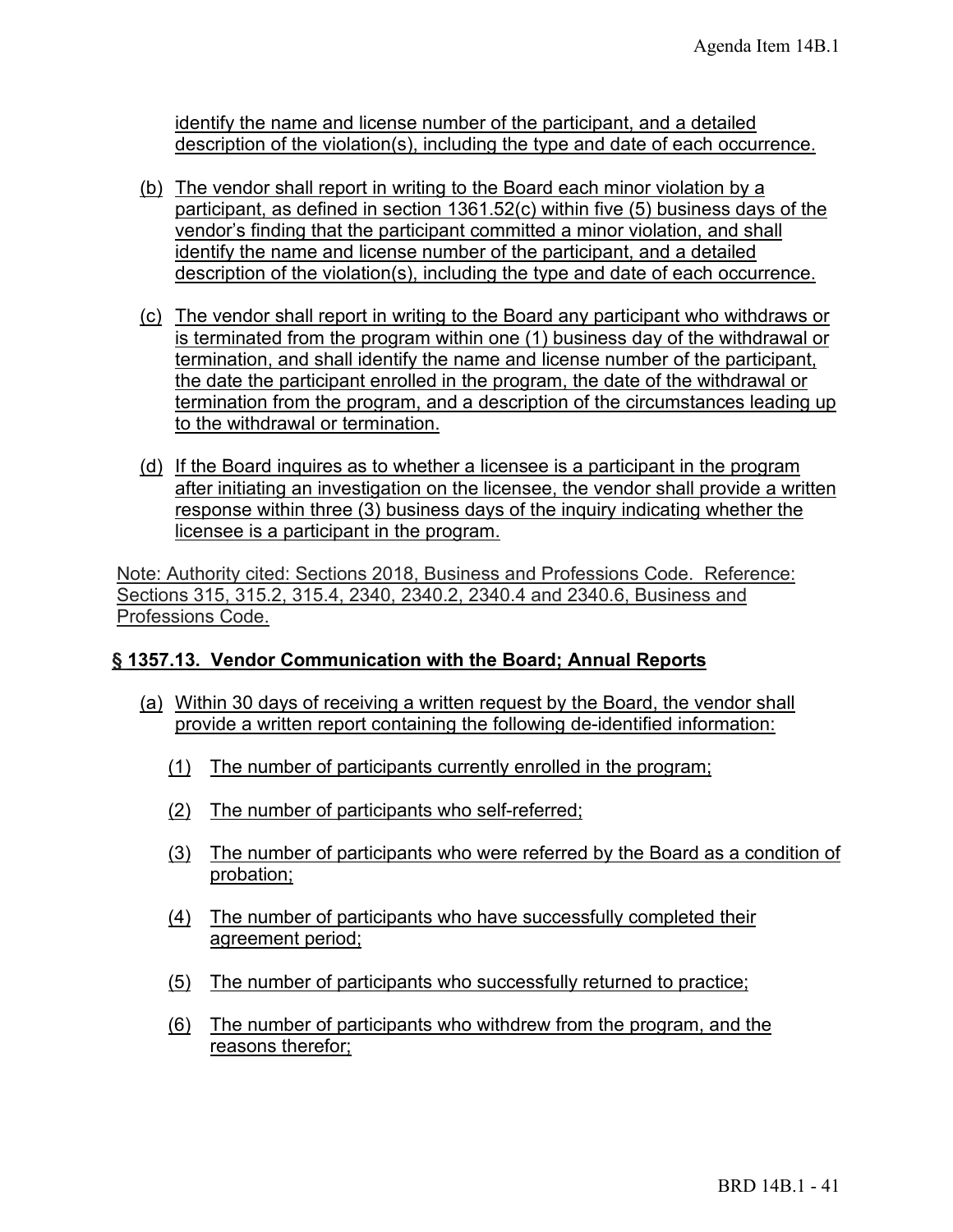- (7) The number of participants who were terminated from the program, and the reasons therefor;
- (8) The number of participants who committed a major violation as defined in section 1361.52(a), or minor violation as defined in section 1361.52(c), and the types of violations committed;
- (9) The number of patients harmed by a participant while the participant was enrolled in the program. For purposes of this section, "patient harm" means injury or death to a patient caused by the participant's violation of the Medical Practice Act or Medical Practice Regulations established by admission, or by Board decision or order issued after an action taken pursuant to the procedures set forth in the Administrative Procedure Act (Section 11500 et seq. of the Government Code);
- (10) The number and types of reports filed with the Board pursuant to section 1357.13;
- (11) A list of contractors performing treatment or other services for program participants, a description of the services they are contracted to perform, and the number of participants assigned to each;
- (12) The number of participants whose families received services through the program, including the types of services received (e.g., individual counseling, group therapy, etc.), and how many times services were provided;
- (13) The number and types of educational events provided by the vendor, the dates provided, and the number of licensees and other interested parties in attendance. For purposes of this section, "educational events" includes seminars, webinars, distribution of written materials, and any other activity designed to assist with the recognition and prevention of physical, emotional, and psychological problems of licensees.
- (14) Any other program statistics requested in writing by the Board regarding compliance with this article, including statistics showing a subcontractor's compliance with the Board's requirements contained in Article 14 of the Code and this article.
- (b) With regard to subdivisions (a)(1) through (a)(12) the report for each category shall include the specific types of substance abuse problems for which treatment is or was being sought (e.g., cocaine, alcohol, Demerol, etc.).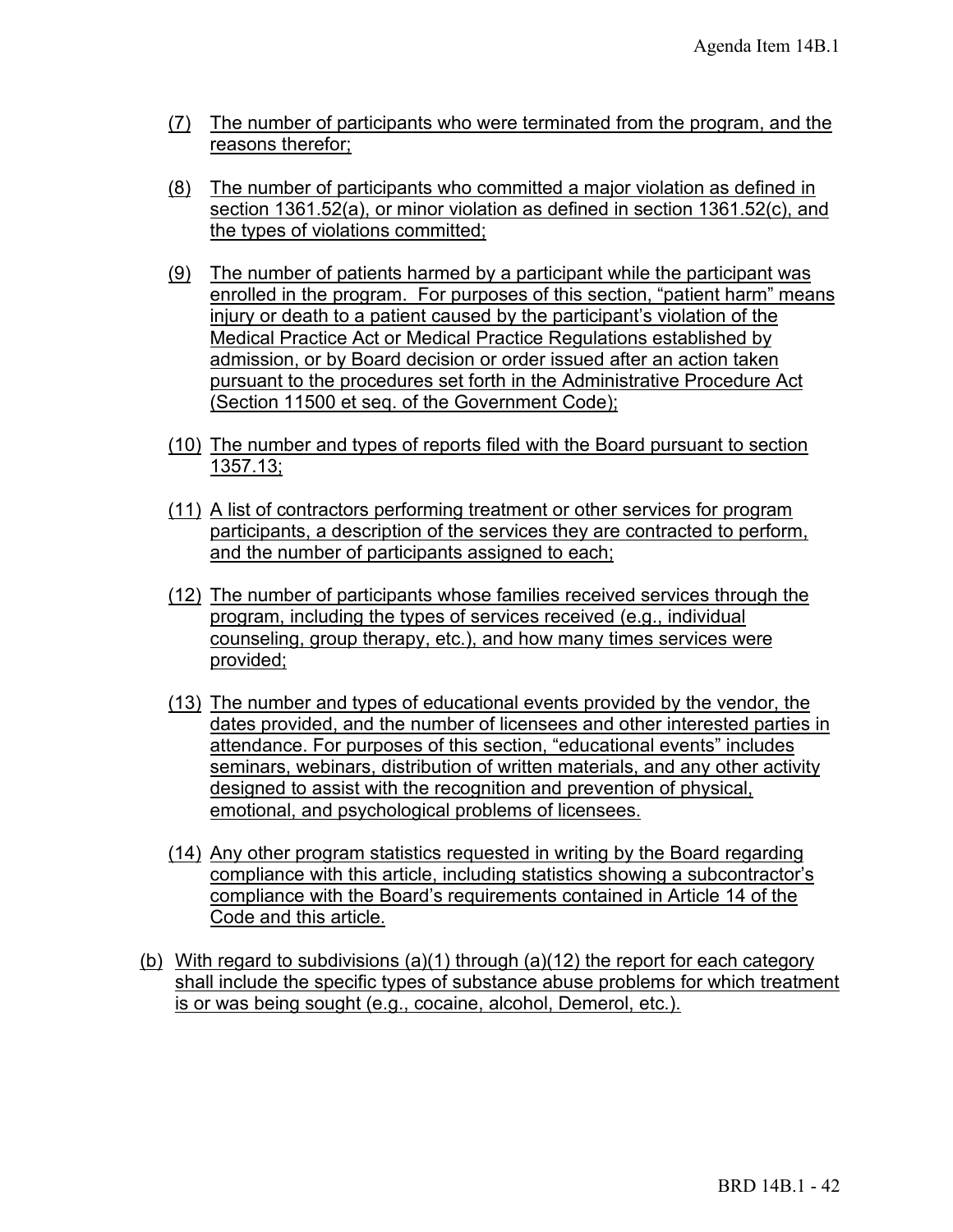(c) On a yearly basis, on or before August 31, the vendor shall provide all of the data identified in subdivisions (a) and (b) to the Board for inclusion in the Board's annual report.

Note: Authority cited: Sections 2018, Business and Professions Code. Reference: Sections 315, 315.2, 315.4, 2340, 2340.2, 2340.4 and 2340.6, Business and Professions Code.

## **§ 1357.14. External Independent Audits; Responses to Findings; Grounds for Termination; Transfer of Care**

- (a) At least once every three (3) years, and at any other time requested by the Board with at least 90 days' notice from the Board, an external, independent audit shall be conducted by a qualified reviewer or review team from outside the Department of Consumer Affairs with no conflict of interest with the vendor (i.e., no reviewer or individual on a review team has a current or prior business, personal, or financial relationship with the vendor or any employee or officer of the vendor) providing the monitoring services. In addition, the reviewer shall not be a part of or under the control of the Board. The independent reviewer or review team must consist of licensed certified public accountant(s) or public accountant(s) who have at least five (5) years' experience in the professional practice of internal auditing and assessment processes and are qualified to perform audits of monitoring programs. The cost of the audits shall be borne by the vendor and factored into each participant's fee.
- (b) The audit must assess the vendor's performance in adhering to the contract requirements applicable to the program. The auditor must provide a written report of their findings to the Board by June 30 of each three (3)-year period referenced in subsection (a) ("triennial report"), or within 60 days of completing an audit requested by the Board. The report shall not identify participants by name, but shall identify any material inadequacies, deficiencies, irregularities, or other noncompliance with the terms of the vendor's contract with the Board or identify any treatment or monitoring services provided by the vendor that would, in the opinion of the auditor, interfere with the Board's mandate of public protection (collectively referred to herein as "deficiencies"). The report shall further recommend a corrective action plan for each identified deficiency, if any.
- (c) The vendor shall respond to the findings in the audit report in writing to the Board no later than September 1 for each triennial report, or within 60 days of receiving an audit report requested by the Board. If deficiencies were identified in the audit report, then within 60 days of receiving the vendor's response, the Board shall indicate whether and when the contract with the vendor will be terminated along with the reasons therefore, or whether the vendor will be given the opportunity to cure the deficiencies. If the vendor will be given the opportunity to cure the deficiencies, the vendor shall provide a written plan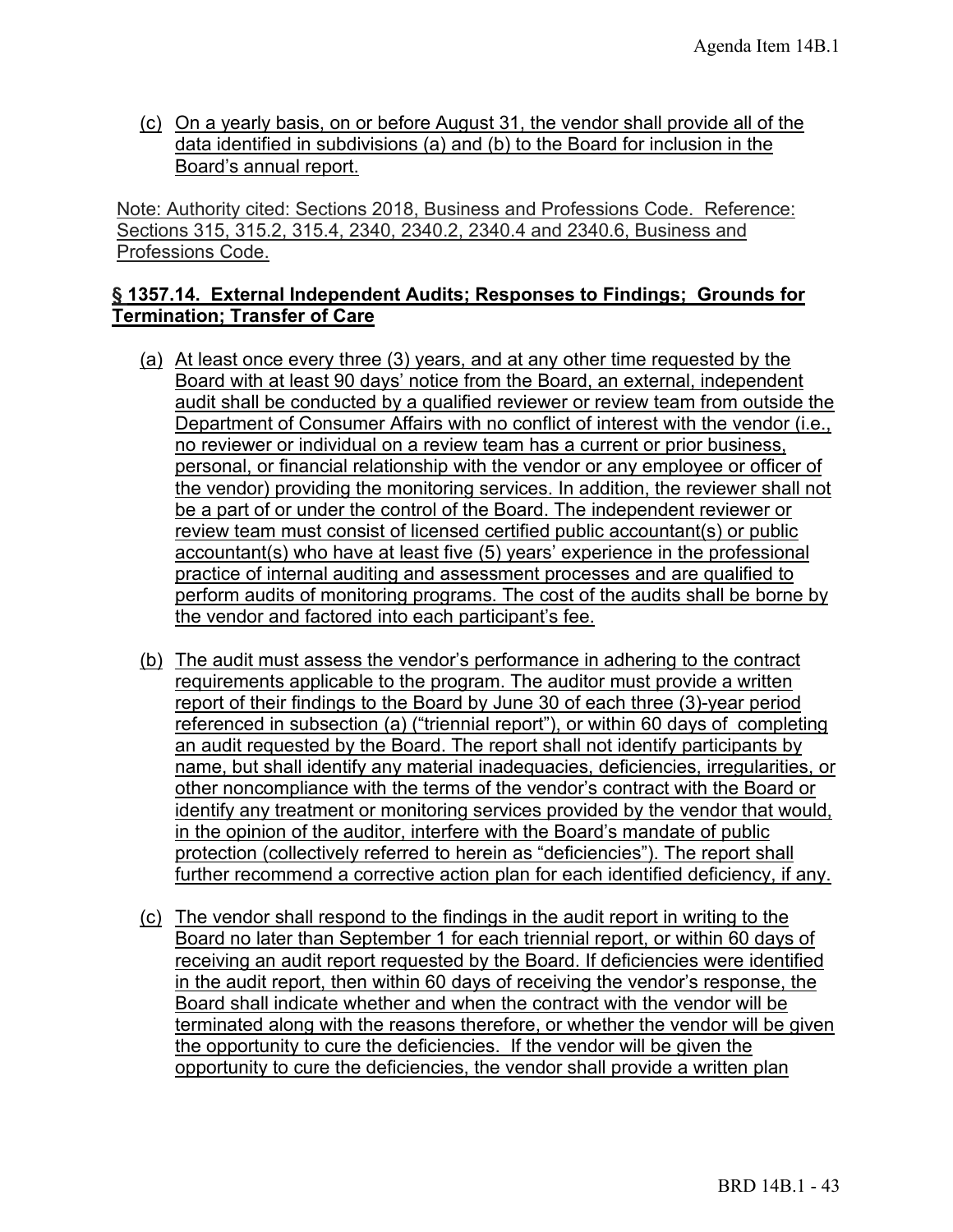within 30 days of the Board's request, identifying how each deficiency will be addressed and in what time period. The Board shall determine whether to reject, modify, or approve the plan within 30 days of receipt. The Board may extend the deadlines in this section for purposes of consulting with one or more experts or for other good cause.

- (d) Failure of the vendor to cure all deficiencies within the timeframes set by a plan approved by the Board in subsection (c) shall subject the vendor to termination. Termination of the vendor shall be in the sole discretion of the Board.
- (e) As part of its contract with the Board, the vendor shall have a written plan approved by the Board for transferring care and monitoring of participants if its contract with the Board is terminated, including a plan for transferring participant or other records required by this Article to another vendor designated by the Board.

Note: Authority cited: Sections 2018, Business and Professions Code. Reference: Sections 315, 315.2, 315.4, 2340, 2340.2, 2340.4, 2340.6 and 2340.8, Business and Professions Code.

## **§ 1361.5. Uniform Standards for Substance-Abusing Licensees.**

**Amendment only to section 1361.5, subdivision (c)(3) as follows:** 

(3) Biological Fluid Testing.

(A) The Board shall require biological fluid testing of substance-abusing licensees.

**. . .**

(B) For the purposes of this section, the terms "biological fluid testing" and "testing" mean the acquisition and chemical analysis of a licensee's urine, blood, breath, or hair.

(C) The Board may order a licensee to undergo a biological fluid test on any day, at any time, including weekends and holidays. Additionally, the licensee shall be subject to 52-104 random tests per year within the first year of probation, and 36-104 random tests per year during the second year of probation and for the duration of the probationary term, up to five (5) years. If there has been no positive biological fluid tests in the previous five (5) consecutive years of probation, testing may be reduced to one (1) time per month.

(D) Nothing precludes the Board from increasing the number of random tests to the first-year level of frequency for any reason, including, but not limited to, if the Board finds or has suspicion that a licensee has committed a violation of the Board's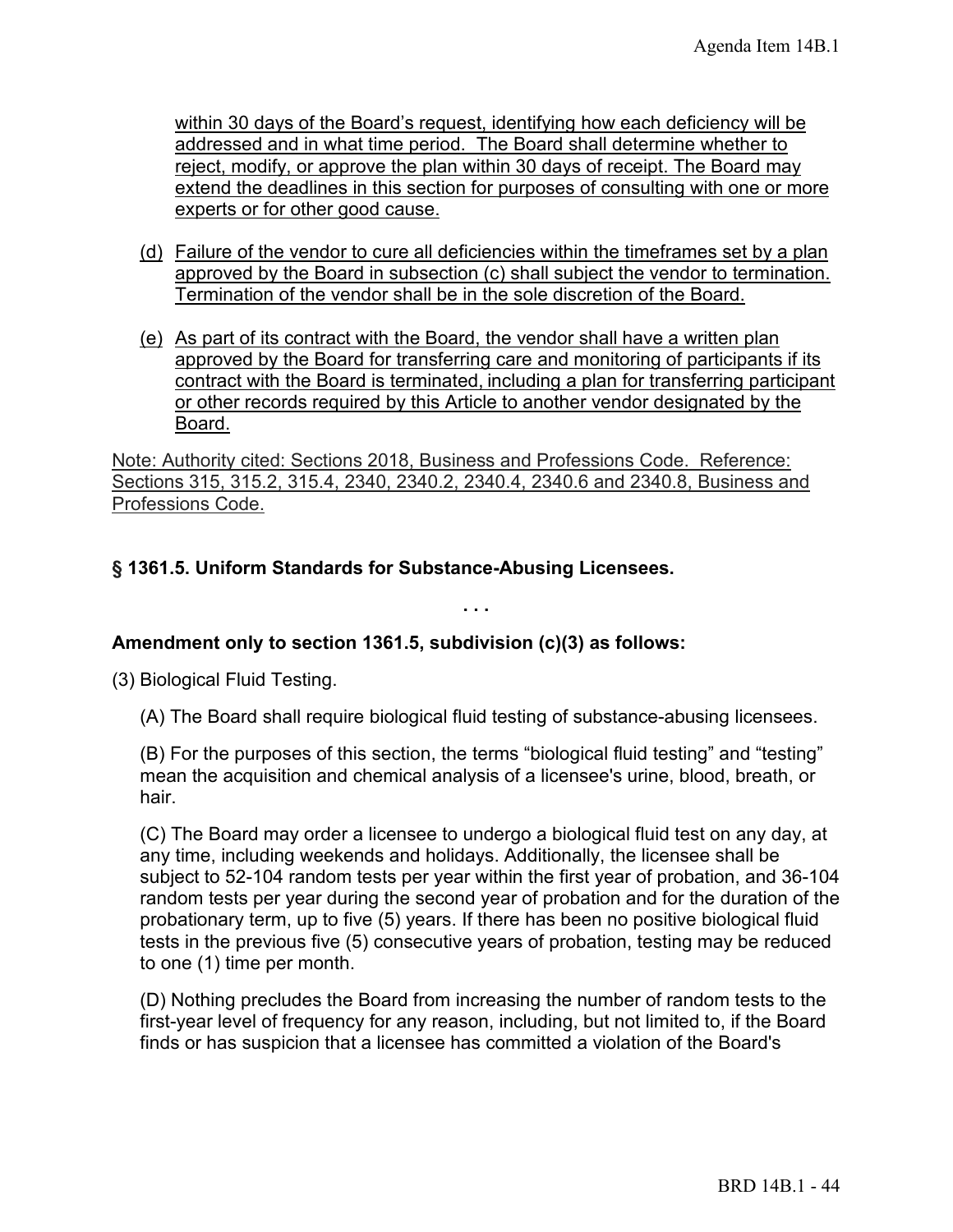testing program or has committed a violation as identified in section 1361.52(a), in addition to ordering any other disciplinary action that may be warranted.

(E) The scheduling of biological fluid testing shall be done on a random basis, preferably by a computer program, except when testing on a specific date is ordered by the Board or its designee.

(F) The licensee shall be required to make daily contact with the Board or its designee to determine if biological fluid testing is required. The licensee shall be tested on the date of the notification as directed by the Board or its designee.

(G) Prior to changing testing frequency or testing locations for any reason, including during vacation or other travel, any alternative testing schedule and testing locations must be approved by the Board and meet the requirements set forth in section 1361.54.

(H) The cost of biological fluid testing shall be borne by the licensee.

(I) Exceptions to Testing Frequency Schedule.

1. Previous Testing Orders/Sobriety. In cases where the Board has evidence that a licensee has participated in a treatment or monitoring program requiring random testing prior to being subject to testing by the Board, the Board may give consideration to that testing in altering the Board's own testing schedule so that the combined testing is equivalent to the requirements of this section.

2. Violation(s) Outside of Employment. A licensee whose license is placed on probation for a single conviction or incident or two convictions or incidents spanning greater than seven years from each other, where those violations did not occur at work or while on the licensee's way to work, where alcohol or drugs were a contributing factor, may bypass the first-year testing frequency requirements and participate in the second-year testing frequency requirements.

3. Not Employed in Health Care Field. The Board may reduce the testing frequency to a minimum of 12 times per year for any licensee who is not practicing or working in any health care field. If a reduced testing frequency schedule is established for this reason, and if a licensee wants to return to practice or work in a health care field, the licensee shall notify and secure the approval of the Board. Prior to returning to any health care employment, the licensee shall be required to test at the first-year testing frequency requirement for a period of at least 60 days. At such time the person returns to employment in a health care field, if the licensee has not previously met the first-year testing frequency requirement, the licensee shall be required to test at the first-year testing frequency requirement for a full year before he or she may be reduced to testing frequency of at least 36 tests per year.

4. Tolling. A Board may postpone all testing for any licensee whose probation is placed in a tolling status while the licensee is not residing in California, provided